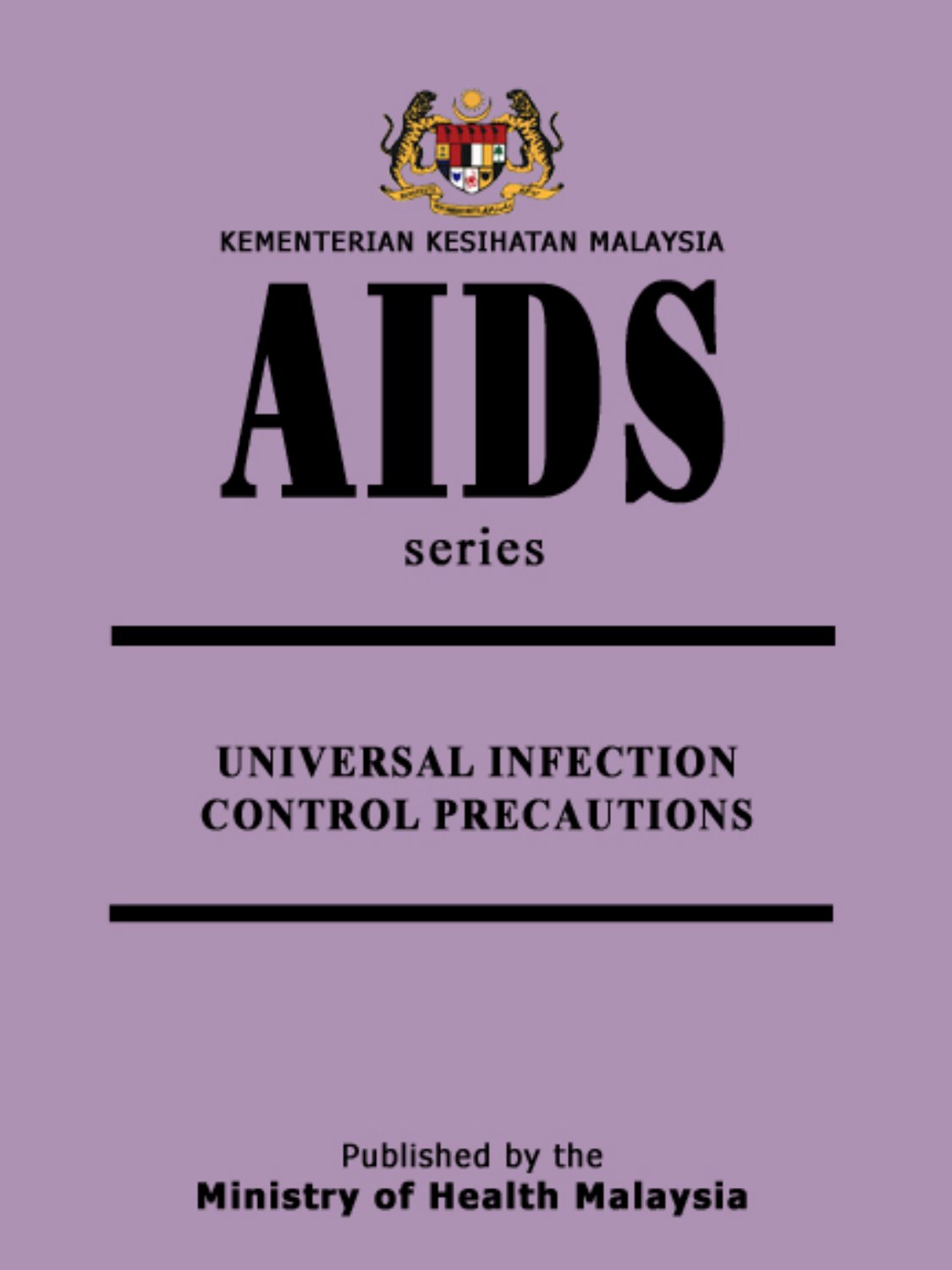

KEMENTERIAN KESIHATAN MALAYSIA

# UNIVERSAL INFECTION **CONTROL PRECAUTIONS**

AIDS/STDs Section Ministry of Health Malaysia **KUALA LUMPUR**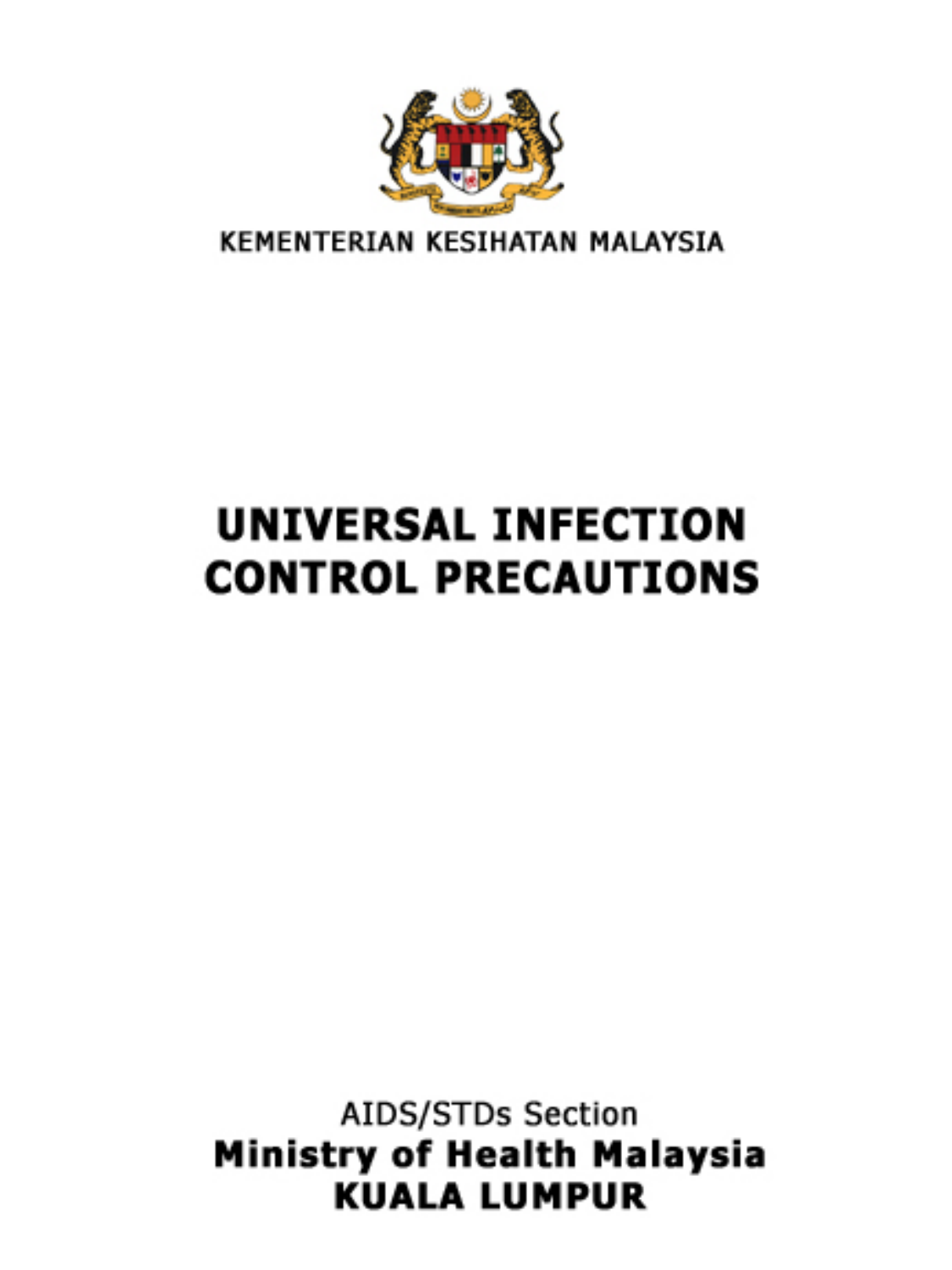# **PREFACE**

This guide has been develop by staff of the Ministry of Health Malaysia on the basis of recommendations and meetings held by the various expert in this country from around have provided substantial input, and special mention needs to be addressed to Dr Mohd Zaini Abd Rahman, Dr G. Doraisamy, Dr Abdul Rahman Yusof, Dr Nasaruddin Abdullah and Ms Wong Yuk Heong.

This guide is intend for those who provide services to those who are infected or affected by the HIV Infection. It is hoped that its reference Bill be useful as tool to promote consistency in the field of Universal Infection Control Precautions for those in the HIV Control Programs.

The Secretariat assistance of the AIDS/STDs Section, Ministry of Health in the production of this guide is gratefully acknowledge.

#### **KUALA LUMPUR, MALAYSIA** APRIL 1995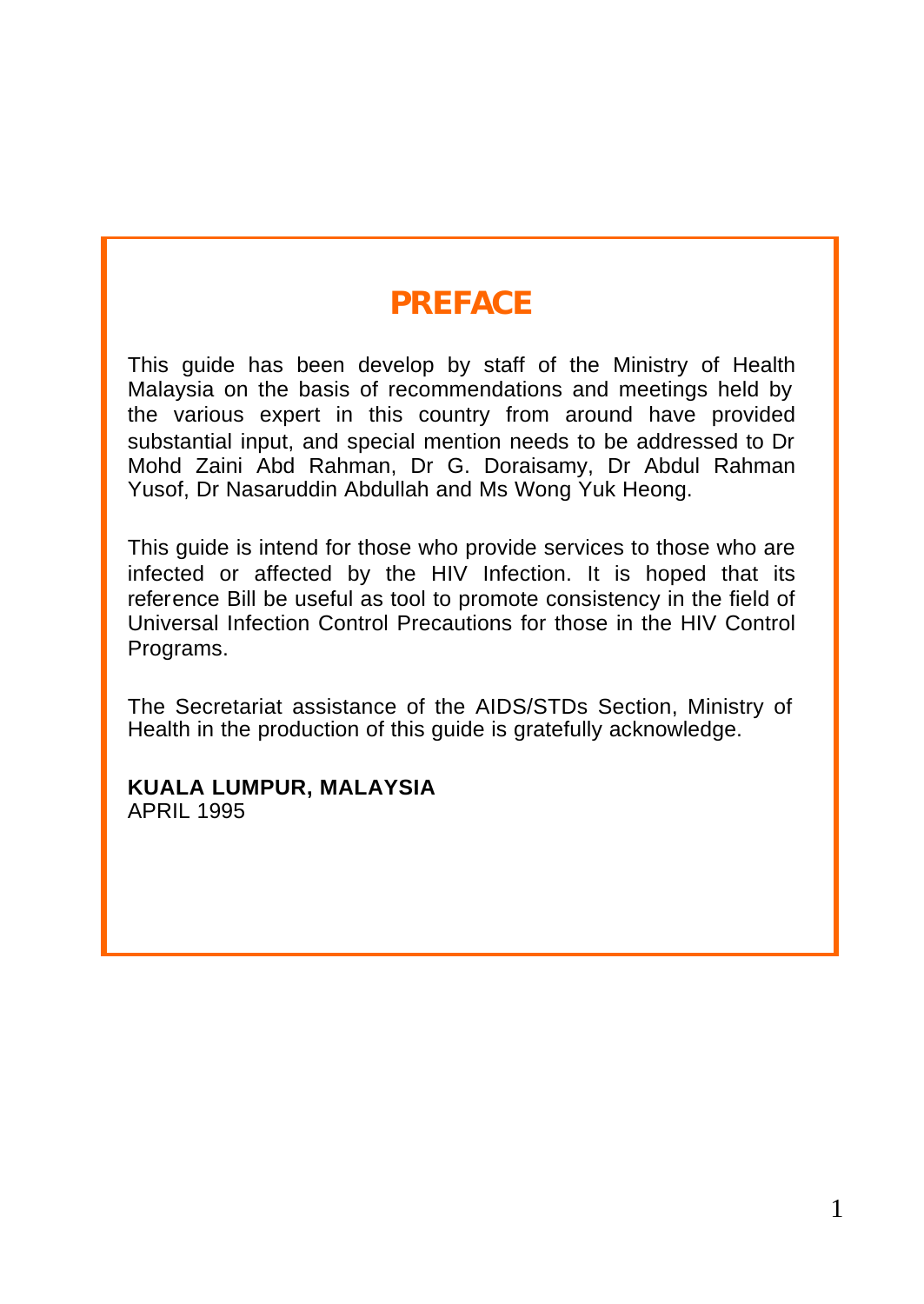## **TABLE OF CONTENT**

## **PREFACE**

#### 1. **UNIVERSAL INFECTION CONTROL PRECAUTIONS.**

- *1.1 Introduction*
- *1.2 The Chain of Infection*
- *1.3 Risk Assessment*
- *1.4 Universal Infection Control Precautions*
- *1.5 Protective Clothing*
- *1.6 Isolation Facilities*
- *1.7 Spillage Of Blood And Body Fluids*
- *1.8 Sterilization And Disinfection*
- *1.9 Intravenous Procedures*
- *1.10 Waste Disposal*
- *1.11 Staff Protection And Immunization*

#### 2. **INFECTION CONTROL PRECAUTIONS FOR LABORATORY SERVICES INCLUDING BLOOD TRANSFUSION CENTRES.**

- *2.1 Introduction*
- *2.2 New Health Care Workers*
- *2.3 Emergency Measures*
- *2.4 Furniture and Equipment*
- *2.5 Protective Clothing*
- *2.6 Handwashing Facilities*
- *2.7 General Precautions*
- *2.8 Collection, Despatch and Reception of Specimens*
- *2.9 Chemical Pathology/Haematology*
- *2.10 Histopathology*
- *2.11 Microbiology*
- *2.12 Waste Disposal*

#### 3. **INFECTION CONTROL PRECAUTIONS IN SPECIFIC DEPARTMENT.**

- *3.1 Operating Theatres and Labour Ward*
- *3.2 Renal Dialysis Unit*
- *3.3 Dental Unit*
- *3.4 Housekeeping*
- *3.5 Laundry*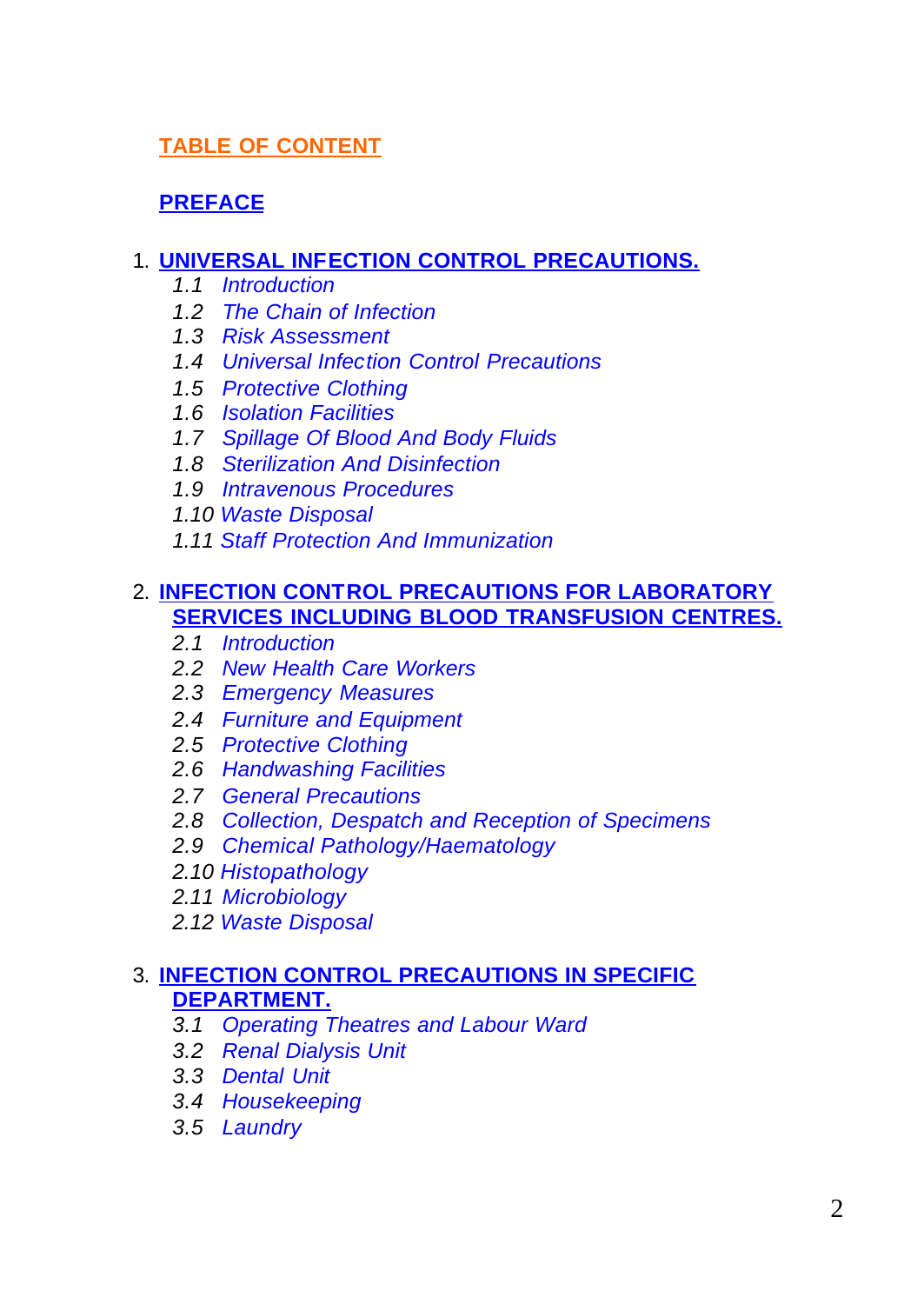#### 4. **GUIDELINES FOR THE TRANSPORT AND DISPOSAL OF DEAD BODIES DUE TO HIV INFECTION/AIDS.**

- *4.1 Introduction*
- *4.2 General Precautionary Measures*
- *4.3 Supervision*
- *4.4 Death In The Hospital*
- *4.5 Death In The House*
- *4.6 Transport Of A Dead Body Into/Out Of The Country*

#### 5. **APPENDICES**:

- Appendix I: Guidelines For Discarding of Disposable Syringes And Needles.
- Appendix II : Flow Chart For The Disposal of Disposable Needles, Syringes And Sharps.
- **Appendix III** : Standard Biosafety Guidelines For Laboratories.
- Appendix IV: Guidelines For Health Care Workers Who Have Been Exposed To Blood, Blood Product and Body Fluids of Patient's Positive For HIV.
- Appendix V: Management of Persons After Occupational Exposures.

**BIBLIOGRAPHY**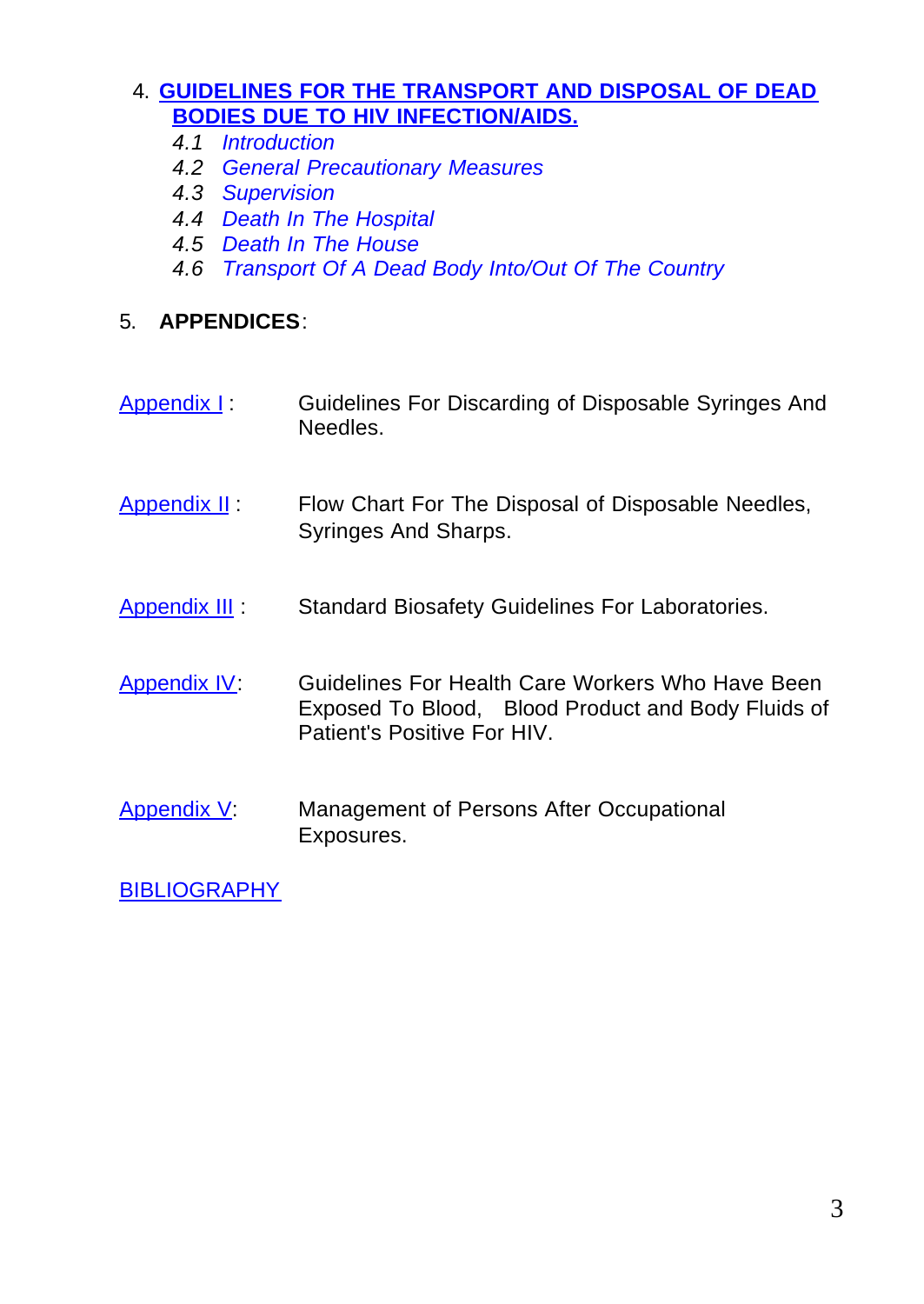# **UNIVERSAL INFECTION CONTROL PRECAUTIONS**

-**Minimising the risk of blood-borne infection**

#### **1.1 INTRODUCTION**

Blood and body fluids may contain blood-borne viruses (eg. Hepatitis B and HIV) or other bacterial and other viral pathogens. These can present a risk to other patients and health care workers. As it is not always possible to know who is infected with these pathogens, emphasis on infection control effort should focus primarily on 'Universal Infection Control Precautions' (UICP) which prevent the exposure to blood and body fluids Which are presumed to be potentially infective.

These precaution apply to patients with:

- HIV;
- hepatitis B,C, non-A non-B
- syphilis
- malaria
- blood-borne viral and bacterial infections

#### **1.2 THE CHAIN OF REACTION**

Figure 1: The chain of infection



The chain of infection in Figure 1 depicts factors in the transmission of disease producing organisms (pathogens) from one person to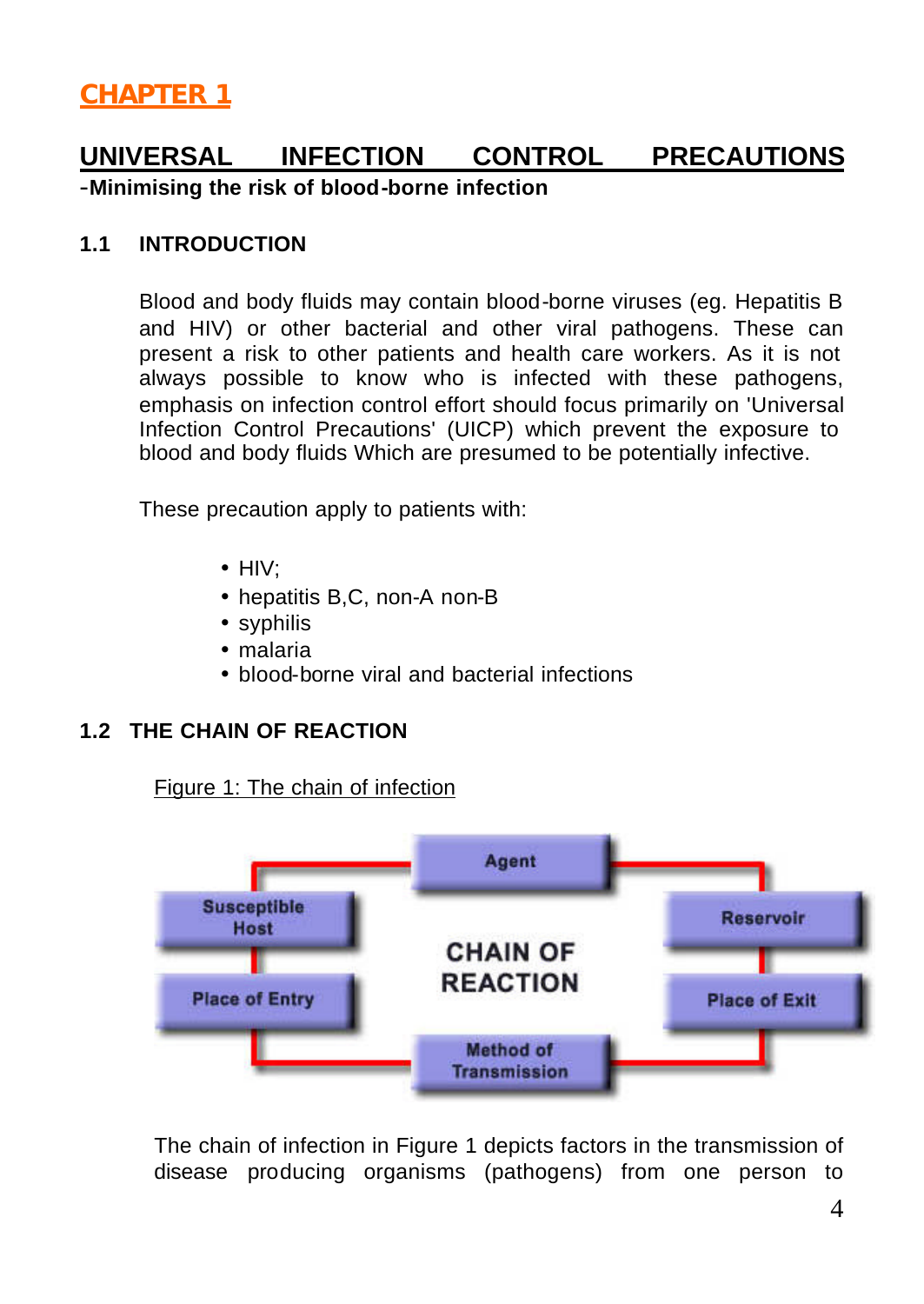another. Each link represents an opportunity for the interruption of the process. It is vital to understand this in order to prevent transmission. The links of the chain are defined and described specifically for HIV and HBV in Figure 2

| <b>Link</b><br>inl<br>chain      | <b>Definition</b>                                                                                                            | <b>HIV and HBV</b>                                                                                                                                                                                                                                                             |
|----------------------------------|------------------------------------------------------------------------------------------------------------------------------|--------------------------------------------------------------------------------------------------------------------------------------------------------------------------------------------------------------------------------------------------------------------------------|
| Agent                            | which<br>Micro-organism<br>causes infection. Agents<br>include bacteria, viruses,<br>fungi and parasites                     | The<br><b>HIV</b><br>agent<br>causing<br>infection<br>is<br>human<br>immunodeficiency virus The<br>agent causing hepatitis<br>B<br>infection is Hepatitis B virus                                                                                                              |
| Reservoir                        | micro-<br>where<br>A<br>place<br>organisms live, such as<br>m humans and animals,<br>in soils, food, plants, air<br>or water | and<br>HBV<br>live<br>HIV -<br>insidel<br>humans                                                                                                                                                                                                                               |
| Place of exit                    | Where<br>micro-<br>the<br>thel<br>organism<br>leaves<br>reservoir                                                            | <b>HIV</b><br><b>HBV</b><br>and<br>thel<br>leave<br>human body via the penis in<br>semen, vaginal secretions in<br>blood through breaks in skin<br>and rarely, the breast (breast-<br>milk)                                                                                    |
| Method<br>of<br>transmissio<br>n | How the micro-organism<br>travels<br>from<br>place<br>tol<br>place                                                           | HIV and HBV are transmitted<br>via:<br>sexual contact and<br>semen donation;<br>through blood in use of<br>contaminated needles<br>and syringes<br>blood or blood<br>products<br>from an infected<br>mother to her unborn<br>infant during delivery<br>or shortly after birth. |

## **Figure 2: The chain of HIV and HBV infection**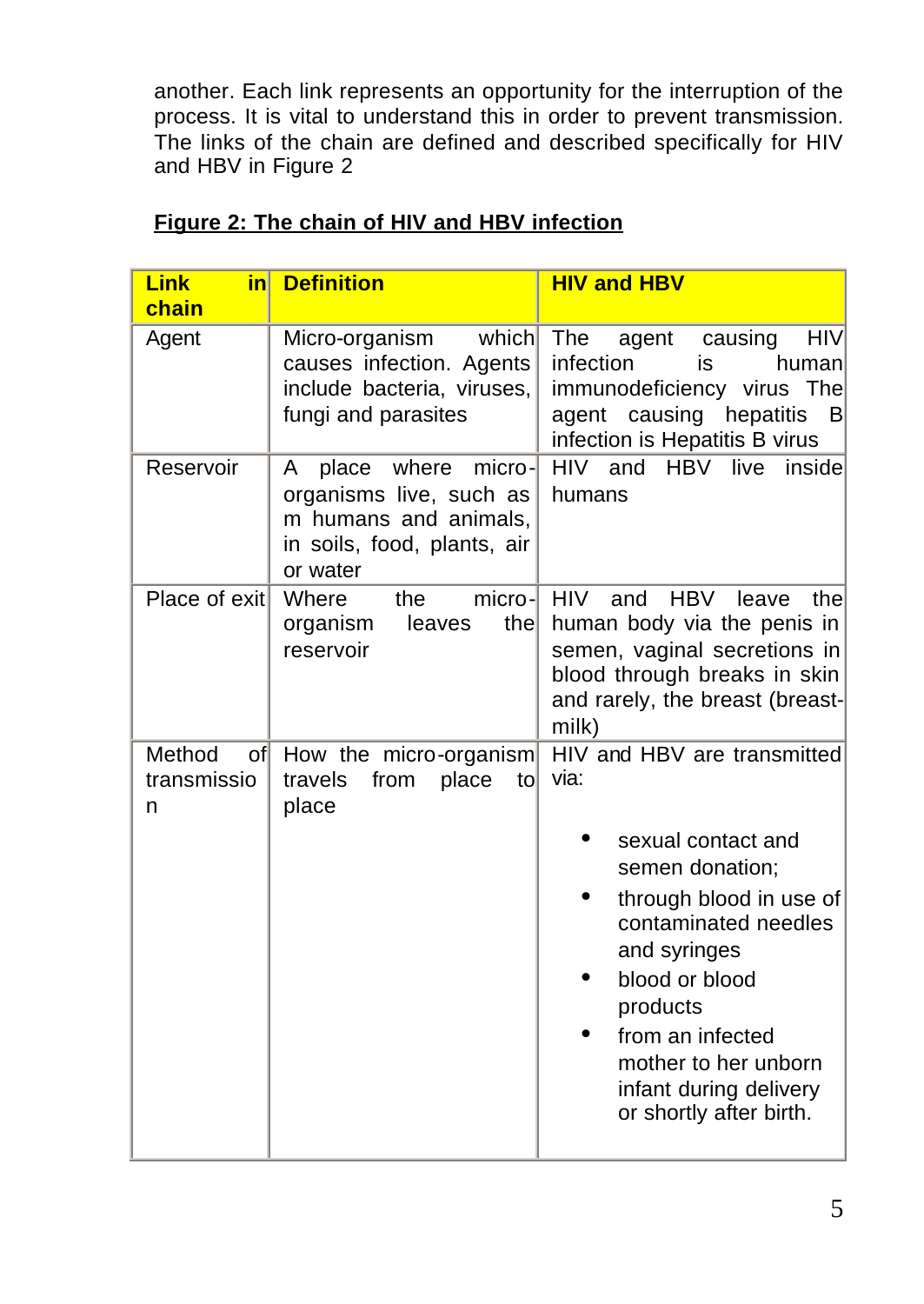| <b>Link</b><br>chain | in Definition                                                                                          | <b>HIV and HBV</b>                                                                                                                                      |
|----------------------|--------------------------------------------------------------------------------------------------------|---------------------------------------------------------------------------------------------------------------------------------------------------------|
| Place of<br>entry    | Where the<br>microorganism enters the<br>next host usually the<br>same way as it left the<br>old host. | HIV and HBV enter the host<br>via the penis, vagina, rectal<br>lining, breaks in skin, blood<br>transfusion and rarely breast-<br>feeding.              |
| Susceptible<br>host  | A person who may<br>become infected.                                                                   | HIV and HBV infection can<br>occur in anyone who has<br>sexual or blood contact with<br>an infected person and in<br>infants of HIV-infected<br>mothers |

#### **1.3 RISK ASSESSMENT**

Transmission of HIV in health care settings can occur from patient to health care worker, between patients, or from health care worker to patients.

The risk to staff arises:

- from sharps and hollow needles;
- splashing of conjunctivae and mucous membranes with contaminated blood and body fluids;
- heavy contamination of broken skin, eg. cuts, dermatitis etc.;
- handling of large quantities of blood and body fluids without protective clothing.

The risk to patients arises from:-

- use of recycled hollow needles and syringes;
- contaminated blood transfusion;
- heavy soiling of the environment;
- poor ward facilities and cleaning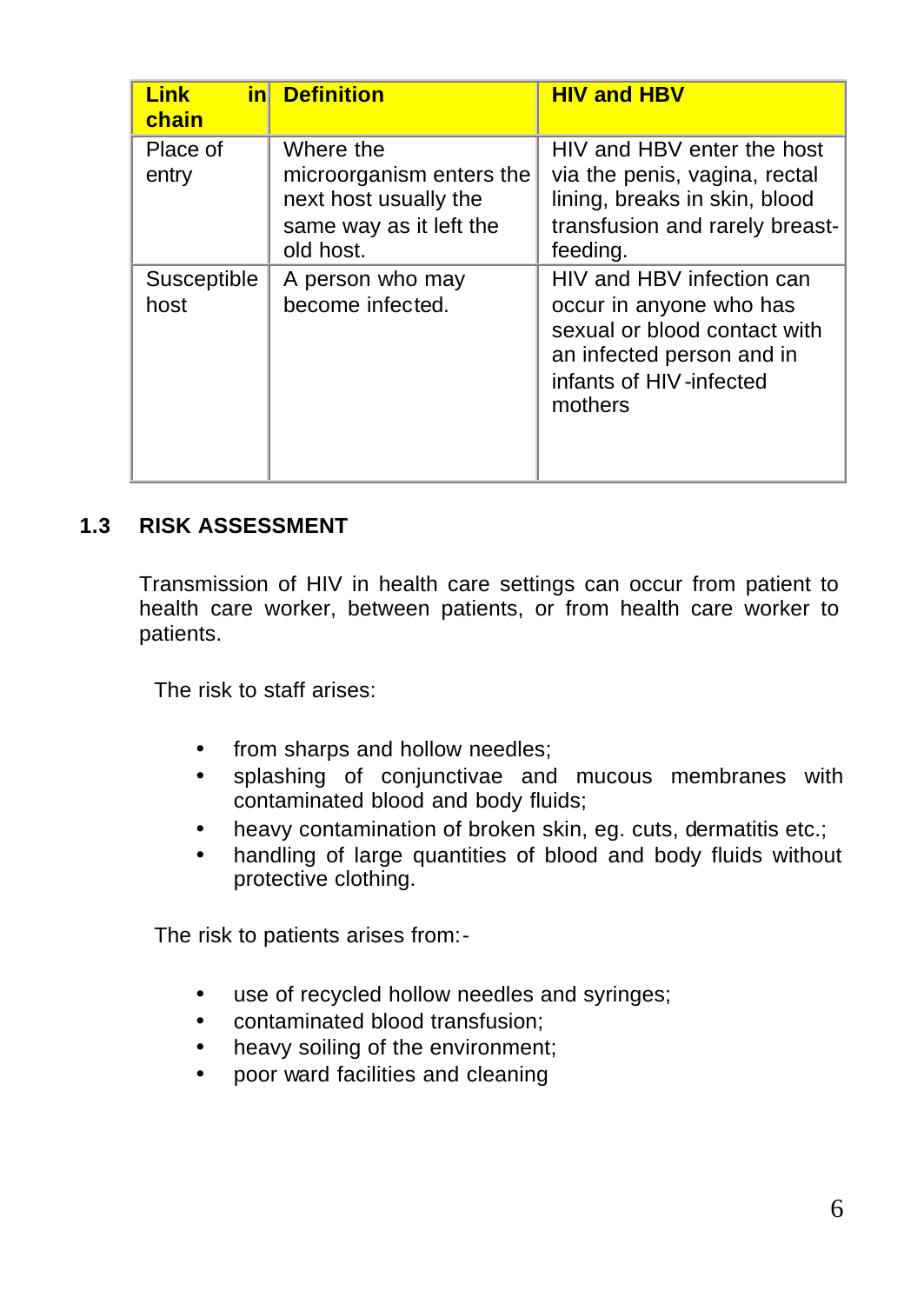## **1.4 UNIVERSAL INFECTION CONTROL PRECAUTIONS**

*Application for universal infection control precautions means that all patients' body fluids should be treated as infectious, since it is not known who is infected and carry a virus.*

The purpose of these precautions is to prevent the exposure and infection of health eare workers from blood-borne pathogens. The rationale for applying the precautions is that the health care worker may not know who is and is not infected, thereby making it important to treat all blood and body fluids as infectious.

*Infection control precautions are intended to isolate the virus and the body fluids, not the patient.*

Universal infection control precautions apply to:

Body fluids which may contain HIV or Hepatitis B:

- Blood
- Blood-stained body fluids
- Semen
- Vaginal secretions
- Tissues
- CSF, amniotic, pericardial, pleural fluids etc

Body fluids which may contain other pathogenic micro-organisms:

- Faeces
- Urine
- Vomit
- Sputm

Universal infection control precautions do not apply to:

Body fluids which are unlikely to contain pathogens:

• Tears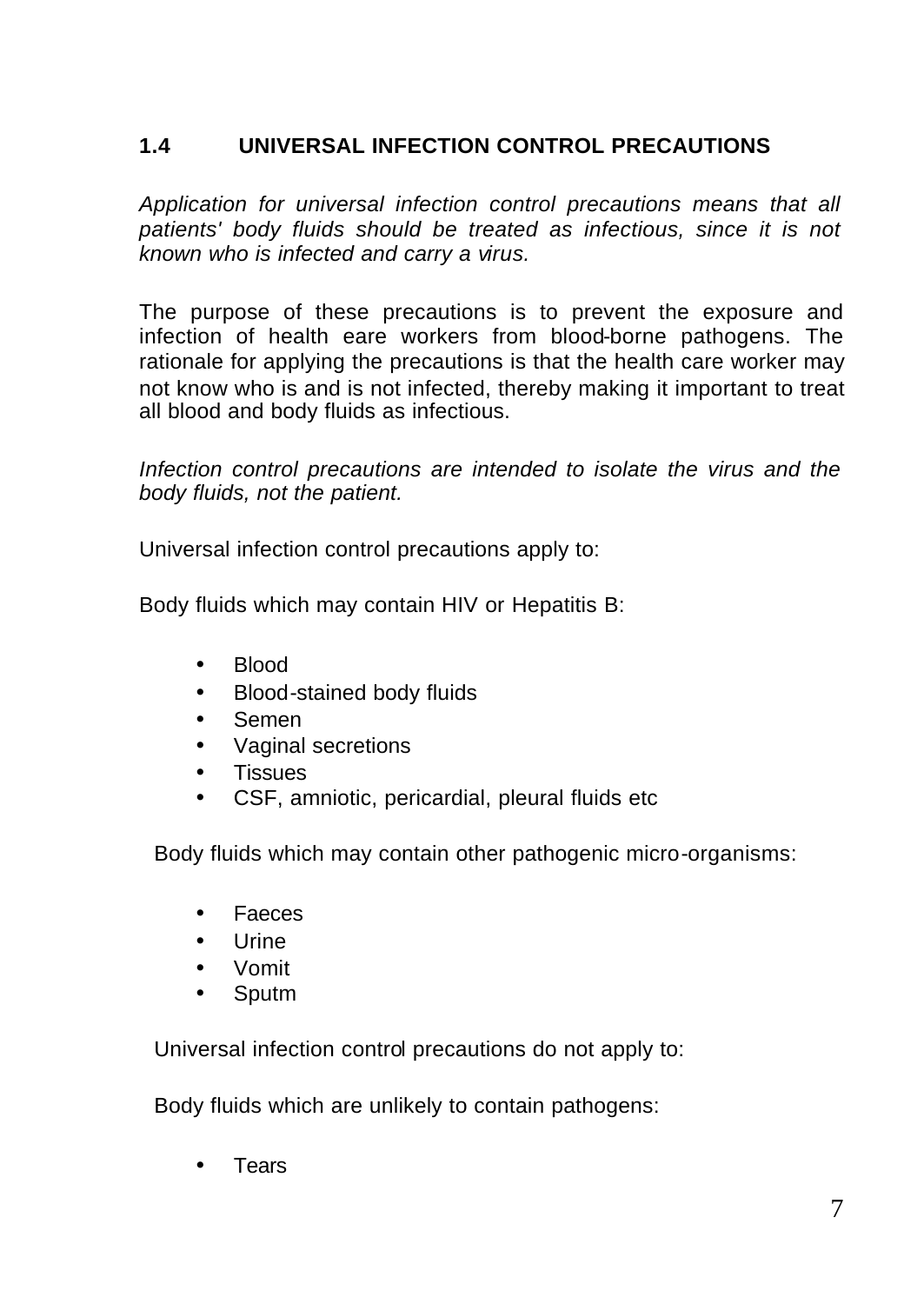- Nasal secretions
- Sweat
- Saliva

Note: Gloves should be worn for direct contact With mucous membranes, such as the mouth and stomas.

### **1.5 PROTECTION CLOTHING**

Protective clothing eg. gloves, aprons etc is recommended when there is a risk of contamination by blood, body fluids and tissue when particular high risk procedures are performed.

There are basically two systems being practised. A two-tier system (protective Clothing is used only for known high-risk patients, such as HIV and Hepatitis B positive patients) is sometimes practiced in areas with a low incidence of blood-borne diseases. However single tier system (where universal precautions are applied to all patients) should be practised when the incidence is high.

#### **1.5.1 Gloves**

Gloves should be worn for direct contact with blood or body fluids and for direct contact with non-intact skin or mucous membranes.

Gloves should be made of latex and should fit well. Disposable gloves are recommended unless heat dis-infection is available. Alcohol dis-infection between patients is not recommended because the viruses can become 'fixed' to the latex by the alcohol. Gloves should be discarded after each procedure.

#### **1.5.2 Plastic aprons**

These should be worn to protect staff from body fluids. Again, disposable aprons are preferable to recycled ones.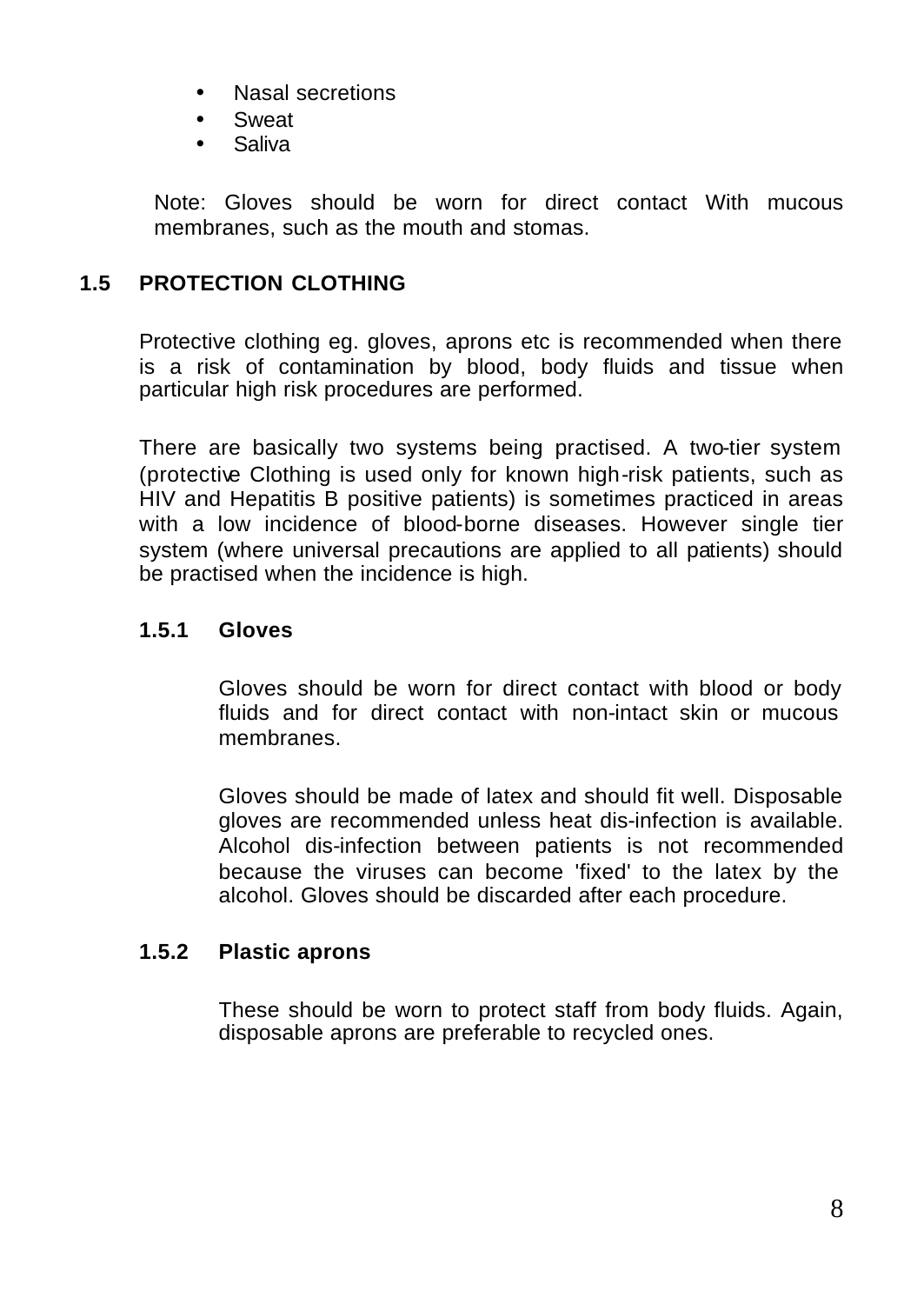#### **1.5.3 Eye protection**

Goggles or some sort of eye protection (visor) should be worn to (avoid conjunctival splash contamination. Spectacles are acceptable.

#### **1.5.4 Masks**

These are recommended to avoid blood or body fluids splashing into the mouth and nostrils.

#### **1.5.5 Broken Skin**

Cuts and abrasions on the hands and forearms should be covered with a waterproof dressing.

#### **1.5.6 Handwashing**

Hands should be washed throughly and immediately with soap and water after contact with body fluids.

Hands should be thoroughly washed even if gloves are worn.

Handwashing is the single most important procedure for the prevention of hospital-acquired infections.

There are two types of hand washing:

- **1. Social hand washing**. This should be carried out:
	- routinely before and after coming into contact with patients;
	- when starting work;
	- when going off-duty;
	- when they become visibly dirty;
	- when they are contaminated with body fluids or organic matter;
	- after visiting the toilet;
	- after removing gloves;
	- after a non-sterile procedure: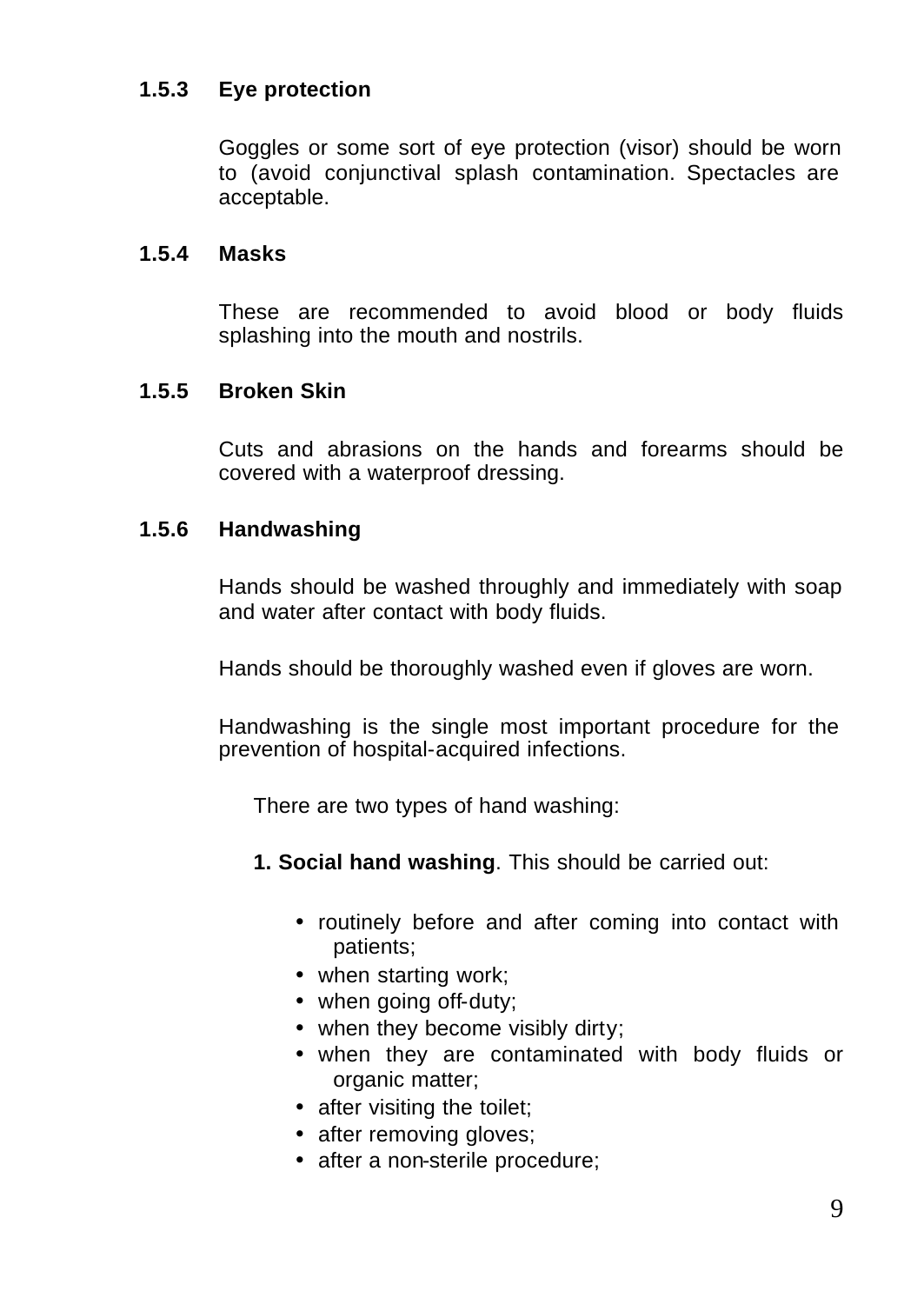• contact with patients during ward rounds or routine procedures such as bed-making or lifting should be followed by decontamination of the hands with alcohol chlorhexidine or a soap and water handwash.

**2. Aseptic hand-washing**. This type of hand washing should be used when as aseptic procedure is about to be performed on a patient (e.g. introducing central venous pressure lines, peripheral cannulae or urinary Catheters). This requires meticulous cleaning of the hands and the use of a sustained action disinfectant. It is usually accompanied by the wearing of gloves.

## **Procedure for hand-washing**:-

- Remove all rings, jewellery (including watch) and roll up the sleeves.
- Wet the hands under running water and apply a recommended amount of the hand-wash provided to the palms of the hands.
- Rub to make a lather.
- Rub the hands together and then cup them around each other to massage all the finger tips properly, massaging the thumbs and the webs of the fingers.
- Wash the wrist and backs of the hands.
- Rinse the hands thoroughly under running water.
- Dry thoroughly with several pieces of paper towel or single-use cotton towels.

#### **If washing for an aseptic procedure**:

- Do not touch any non-sterile surface.
- Wear gloves.
- Remove gloves after the procedure, wash hands and dry thoroughly.

## **Hand Disinfection**

Sustained-action disinfectants with alcohol (rub) should be used: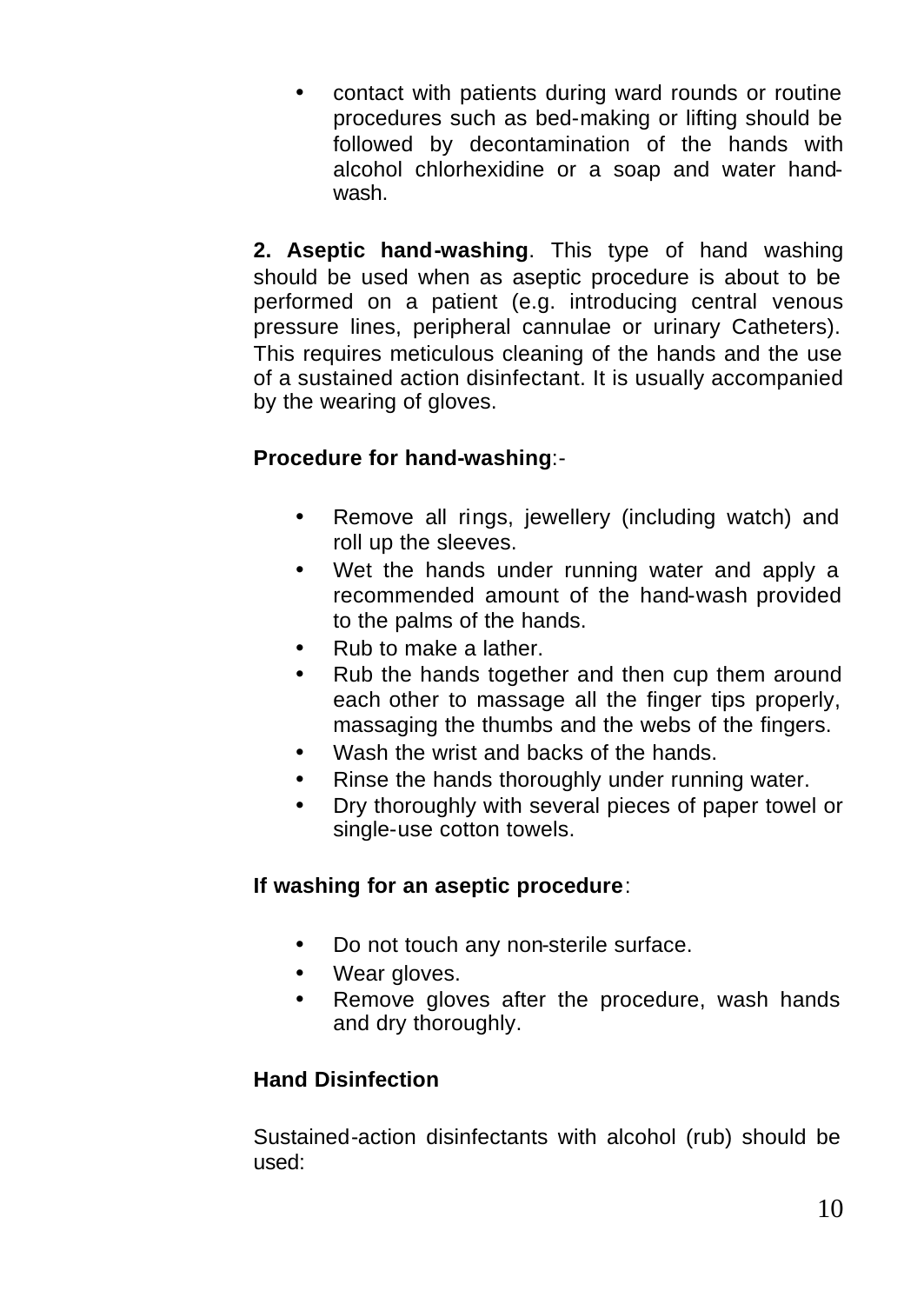- When moving from one patient to another.
- After non-sterile duties not involving body fluids.
- After handling or touching a potentially contaminated surface.
- Before touching a neutropenic or high-dependence patient.

All hand disinfection agents should be kept in a sterile dispenser that delivers a known quantity of soap or disinfectant. The container and nozzle must be cleaned regularly to prevent contamination and blocking. Open containers of disinfectant and soap should not be left on ward wash-hand basins as they can become contaminated with bacteria . When empty, the disinfectant containers should be returned to the pharmacy to be washed, cleaned and refilled. Defective pumps must be replaced immediately.

#### **Soap and Water**

Soap and water remove most organic contamination and are acceptable as a social-hand wash. However, bars of soap may be left Iying in pools of water, where they become contaminated with multiple antibiotic-resistant Gramnegative bacilli, which are then transferred to the hands of staff and then to patients. If bar soaps are used they should be stored dry - either on a piece of string or fixed to the wall by magnet holders.

Soap and water should be supplemented with an alcoholcontaining sustained action disinfectant prior to carrying out an aseptic technique.

#### **Sustained-action disinfectants**

Sustained-action disinfectants (e.g. chlorhexidine and povidone iodine) remove organic contamination and with repeated use, maintain low bacterial hand-counts. They are recommended prior to an aseptic technique. There is a reported level of allergy to these disinfectants, although the most common reason for 'allergy' is inadequate drying of the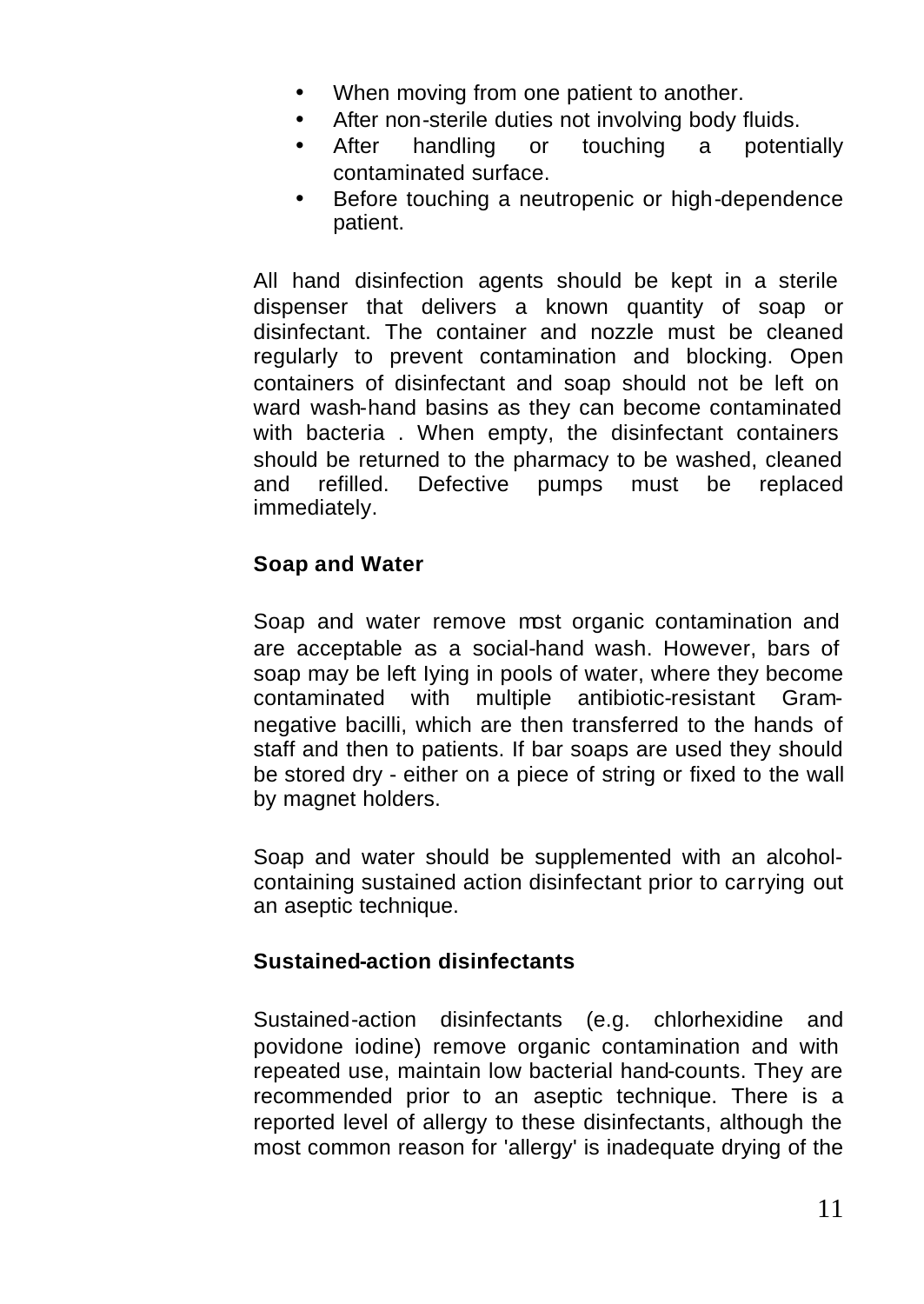hands. Hand-creams may be applied after washing and drying the hands.

Some users are genuinely allergic to chlorhexidine and alternative (e.g. povidone iodine) may be used.

#### **Alcohol-based sustained-action disinfectants**

Alcohol-based sustained-action disinfectants (e.g. Hibisol) are extremely useful and are an excellent means of providing hand disinfection in areas where washing facilities are lacking or where the staff are too busy to disinfect their hands between patients. A container of alcohol-based disinfectant beside each bed in a high dependency unit results in a significant increase in compliance with disinfection policy. A container placed on the clinical notes trolley is useful for hand disinfection between patients during ward rounds.

Alcohol-based disinfectants are also useful where handwashing facilities are lacking and in remote regions when minor surgical procedures are performed outside the operating theatre. Alcohol (70%) alone is cheaper and as effective as 'Hibisol'.

#### **1.6 ISOLATION FACILITIES**

Single cubicles should be provided only for patients who need highdependency nursing. If a special ward or unit is available, all patients should be treated as high risk and isolation is not necessary.

#### **Requirements**

Protective clothing - gloves and aprons are essential. Masks should be used if indicated.

#### **1.7 SPILLAGE OF BLOOD AND BODY FLUIDS**

Spillages should be dealt with as quickly as possible: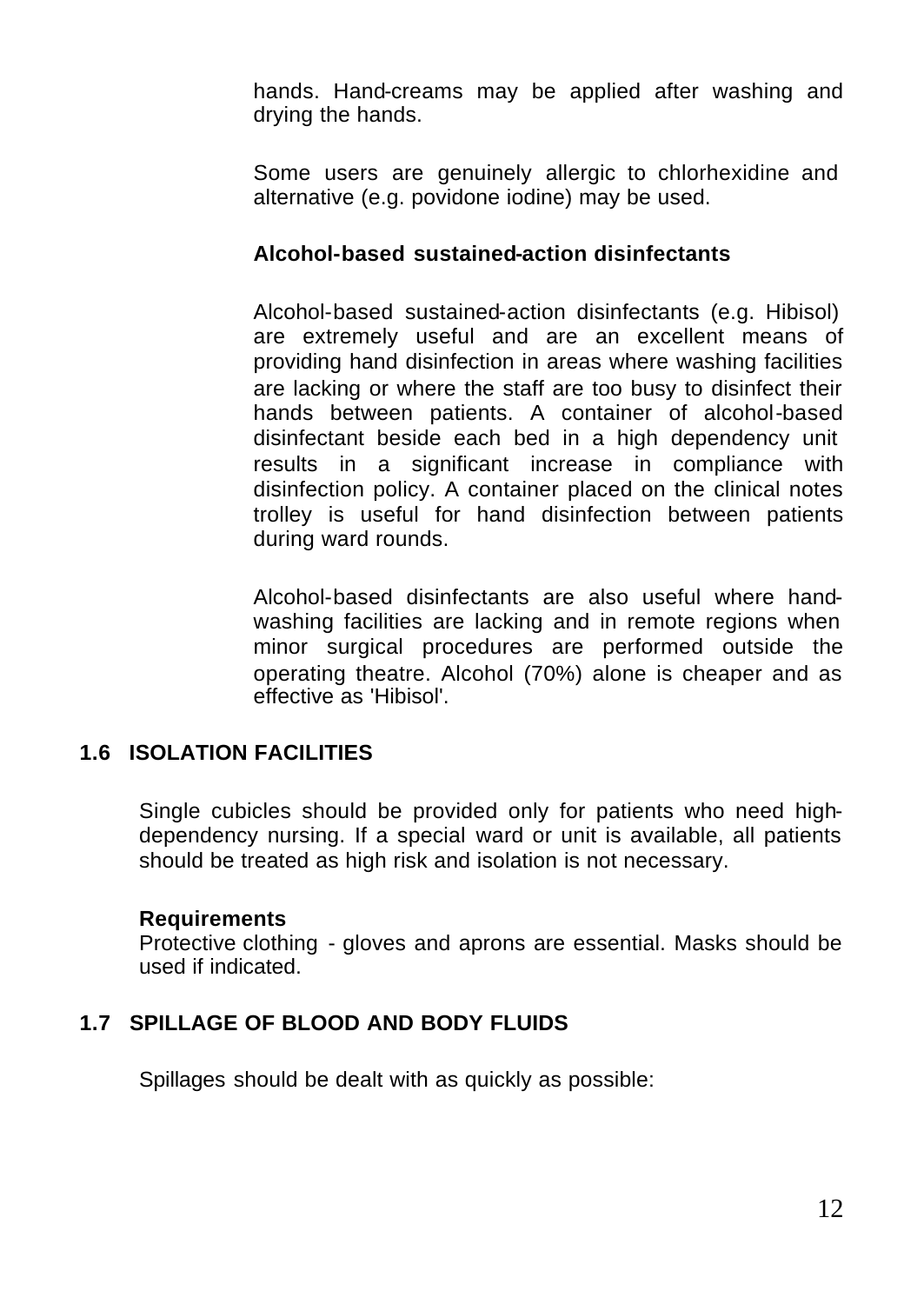- wear domestic or latex gloves; (use a plastic bag over the hands if gloves are not available).
- cover the spillage with hypochlorite granules (presept) or paper towels soaked with hypochlorite solution (1000 p.p.m of available chloride or 10 000 p.p.m. for heavy soiling);
- allow 2 minutes contact time;
- clear spillages and dispose of as clinical waste;
- wash surface with water and detergent;

#### **1.8 STERILIZATION AND DISINFECTION**

All the blood-borne pathogens mentioned are killed by heat sterilization Recommended minimum temperatures are:

- 115 °C x 30 minutes or:
- 121 °C x 15 minutes or:
- 126 °C x 10 minutes or:
- 134 °C x 3 minutes

Utraviolet light in doses lower than  $5 \times 10<sup>3</sup>$  J/m<sup>2</sup> or gamma radiation below 2 x 10 rads do not eliminate these viruses. Heat-sensitive equipment (e.g. fibre optics) should be disinfected with 2 per cent glutaraldehyde for at least 10-30 minutes and rinsed thoroughly before use. Heat disinfection (85°C x 3 minutes) is also effective.

#### **Disinfectants**

Hypochlorites are recommended for surfaces and 2 percent gluteraldehyde for heat-sensitive equipment.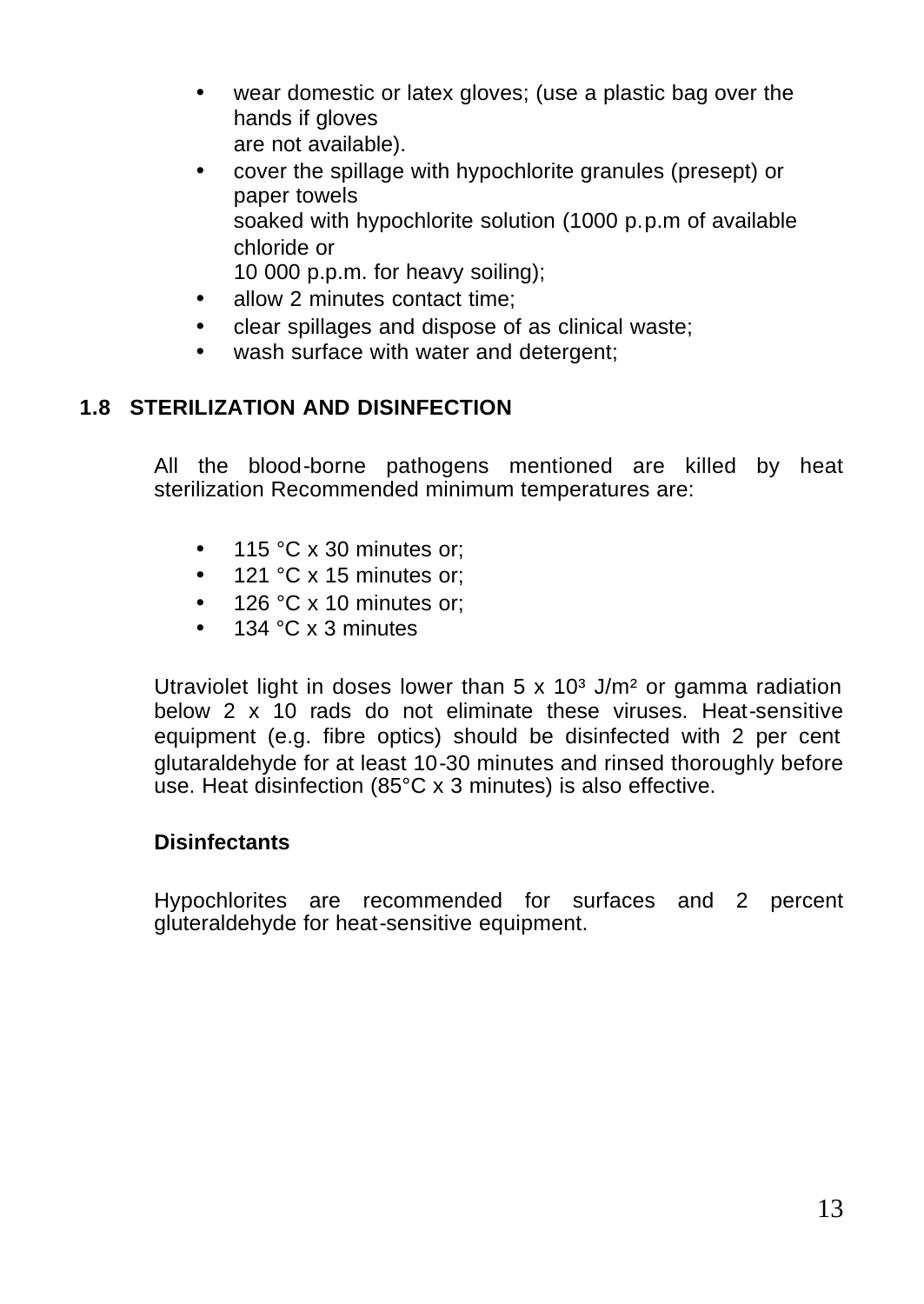#### **Figure 3: Recommended dilutions of chlorine-releasing compounds**

| "Dirty" Conditions                                                                    | "Clean" conditions (Following<br>flooding the<br>(for<br>contaminated<br>surface prior<br>to<br>removal of<br>bulk<br>material) | physical<br>removal of bulk material)              |
|---------------------------------------------------------------------------------------|---------------------------------------------------------------------------------------------------------------------------------|----------------------------------------------------|
| <b>Available Chlorine</b><br>(required dilution)                                      | 0.5% (5 g/litre,<br>5000 p.p.m.)                                                                                                | 0.05 - 01% (1 g/litre, 500 $\cdot$<br>1000 p.p.m.) |
| Sodium hypochlorite<br>solution (5%<br>available chlorine)                            | 100ml/litre                                                                                                                     | 10 - 20 ml/litre.                                  |
| Calciuim hypochlorite<br>70% available<br>chlorine                                    | 7.0 g/litre                                                                                                                     | 0.7 -1.4 g/litre                                   |
| Sodium<br>dichloroisocyanurate<br>(NaDCC) (60%<br>available chlorine)                 | 8.5 g/litre                                                                                                                     | 0.9 -1.7 g/litre                                   |
| NaDCC - based<br>tablets (1.5 g of<br>available chlorine per<br>tablet)               | 4 tablets/litre                                                                                                                 | 1/2 - 1 tablet/litre                               |
| Chloramine<br>(tosylchloramide<br>sodium, chloramine T<br>(25% available<br>chlorine) | 20 g/litre                                                                                                                      | 10 - 20 g/litre                                    |

\* Chloramine releases chlorine at a slower rate than dohypochlorites.

Therefore a higher available chlorine concentration is required in chloramine solutions for the same effectiveness. Chloramine solutions are not inactivated by biological materials (e.g. protein and blood) thus a similar concentration is recommended for both clean and dirty conditions.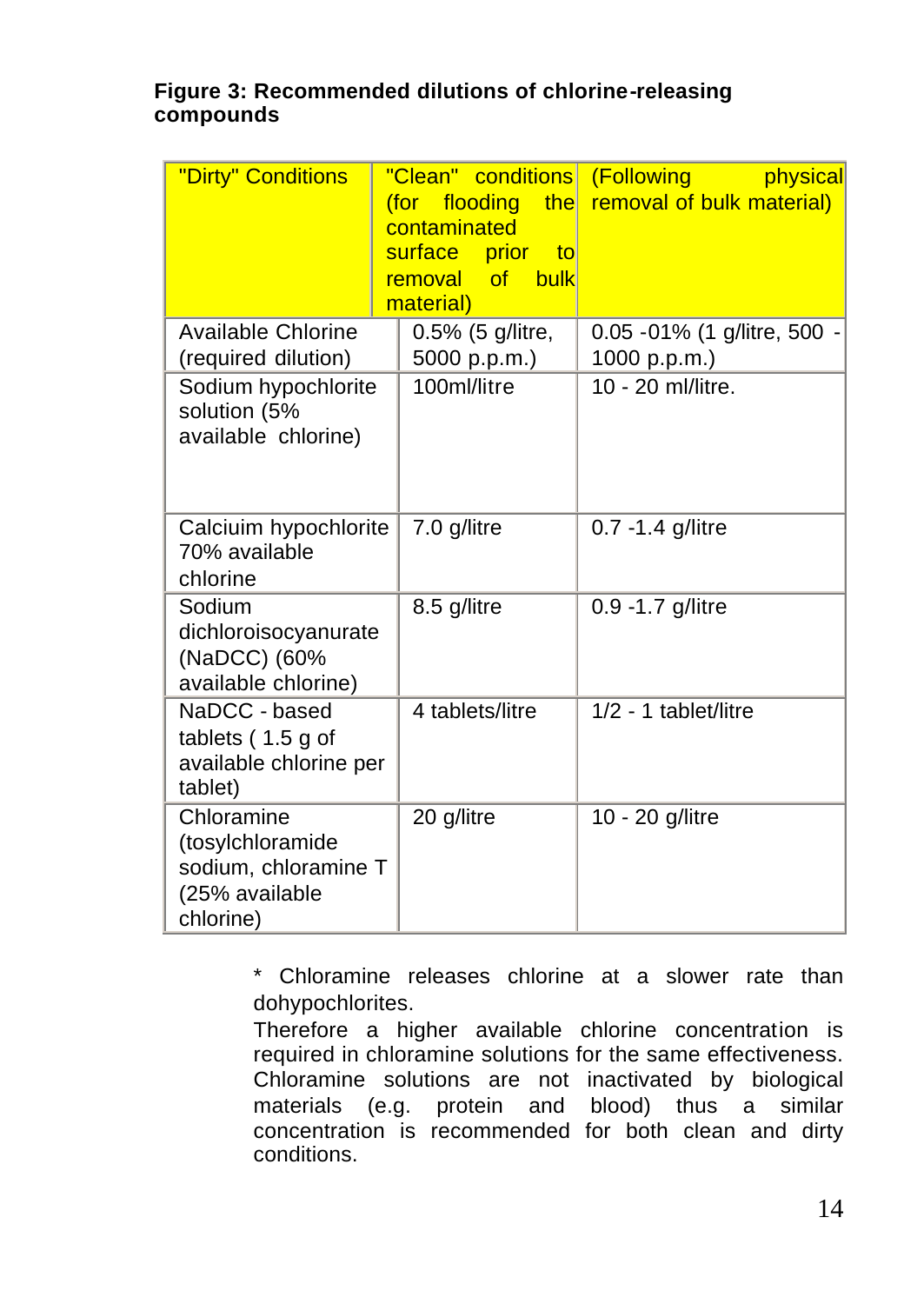Chlorine compounds are very unstable. Prepare solutions daily or store in a covered brown bottle for up to 30 days. The bottle must be tightly capped between use. Avoid direct sunlight.

General guidance on the use of chemical (disinfection procedures is found in 'Disinfection and Sterilization Policy and Practice, Ministry of Health, Malaysia. Third Edition 1993'.

#### **1.9 INTRAVENOUS PROCEDURES**

These must be performed with great care by an experienced practitioner:

Gloves and plastic aprons should be worn; eye protection is optional.

A closed system (Vacutainer) is recommended but if a hypodermic needle and syringe must be used the whole unit must be discarded in a sharps container. DO NOT RESHEATH NEEDLES.

Cannulae, hypodermics and Vacutainers with retractable needles are available for use on high-risk patients. Although these are expensive and cumbersome to use, they greatly reduce the risk of needle-stick injuries.

#### **Collection and transportation of blood from patients**

- Perform an absolute minimum of test on high-risk patients.
- Collect specimens (using a closed system, see above) in secure containers, label clearly and put in a leak-proof bag with request form.
- (Venepuncture should only be performed by an experienced phlebotomist. Double gloves may be worn and a disposable paper towel should be placed beneath the patient's arm to reduce contamination from accidental blood spillage).
- Any gauze or soiled paper towels should be discarded in the clinical waste bag.
- Transferring the blood to an appropriate container should be done slowly and carefully and without creating an aerosol.
- Needles should not be resheathed but discarded in the sharps container. However, if resheathing is absolutely necessary, use a mushroom device, which holds the cap so the needle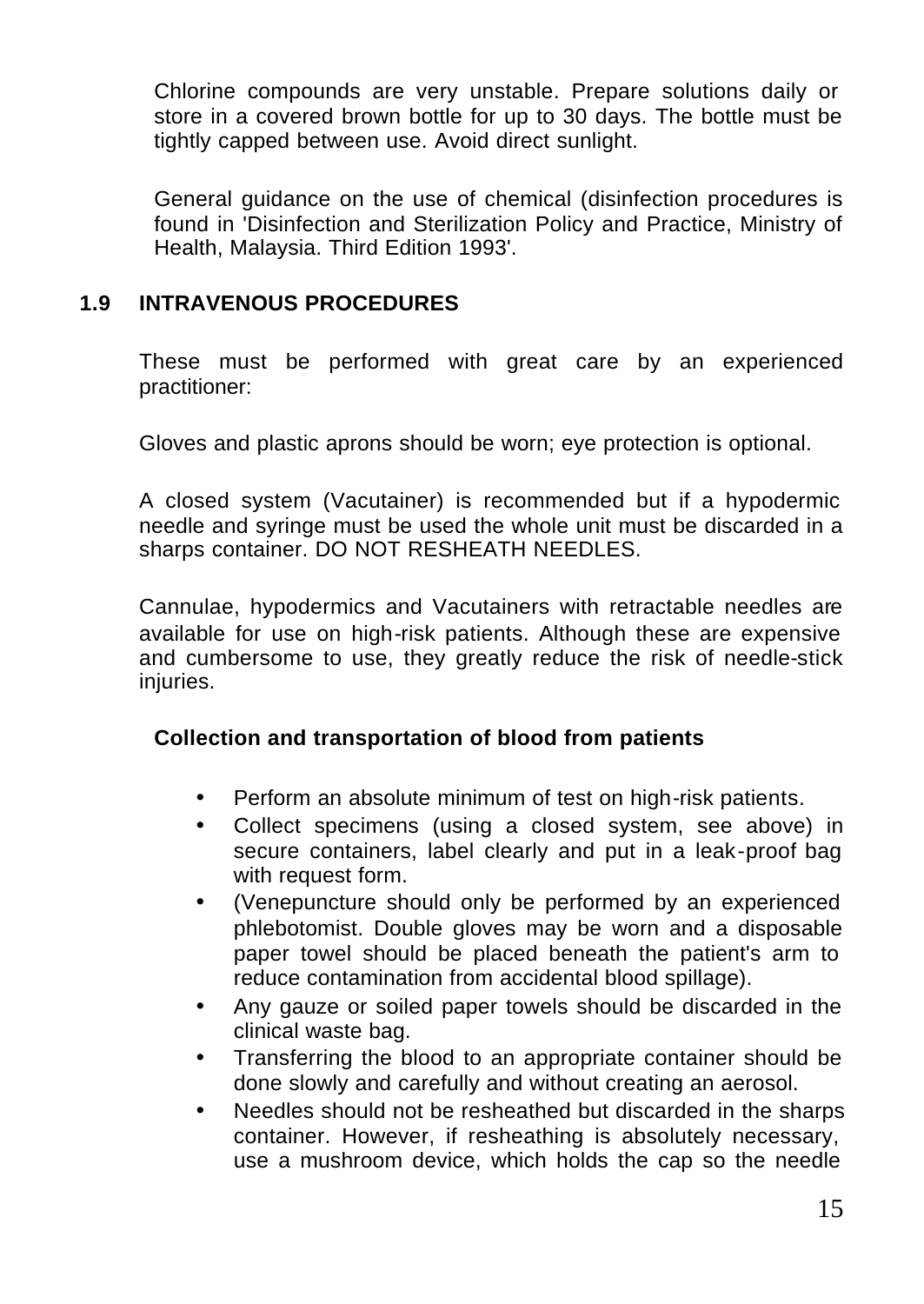can be introduced safely. Alternatively, lay the cap on the table with the closed end against anything that offers resistance and insert the needle carefully - NEVER hold the cap while resheathing.

#### **1.10 WASTE DISPOSAL**

Reference should be made to the Ministry of Health's Guidelines on Disposal of Hospital Waste. Waste should be separated immediately into Clinical waste, (potentially dangerous and presents a high risk of infection) non-clinical waste and kitchen waste.

#### **Protection and training of staff**

- All staff handling clinical waste must be adequately trained and aware of the protocol for action in the event of accidental inoculation or body contamination.
- All staff must be provided with adequate protective clothing.
- Hepatities B immunazation should be offered to all staff and proper records of such immunization should be kept by the respective departments.

#### **Sharps**

There is a very real risk of acquiring blood-borne diseases from sharps contaminated with blood products. All sharps, including FINE-BORE needles, must be single-use only:

- Needles and syringes should never be recycled, no matter what the circumstances.
- Needles should never be reused for injecting drugs into i.v. giving system.

#### **Broken Glass**

Broken glass should be included in the sharps category. To dispose safely with broken glass:

- 1. Wear thick gloves
- 2. Use newspaper or similar thick paper to collect the glass.
- 3. Wrap the glass securely in the paper.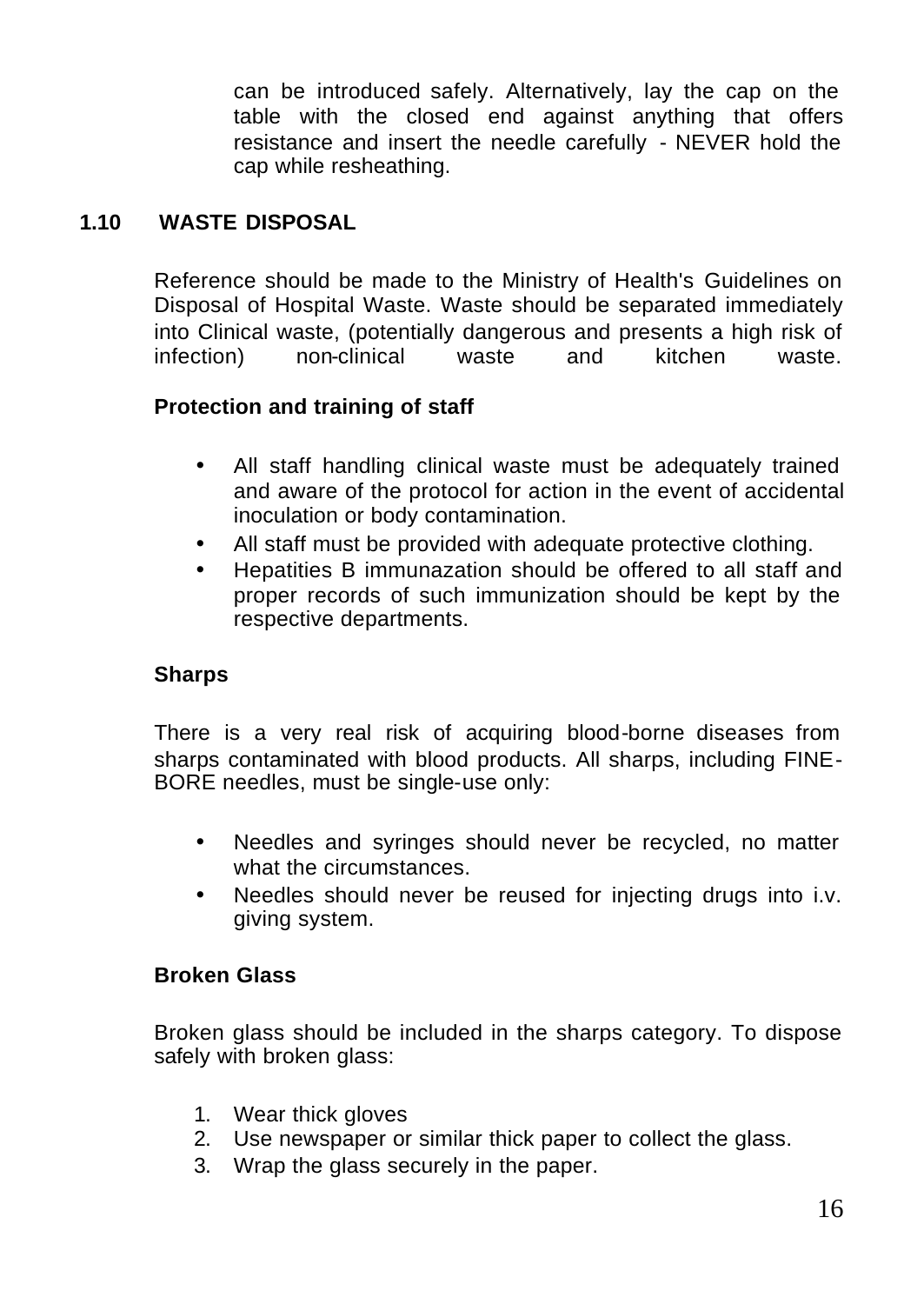- 4. Put the wrapped glass in a cardboard box, which should be marked BROKEN GLASS - HANDLE WITH CARE or with yellow BIOHAZARD tape.
- 5. Tell the porters that the box contains broken glass.

#### **Sharp Containers**

All sharps containers must:

- Be leak-proof and puncture-proof
- Have a handle that allows lifting with only one hand (so that the container falls away from the body when it is carried).
- Have a non-reopenable lid.
- Be designed to be used with one hand.
- Carry a BIOLOGICAL HAZARD sign.
- Be sealed and replaced when it is no more than two-thirds full.

Different sized sharps containers should always be available.

#### **Disposal**

Sharps containers are clinical waste and should be put into clinical waste bags before being incinerated.

Ideally, all sharps containers should be incinerated but, if this is not possible, they should be buried in impervious tin containers and limed with the other clinical waste. Whichever method is used, there must be no possibility of injury from the sharps.

#### **Excreta and other liquid waste**

Excreta and other liquid waste should be discarded directly into the toilet leading to a working sewer system.

Waste contaminated with blood on body fluid should be discarded into yellow colour bags for incineration, ensuring that no fluid leaks from the bag.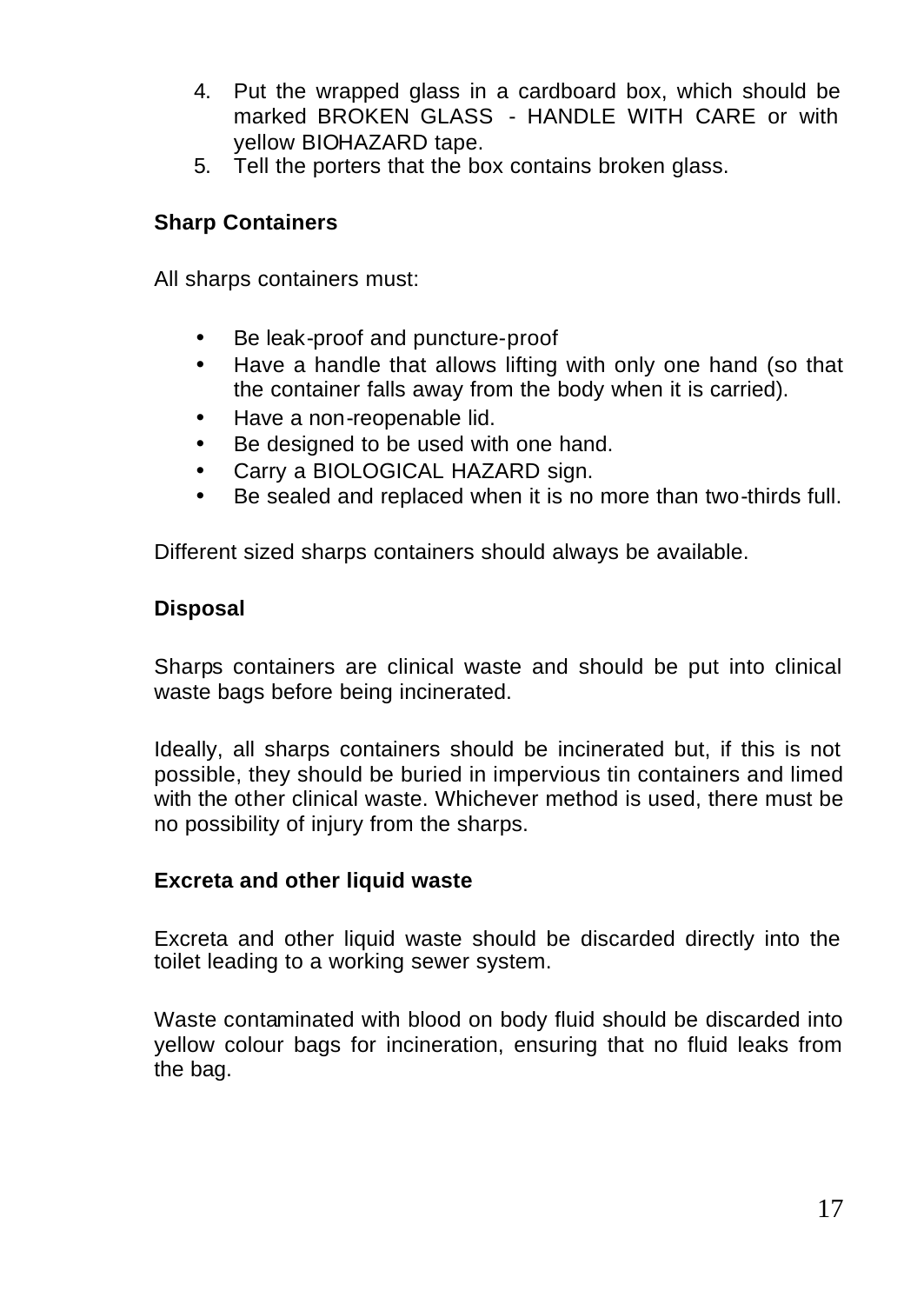## **Limlug**

W'here incineration facilities are not available, clinical waste can be treated with lime and buried in the hospital grounds.

To do this safely:

- 1. Dig a pit, approximately 2.5 m deep.
- 2. Spread a layer of up to 75 cm of clinical waste across the bottom of the pit.
- 3. Add a layer of lime.
- 4. Continue layering every 75 cm until the pit is filled to within 0.5 m of the ground.
- 5. Fill the pit with earth before starting another.

Limlug is the cheapest and most effective means of getting rid of clinical waste in areas where incineration facilities are not available. Care should be taken not to bury non-biodegradable products, e.g. plastic bags. Tins containing sharps should be buried. Use paper bags when liming.

#### **Accidents**

Staff safety is very important and inoculation accidents must be avoided. Where such an accident occurs, it must be documented by the senior manager and reported to the Head of Department and the Infection Control Team immediately so that appropriate action can be taken. (See Appendix VI & VII).

#### **1.11 STAFF PROTECTION AND IMMUNIZATION**

- All staff working with hepatitis B and HIV patients must be immunized against hepatitis B.
- Staff should have adequate training in the care of patients who are HIV or hepatitis B - positive and should be aware of the risks involved.
- Clear policies of safety, covering inoculation accidents must be available. All inoculation accidents must be reported and documented.
- Frequent lectures are essential to allay fear and promote good morale.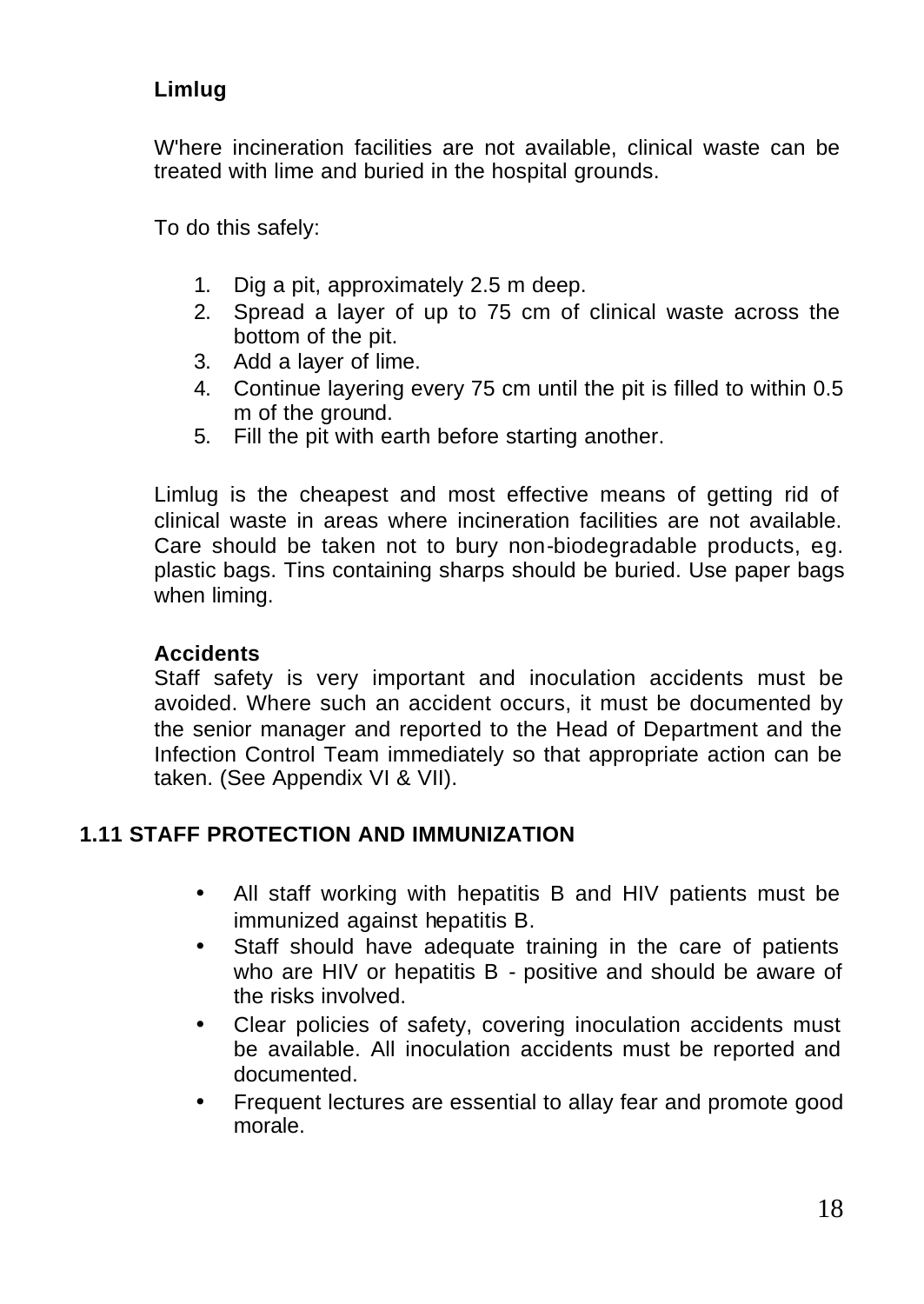#### **Needle-stick injuries**

• If a non-immunized member of staff sustains a needle-stick injury they should be offered hyperimmune gammaglobulin within 48 hours of the injury and a course of hepatitis B vaccination should be started, if the source is Hepatitis B'e'Ag. positive, if not then Hepatitis B vaccine alone is sufficient.

If the source is known to be HIV-positive, Zidovudine may be administered within 24 hours of exposure and counselling should be offered to the injured member of staff. Zidovudine is reported to delay, but not to prevent, the disease process. It has serious side-effects and its efficacy had yet to be proven. (Reference should be made to the Appendix VI).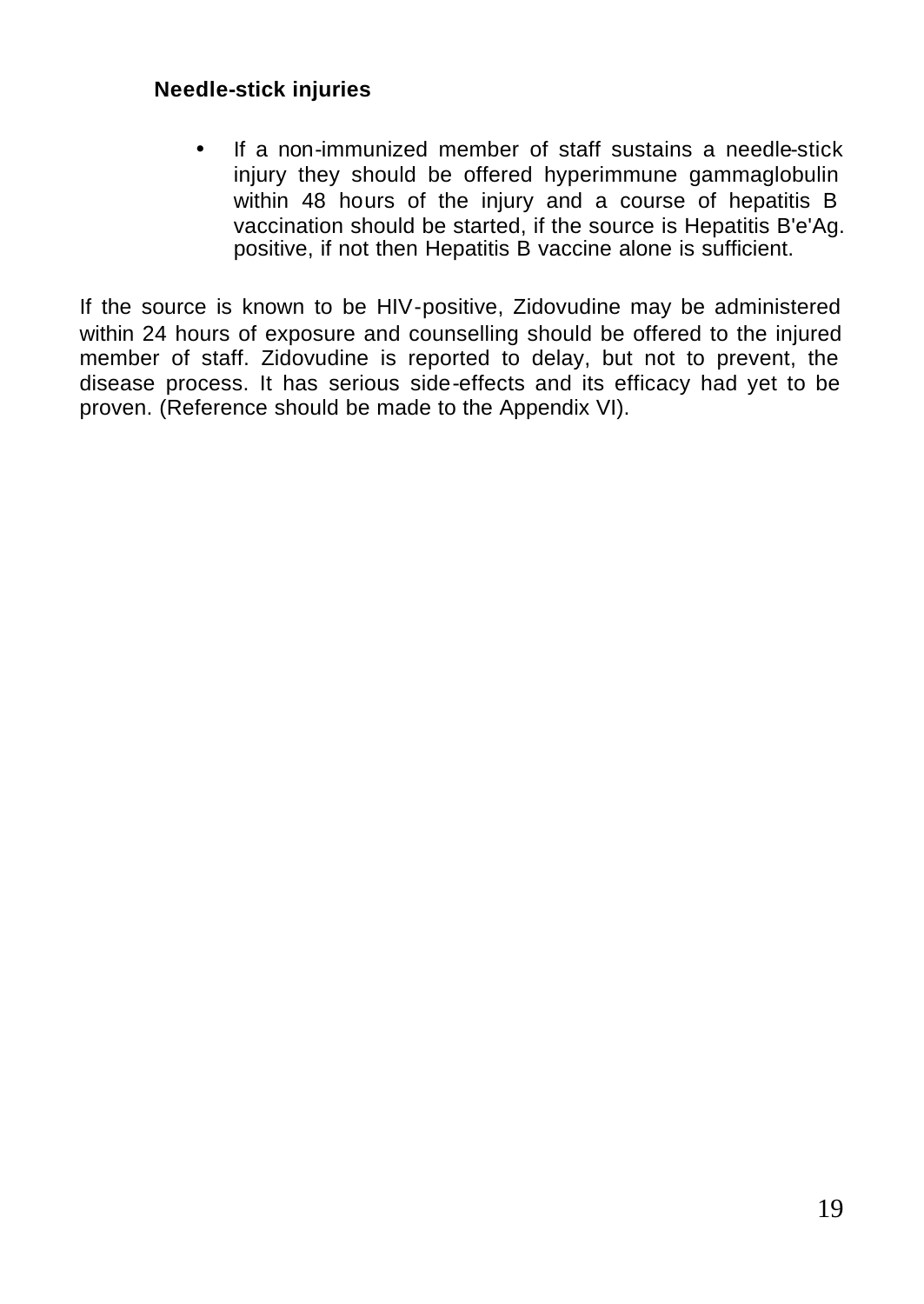# **CHAPTER 2**

#### **UNIVERSAL INFECTION CONTROL PRECAUTIONS FOR LABORATORY SERVICES INCLUDING BLOOD TRANSFUSION CENTRES**

#### **2.1 INTRODUCTION**

Laboratory safety procedures are important to protect the staff. Although HIV is a disease that can be transmitted by percutaneous inoculations of blood, there have been documented cases of health care workers who have seroconverted, e.g. their blood serology has become HIV positive as a result of needle stick injury or mucous membrane exposure with HIV positive blood. Standard laboratory safety practices can minimize such accidental exposure and ensure that each blood sample would be treated carefully with the assumption that all specimens are potentially infectious.

#### **2.2 NEW HEALTH CARE WORKERS**

- i. All new staff in health care setting should be trained in universal infection control precautions and laboratory safety procedures.
- ii. They should be screened for Hepatitis B and given appropriate vaccination.

#### **2.3 EMERGENCY MEASURES**

- 1. The emergency equipment (e.g. first aid box, wash basin, eye wash fountain) should be available and easily accessible.
- 2. Reporting of accidents
	- i. Accidents such as cuts, needle sticks and skin abrasions with instruments possibly contaminated with blood should be reported promptly to the safety officer and head of Unit.
	- ii. First aid should be administered immediately. The punctured wound/cut is washed with plenty of water and soap and or 1:10 hypochlorite solution (0.05% available chlorine). Bleeding is encouraged under cold ruining water. The eyes and mouth are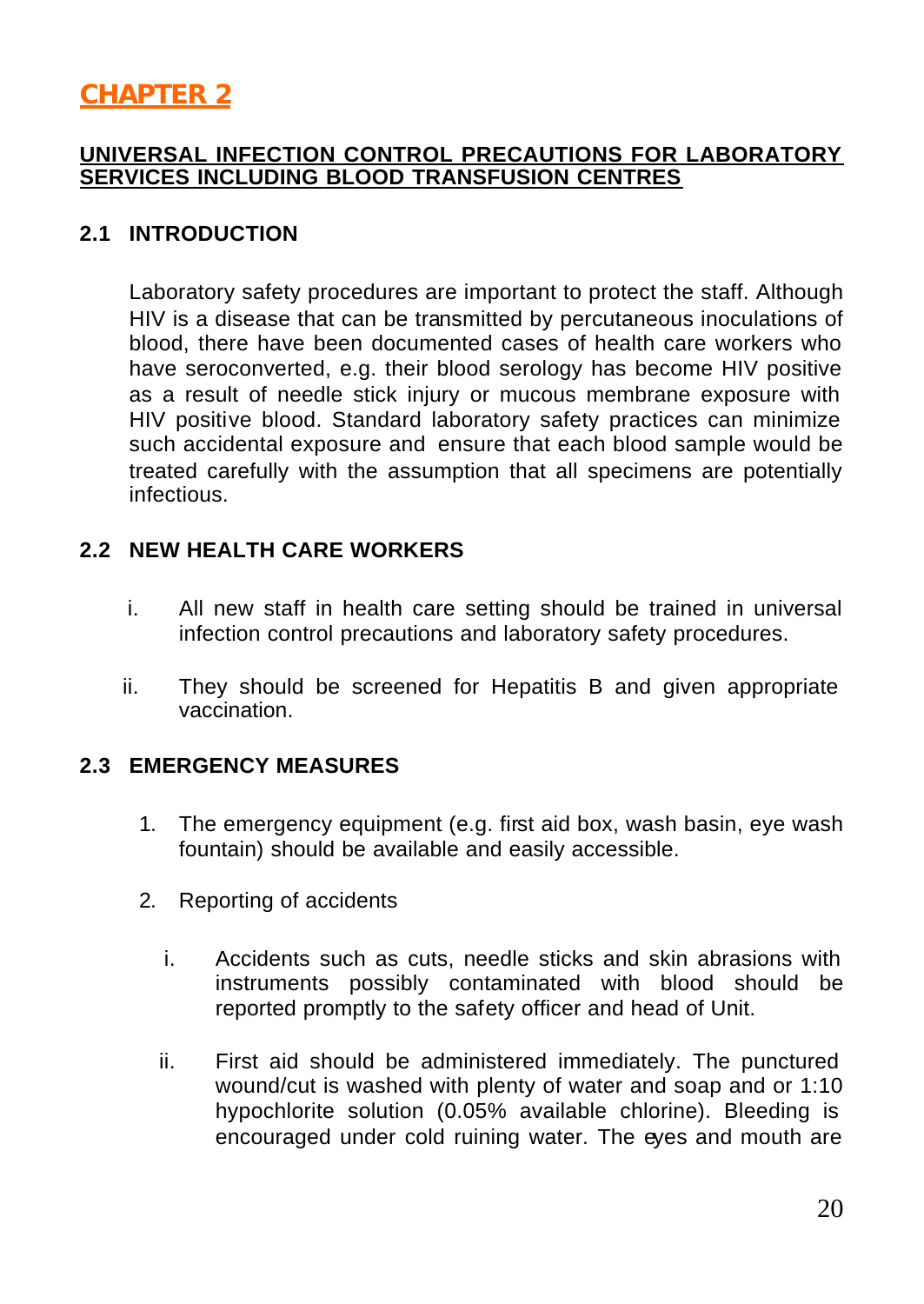washed and rinsed with water if the face had been splashed with blood.

- iii. The accident (e.g. cuts, needle sticks) is documented, including details of exposure to blood and blood products.
- iv. The blood is tested to determine the likely type of infection whether Hepatitis or HIV.
- v. The staff is referred for clinical assessment, counselling and the blood sample obtained to test for Hepatitis/HIV status.

#### **2.4 FURNITURE AND EQUIPMENT**

- 1. All Work benches and laboratory environmental surfaces (including drawers) should be made of non-porous material (e.g. formica) and able to withstand regular disinfection.
- 2. The top half of the door should be made of clear glass panel, visible from the outside.
- 3. Centrifuges should have a lid.

#### **2.5 PROTECTIVE CLOTHING**

- 1. Gowns with no front opening are recommended. A changing area is to be provided for wearing of gowns on entering the laboratory and removal when leaving the laboratory.
- 2. A centralised laundry (dobi) system is recommended for used and soiled gowns.
- 3. Disposable gloves should be worn when handling all blood specimens. The gloves are to be removed when answering the telephones, performing written work and on completion of laboratory analyses.

#### **2.6 HANDWASHING FACILITIES**

Basins for washing hands should be available and located at the exit/entrance of the laboratory.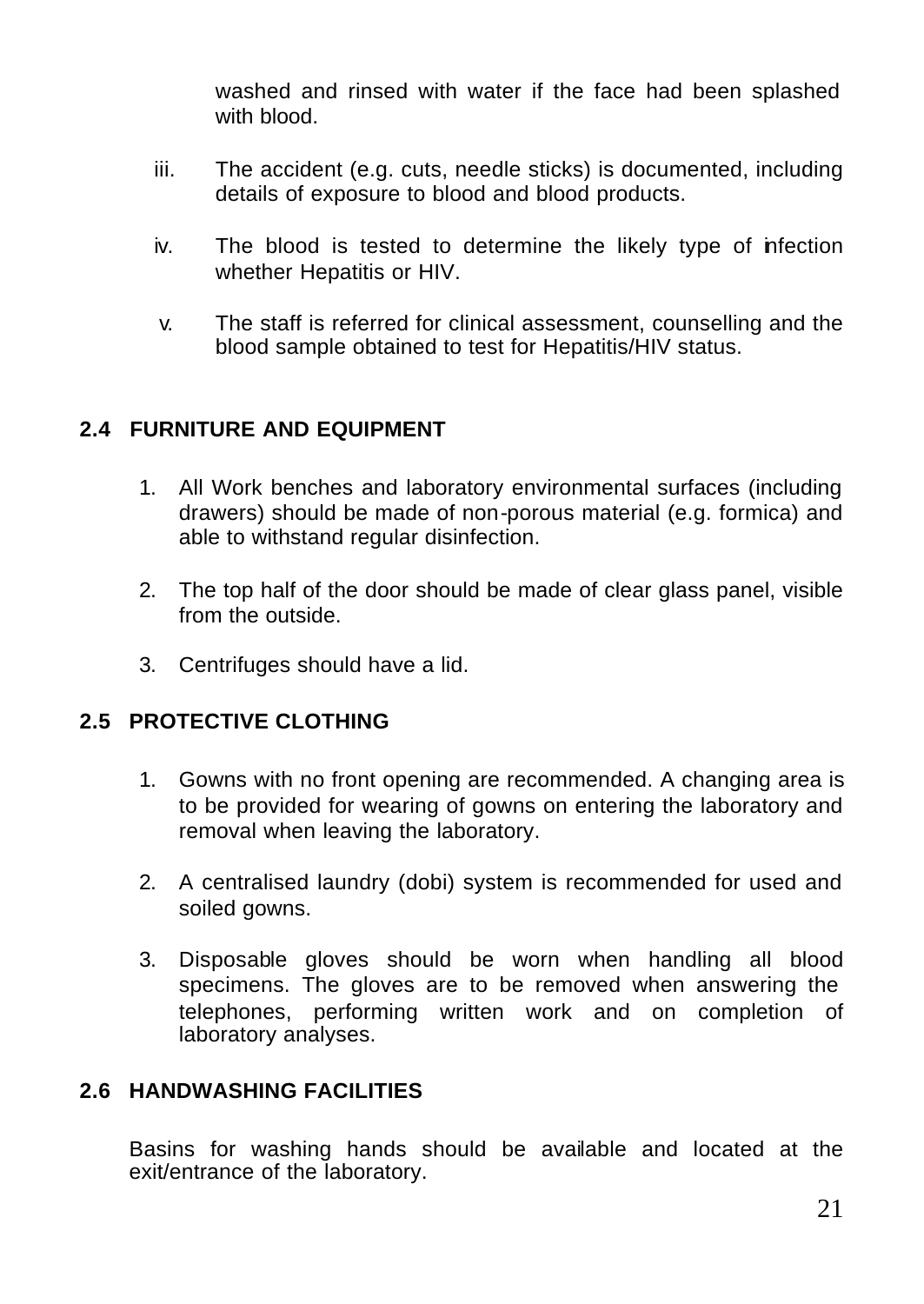#### **2.7 GENERAL PRECAUTIONS**

- 1. The specimens for which special measures must be taken are blood, serum, unfixed tissue and tissue fluids. Minimal risk is presented by urine, saliva and faeces without overt blood staining. Specimens should be kept in "dirty area" of the laboratory.
- 2. Separate clean areas should be designated for books, forms and reports.
- 3. Work bench tops should be regularly wiped with 0.5% sodium hypochlorite.
- 4. Serum, plasma and similar specimens should be preferably centrifuged in sealed buckets with translucent caps. If breakage occurs ill a centrifuge, the investigation should generally be abandoned and the centrifuge decontaminated by chemical disinfection and the buckets by autoclaving. Important unrepeatable specimens may be salvaged by trained and informed staff wearing suitable protective clothing, as directed by the head of unit. It is not necessary to open the centrifuge buckets in a safety cabinet.
- 5. Centrifuge buckets should be routinely disinfected at the end of the day.
- 6. All Pan Jets must be sterilized every morning by boiling for 15 minutes. If contaminated by blood, it is to be cleaned and sterilized before using.
- 7. Laboratory equipment should be decontaminated according to the manufacturer's recommendation before repair and servicing. A system for certifying this should be set up.
- 8. Hands should be washed with soap and water: on removing gowns and gloves - when contaminated with blood/blood products.
- 9. Products of human origin used as reagents or controls should have an identification number so that it's source can be traced if necessary.
- 10. There is to be NO pipetting of specimens by mouth. Mechanical pipettors should be used.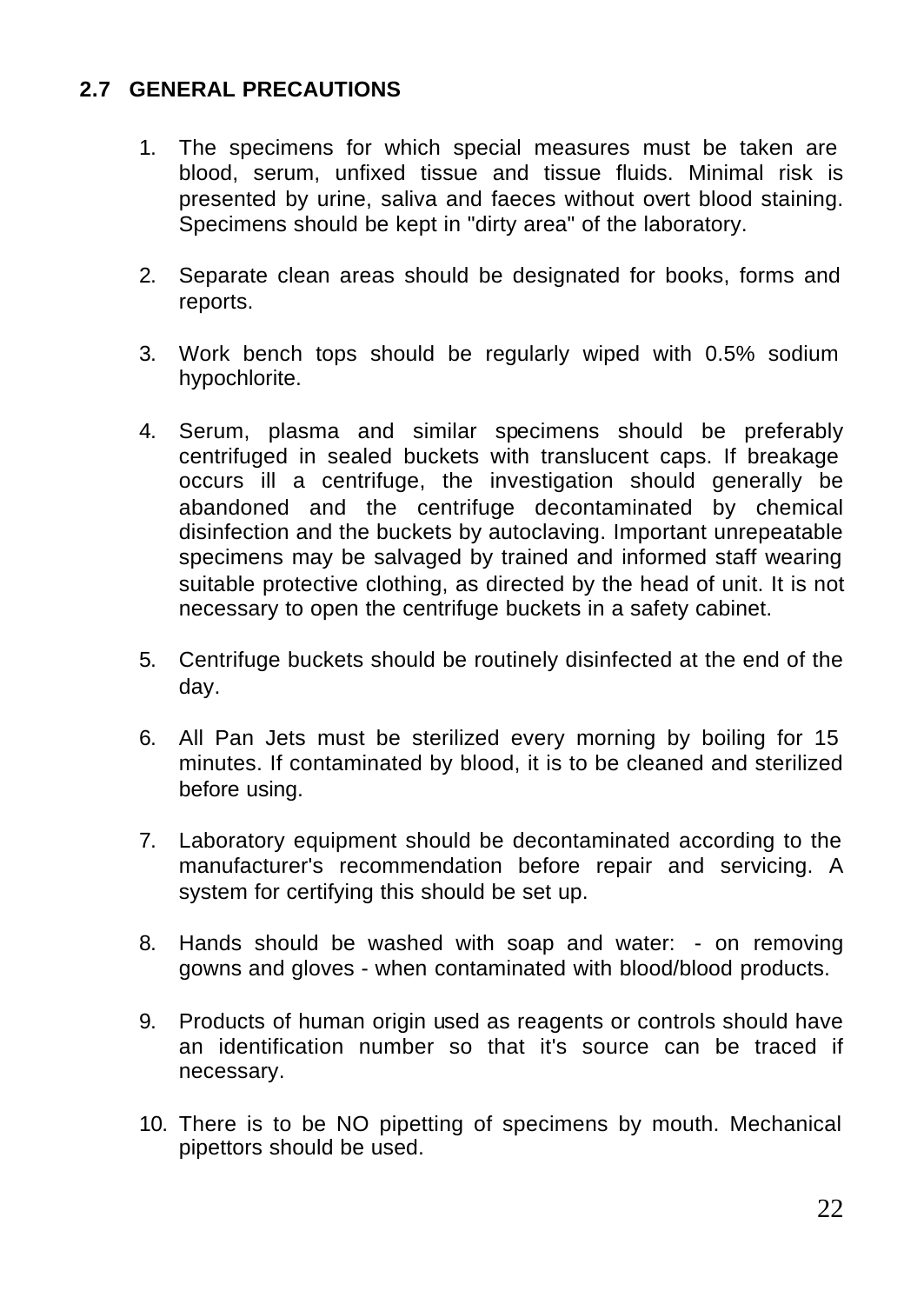#### **2.8 COLLECTION, DESPATCH AND RECEPTION OF SPECIMENS**

- 1. Specimens must be collected in robust screw-capped and leakproof containers which will stand upright. The diagnosis must be clearly written on the Request Forms.
- 2. Full instructions should be given to the amahs and attendants (porters) about action in case of an accident with an inoculation-risk specimen.

#### **2.9 CHEMICAL PATHOLOGY/HAEMATOLOGY**

- 1. Test should wherever possible be confined to those which can be performed in an enclosed system e.g. automatic analyzer.
- 2. Automated machinery should be designed:
- 3. To avoid splashing (or be adequately screened)
- 4. To have a closed system from specimen presentation to safe discharge of effluent.
- 5. Blood-gas analyzers may present a particular problem, it should be satisfactory to decontaminate the application nozzle with disinfectant after use for a HIV-risk specimen.

Note: If the apparatus required servicing preliminary disinfection of the entire system will be necessary.

#### **2.10 HISTOPATHOLOGY**

- 1. The usual methods of fixation of tissue and smears are satisfactory for the inactivation of HIV.
- 2. Wherever possible, tissues should be received in the laboratory as small specimens in fixative. For small biopsy specimens, 6-8 hours in formaldehyde solution would suffice and this time interval should satisfy most diagnostic needs. When a more rapid result is required other methods of fixation, such as the use of heated formaldehyde solution, may suffice. No special precautions need be taken with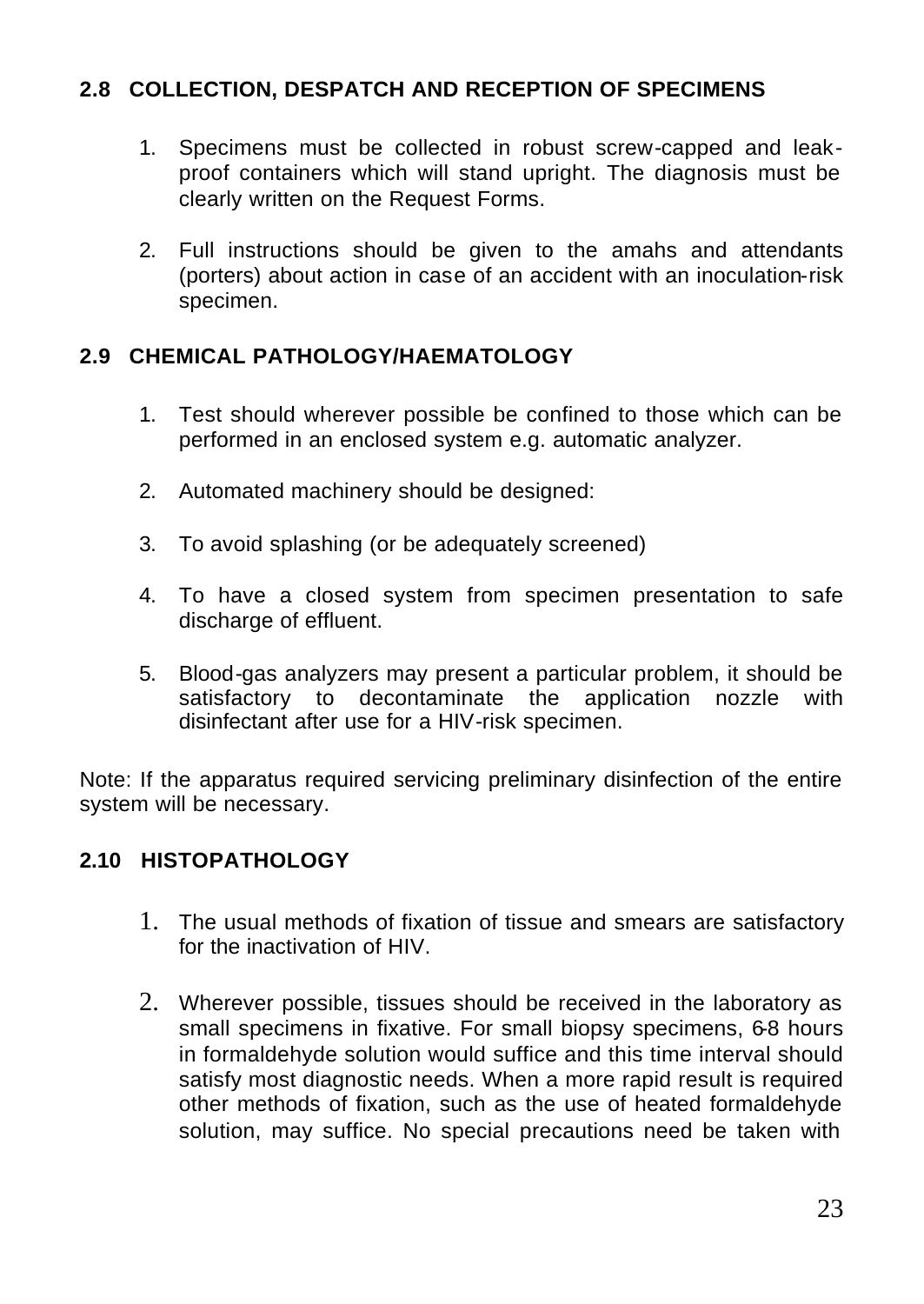3. Frozen sections should not be made on unfixed material from HIVrisk patients.Post-mortem examinations are carried out for medicolegal purposes or clinical reasons at the medico-legal discretion of the Pathologist.

### **2.11 MICROBIOLOGY**

Specimens of blood or blood cultures which appear to have leaked will be processed only if unrepeatable.

Only tests necessary for patient management will be performed.

#### **12. WASTE DISPOSAL**

- 1. All glassware should be decontaminated by autoclaving at 121 °C for 10 - 15 minutes or heat treated at 160 °C for one hour prior to discarding the contents.
- 2. Pour liquid wastes down a sink into a closed sewer system. If there is no working sewer, treat potentially contaminated liquid wastes the same as solids.
- 3. Sharp instruments and needles should be put in a puncture resistant container to be disposed of by incineration. Needles should not be bent or reinserted into the original sheath.

All blood and blood products should be autoclaved/heat treated before disposal.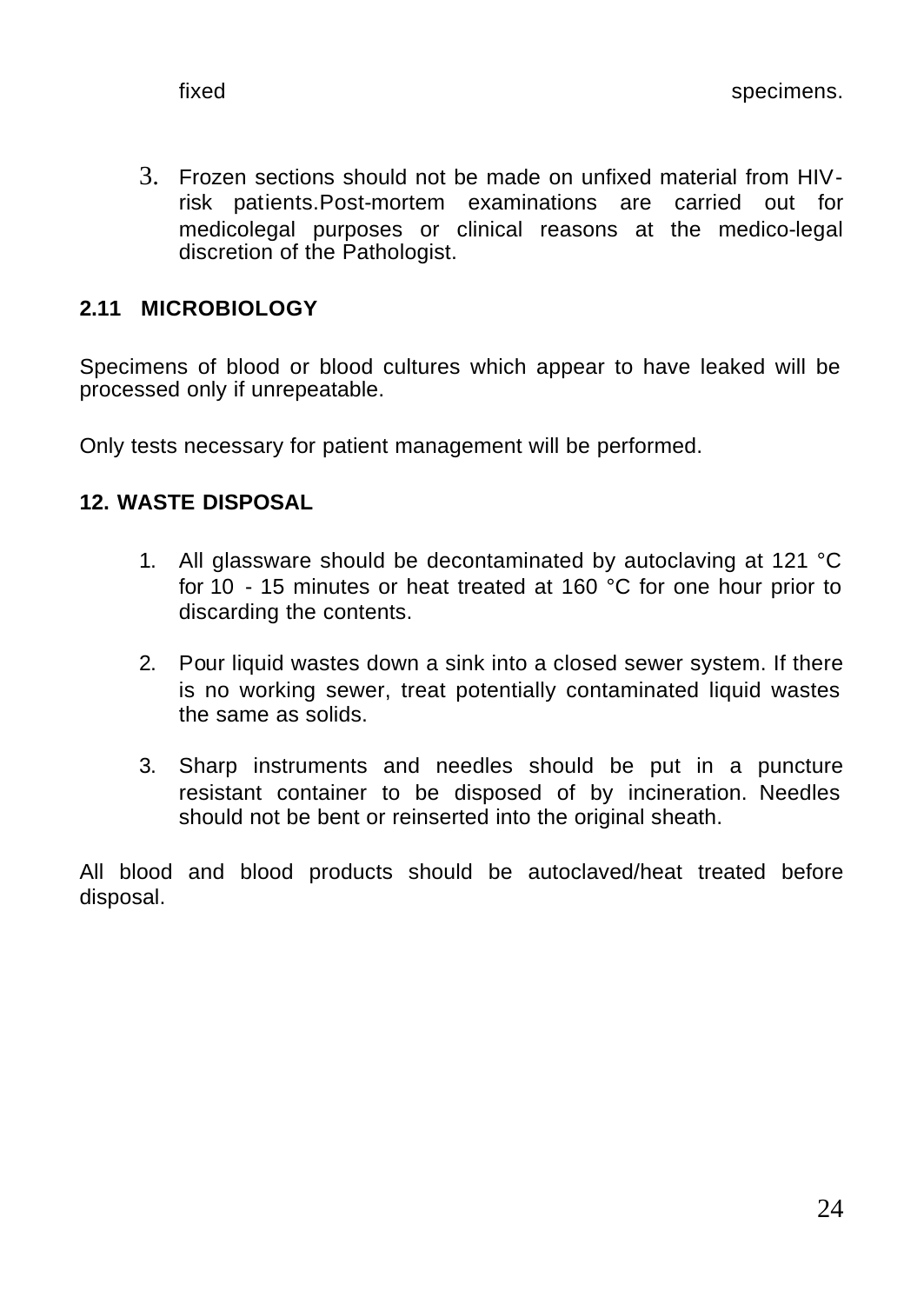# **CHAPTER 3**

### **INFECTION CONTROL PRECAUTIONS IN SPECIFIC DEPARTMENTS**

#### **3.1 Operating theatres and the labour ward.**

3.1.1 The hepatitis B and/or HIV status of the patients should be determined before the operation (the latter is voluntary). The theatre/labour ward staff (and Infection Control Team) should be informed so that appropriate preparations can be made:

- i. An adequate supply of hypochlorite and a new sharps disposal container should be ordered.
- ii. All disposable items used during the operation (administration sets, i.v. cannulae, etc.) should be disposed of in the sharps container.
- iii. The sharps container should be sealed and disposed of as soon as possible after the procedure.
- iv. All instruments should be sent to the CSSD after the procedure. They should be clearly labelled as high risk. No attempt should be made to wash the instruments after the procedure.
- v. Non-disposable items should not be incinerated they can be sterilized.
- vi. Linen should be sent to laundry marked as 'infected linen'; there is no need for incineration. Pre-packed, disposable, sterile packs may be used if available.
- vii. All staff should wear protective clothing.
- viii. Keep equipment and staff to a minimum.
- ix. Suction disposable suction tubing is preferred. Where this is not available send for autoclaving after use.
- x. Disposal of abdominal swabs: there should be minimal handling; the contaminated (blood-soaked) swabs should be discarded by the surgeon into individual plastic bags, this will facilitate weighing and counting. The swabs can then be discarded. Soaking in a disinfectant such as hypochlorite is not necessary.
- xi. Where possible avoid electrical and other delicate equipment, which is difficult to sterilize.
- 3.1.2 After the procedure:
	- i. All disposable, incineratable waste should be removed in clearly labelled colour-coded bags.
	- ii. Wash surfaces with warm water and detergent.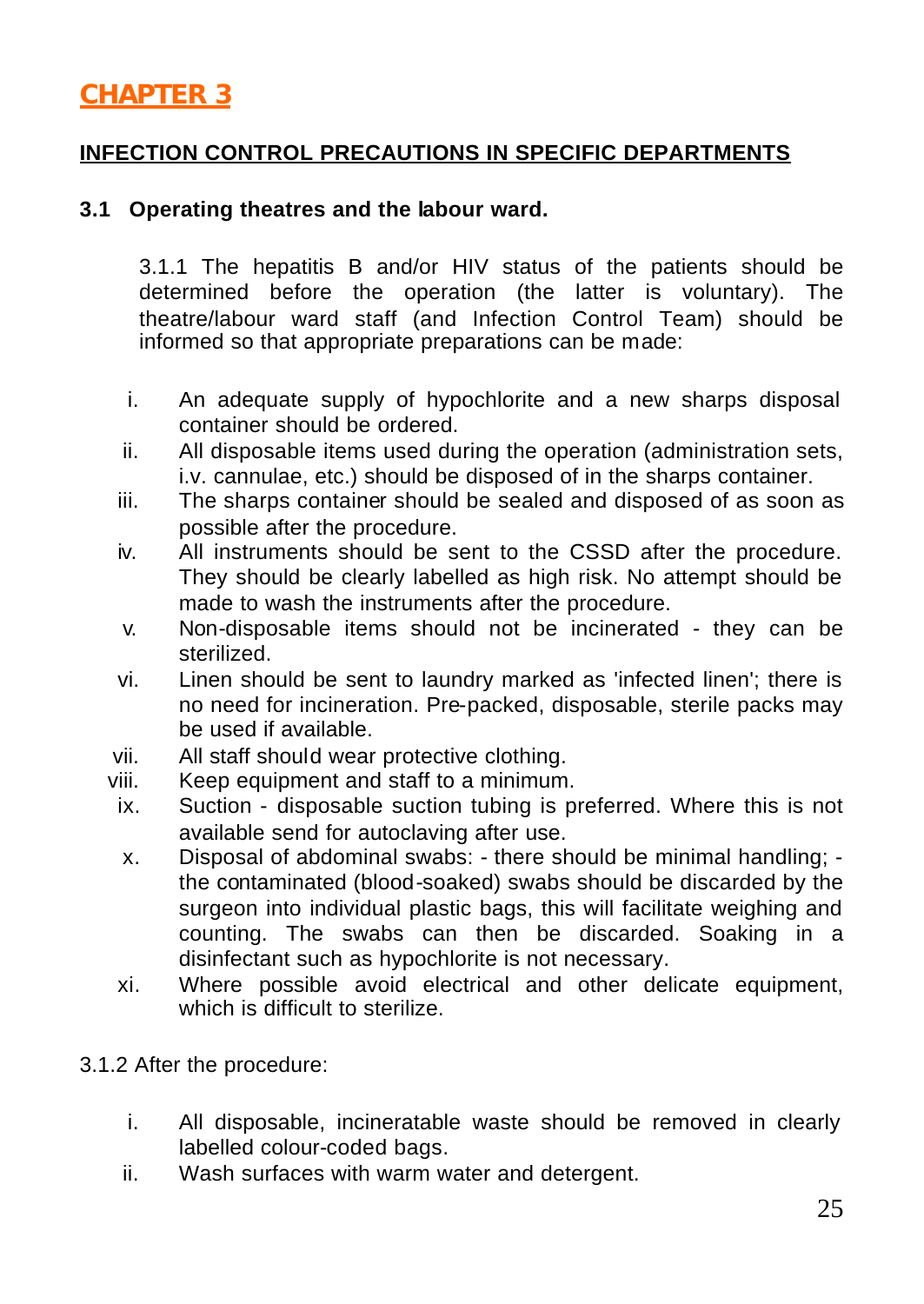- iii. Wash walls up to hand height with water and detergent.
- iv. Spot clean blood and body fluid spillage with hypochlorite.
- v. Send heat-stable equipment for sterilization Label 'high risk'. Do not soak in bleach.
- vi. Send respiratory equipment for heat or 2 per cent glutaraldehydedisinfection (label clearly).
- vii. Wipe large machine (e.g. diathermy and anaesthetic equipment) with warm water and detergent to remove organic contamination. This is sufficent unless heavy soiling has occurred, when they should be wiped over with hypochlorite. Do not allow excessive exposure to hypochlorite - it corrodes metal.
- 3.1.3 Post-delivery care and immunization
	- i. Isolate mother and baby in a cubicle if available.
	- ii. All babies born to hepatitis B surface antibody positive mothers should be immunized against hepatitis B within 48 hours of birth. If the mother is known to be HBe antigen positive, the baby should also receive hyperimmune gamma-globulin.
	- iii. Take blood from the baby when 24 hours old and repeat 3-6 weeks later to confirm hepatitis status, and 3 months later for HIV testing if indicated.
	- iv. Wear protective clothing (gloves and disposable gowns) when handling blood and body fluids.
	- v. Protective clothing should be disposed of in a clinical waste bag within the cubicle.
	- vi. Place all body fluids (discharge and lochia) in a bag. Label as CLINICAL WASTE - HIGH RISK and send for incineration.
	- vii. Toilet facilities. If private facilities are available with the cubicle, the bowl should be cleaned and wiped over daily. If facilities are not available then a bedpan should be provided, which should be immediately emptied and disinfected in the bedpan disinfector.
	- viii. Send all linen, clothing, etc. to the laundry labelled 'infected linen'.
	- ix. Label clearly all investigatory specimens taken from mother and baby.

#### **3.2 Renal dialysis unit**

The same basic principle apply to the dialysis unit as to the operating theatre and delivery room: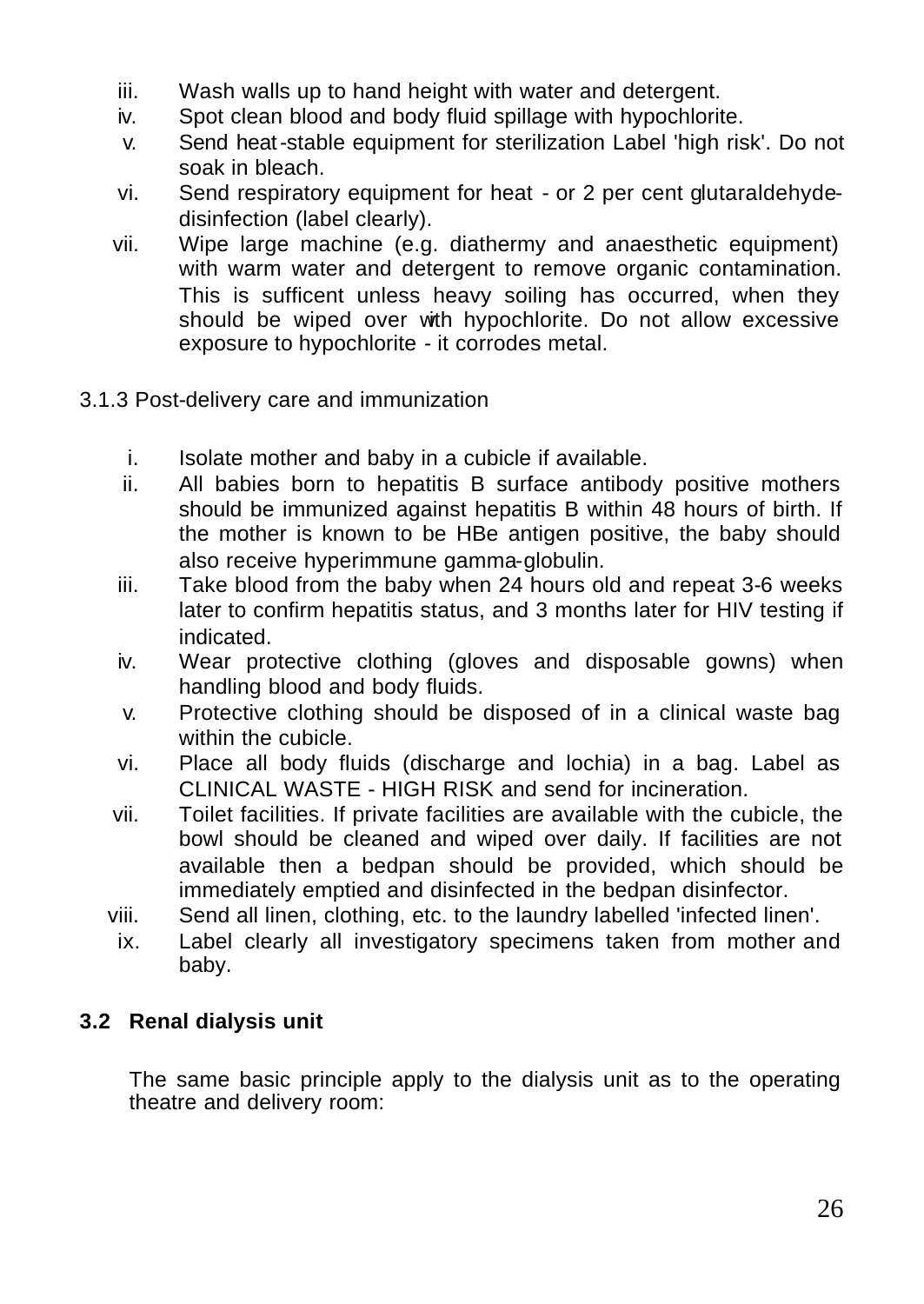- i. Staff should be immunized against hepatitis B before starting work in the unit.
- ii. All patients should be screened and immunized against hepatitis B.
- iii. Disposable tubing and heat-labile equipment are recommended for dialysis.
- iv. The outer surfaces of the renal dialysis machine should be cleaned with warm water and detergent.
- v. The inside of the machine should be cleaned with 1 per cent chloro (hypochlorite) and rinse thoroughly before further use.
- vi. Disposable filters should be used to prevent contamination with blood.
- vii. Disposable administration lines, dialyser and needles should be used.
- viii. Equipment to be recycled should be able to withstand autoclave temperatures of 121ºC.

## **3.3 Dental Unit**

Blood and body fluids containing blood should be considered infective in all dental patients. HIV has not been shown to be transmitted via saliva. However, dental procedures often result in small amounts of blood mixing with oral fluids. Thus, universal precautions should be followed for contact with blood and saliva.

- i. Wear gloves when in contact with oral mucous membranes.
- ii. Wear a mask and eye covering when splashes of blood or fluids containing blood are likely.
- iii. Sterilize or disinfect instruments after use with each patient and clean surfaces with a suitable disinfectant.

#### **3.4 Housekeeping**

There are no special housekeeping precautions for the prevention of infection from HIV, HBV or other blood-borne pathogens. However, certain important points should be remembered:

i. The greatest risk of housekeepers' exposure to HIV and HBV is via needlestick injury form trash which has not been properly packaged for disposal. All sharp instruments and equipment, including needles and syringes, must be disposed of in puncture-resistant containers.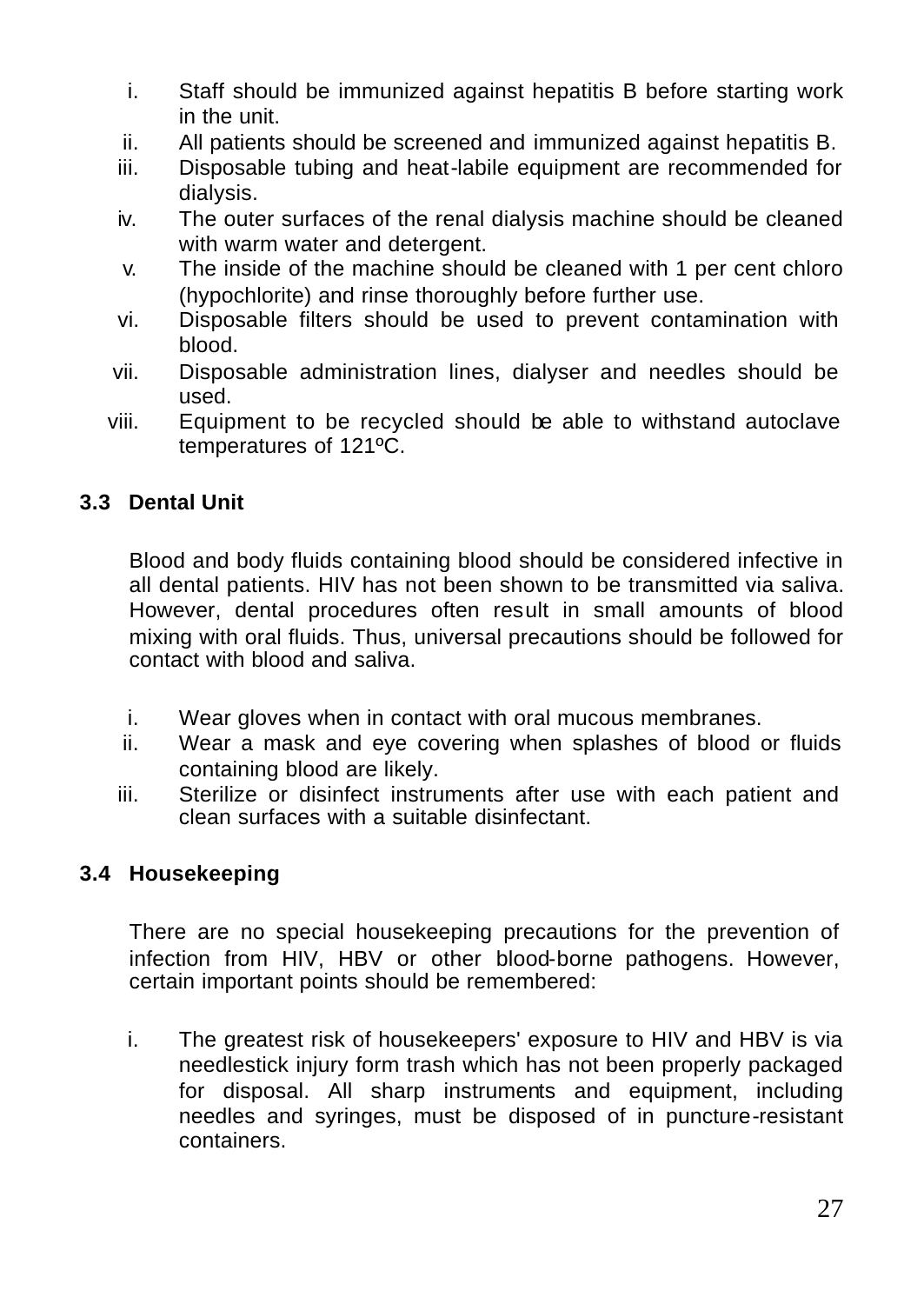- ii. Housekeepers and cleaners should carry waste in containers which are small enough to be easily held away from the body to avoid injuries.
- iii. Do not put hand into waste baskets.
- iv. Do not clean by hand under cupboards, but use cleaning equipment.
- v. Do not use disinfectant fogging of a room, following patient discharge. Disinfectant fogging is toxic and expensive. Thorough cleaning is the most effective way to remove soil and microorganisms .

#### **3.5 Laundry**

There are no special precautions for laundering to prevent the transmission of HIV. The following guidelines will help prevent transmission:

- i. Handle soiled linen as little as possible. Wear gloves when handling it.
- ii. Place wet linen into leak-proof bags. If no leak-proof containers are available, fold the linen with the wet parts inside, and surround with dry linen for carrying.
- iii. Bag linen at the location where it is used. Do not sort linen in patient areas.

Wash laundry in hot water (at least 71 degrees Centigrade or 160 degrees Fahrenheit). If only cold water is available, use special chemical detergents for this purpose or add bleach.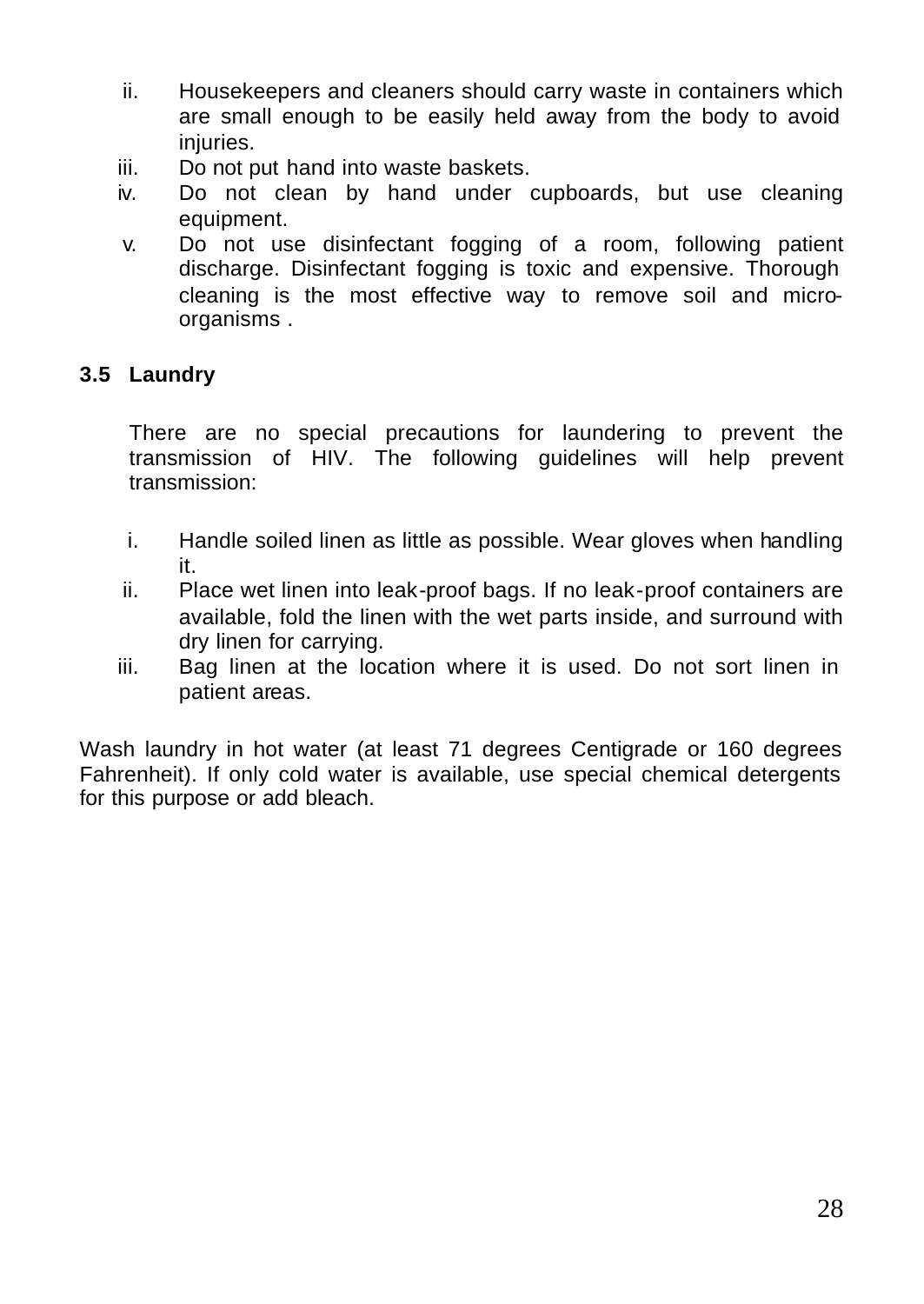## **CHAPTER 4**

#### **GUIDELINES FOR THE TRANSPORT AND DISPOSAL OF DEAD BODIES DUE TO HIV INFECTION/AIDS**

#### **4.1 INTRODUCTION**

HIV infection/AIDS is transmitted mainly by sexual contact and through blood and blood products. Therefore it is unlikely that transmission of HIV infection/AIDS can take place while handling dead bodies of patients with HIV infection/AIDS. However, persons handling dead bodies of confirmed or suspected cases should take all possible care to prevent blood, blood products or body fluids from coming into direct contact with their skin and mucous membrane. Those with obvious cuts, burns. open wounds and suffering from immune deficiency states therefore, should not be assigned to deal with the dead bodies. It is important for all health care workers to respect the different religious and cultural practices and traditions concerning the handling of dead bodies.

#### **4.2 GENERAL PRECAUTIONARY MEASURES**

- 1. All staffs/persons handling the body and the soiled linen should wear gloves.
- 2. Where there is possibility of injury to the fingers (e.g. cleaning the oral cavity) double gloves should be worn.
- 3. If there is danger of fluid spillage such as when disinfecting or washing the body, the attendant should wear in addition, a mask, waterproof apron and boots.
- 4. Further, they must wash their hands thoroughly with soap and water aft er the procedures.
- 5. If the relatives request to see the body, they should be allowed but must be strongly discouraged from embracing or kissing it.

#### **4.3 SUPERVISION**

Following notification, supervision for the handling, transport and disposal/burial of the dead bodies shall be by the district Health Inspector (for male dead bodies) the Public Health Nurse (for female dead bodies) and the Medical Assistant in charge of the mortuary for death in the hospital.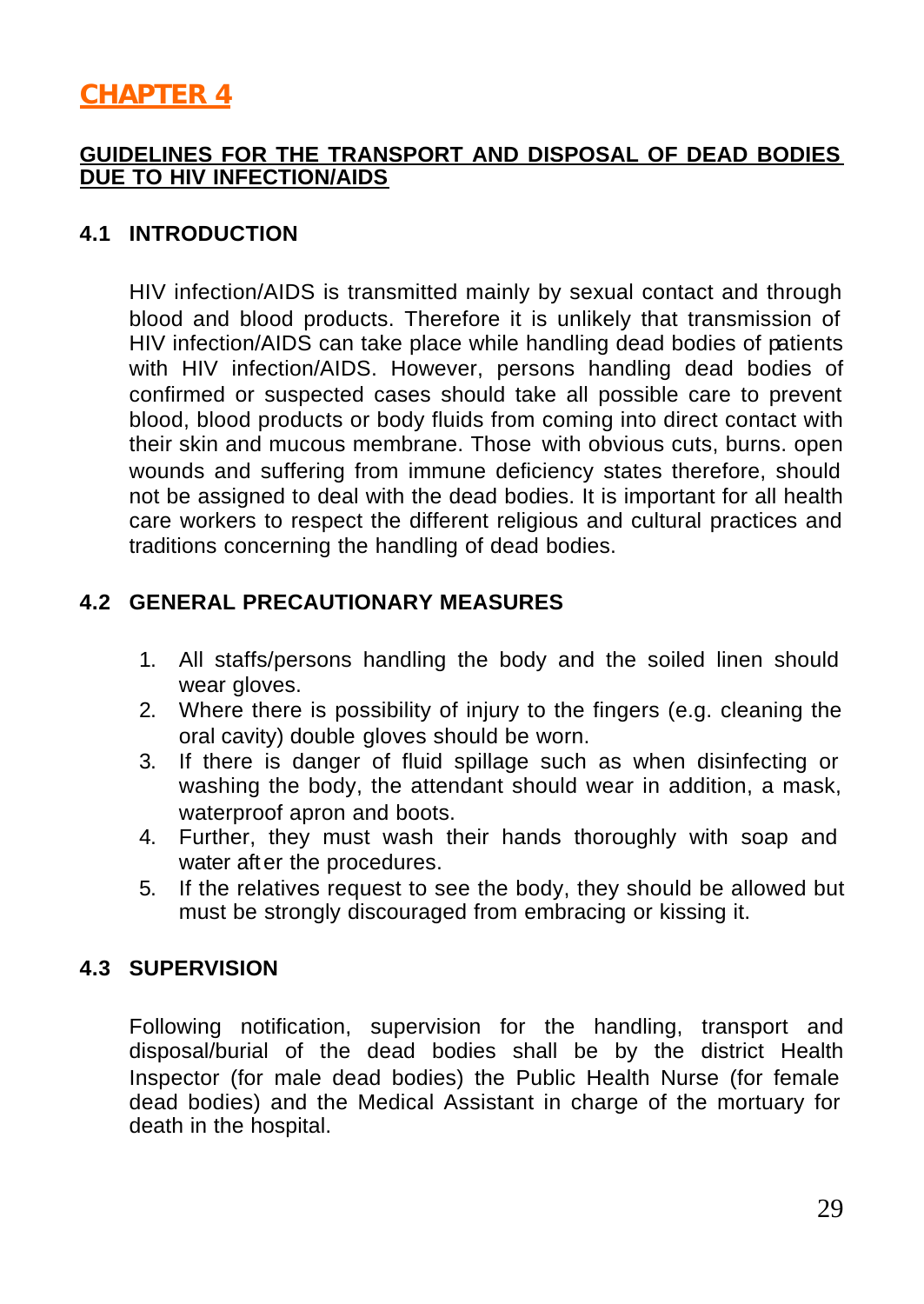## **4.4 DEATH IN THE HOSPITAL**

#### **4.4.1 HOSPITAL WARD**

- 1. Notify the Medical Assistant in charge of the mortuary who will inform the District Health Officer of the death. The next-of-kin of the deceased is also to be informed immediately of the death and that burial is required to be done within 24 hours. The assistance of the nearest police station should be duely sought if the next-of-kin could not be directly contacted.
- 2. The body should not be handled more than necessary.
- 3. Place the body in a translucent body bag and transport it to the mortuary room on a steel top trolley for subsequent disinfection.
- 4. Soiled linen should be handled as little as possible and with minimal agitation to prevent gross microbial contamination of the air and of person handling the linen. All the soiled linen should therefore be bagged, properly labelled and sent to the laundry where they are first disinfected with sodium hypochlorite for 1/2 hour before being washed.
- 5. Stretcher trolley, bed and other formites that come in contact with the body/body fluids must be immediately disinfected with sodium hypochlorite.

#### **4.4.2. IN THE MORTUARY**

- 1. All clothings worn by the deceased are removed and soaked in sodium hypochlorite for at least 1/2 hours.
- 2. The body is first washed with sodium hypochlorite and then followed by rites of the respective religions. The washing is to be done by representatives of the religious department/relatives under direct supervision of the health personnel.
- 3. Cleaning of the oral cavity or other orifices should be done with the assistance of a sponge holder (forceps) or other suitable instrument.
- 4. All orifices should be plugged with cotton wool soaked in sodium hypochlorite.
- 5. The body is then wrapped in cloth. Bodies with open wounds due to accidents or with skin lesions should be wrapped in cloth and put in a translucent body bag. In the case of a Muslim, white cloth is used and the body further wrapped twice more in white cloth.
- 6. The body can then be transported in a coffin made of wood or metal for burial or cremation. This coffin must be of sufficiently solid construction to withstand load stresses.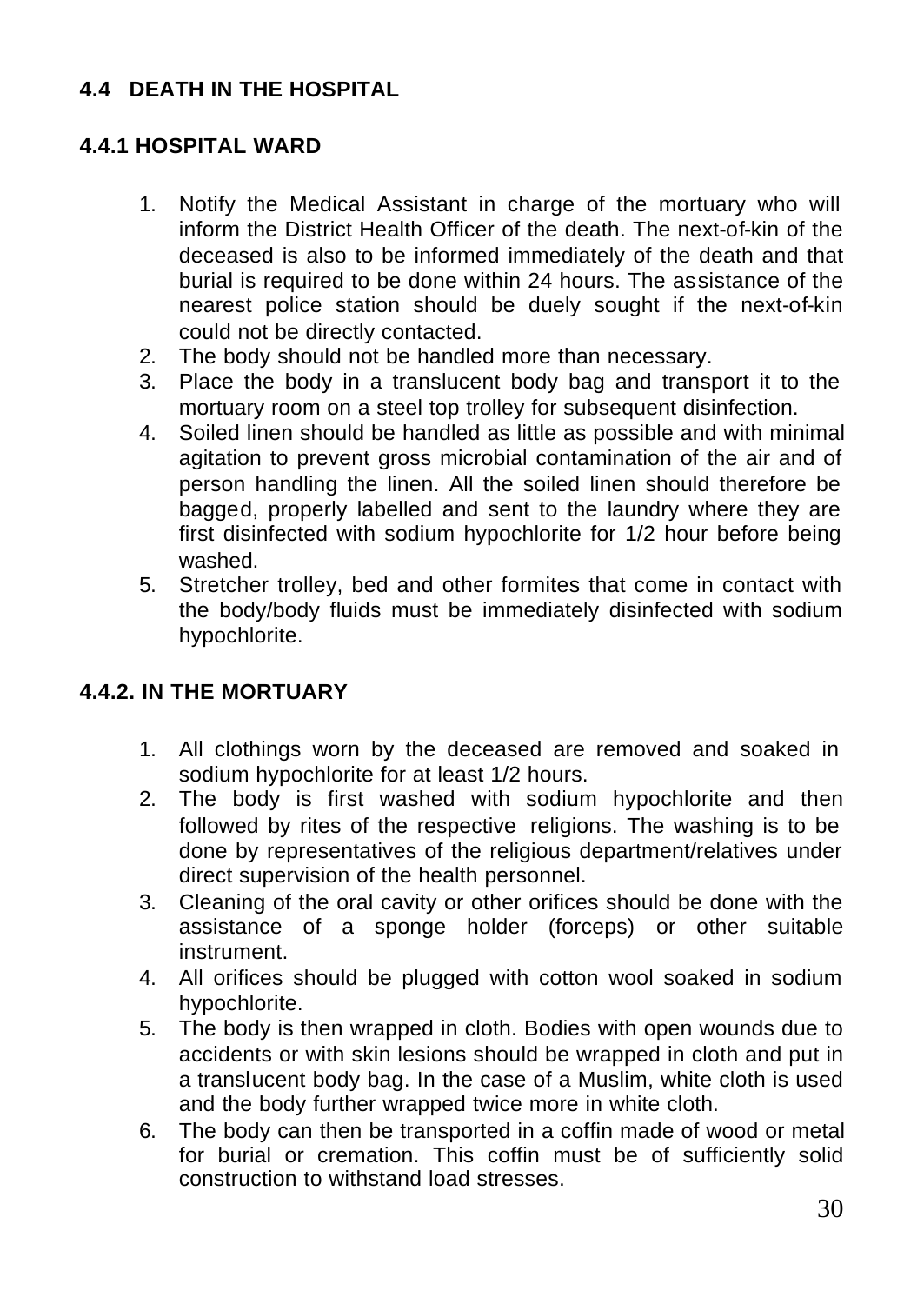4.4.3. The preparation area and any place which is contaminated or could possibly be contaminated with body fluids should also be disinfected with sodium hypochlorite.

## **4.5 DEATH IN THE HOUSE**

- 1. The family of the patient would have been advised to inform the District Health Officer immediately of the death and the nature of the disease. This can be done directly or through the nearest Police Station or Penghulu.
- 2. Subsequent disinfection of the body and clothing should be supervised by the Health Inspector/Nurse.
- 3. A minimum number of people should be involved with the preparation of the body. It is recommended that not more than 5 people be involved.
- 4. The body is similarly disinfected first with sodium hypochlorite and then wrapped as in para 4.4.2.5.
- 5. Water from the washing of the body should be disinfected with chloride of lime.
- 6. The patient's clothing, bed, linen, preparation area and areas possibly contaminated by the body fluids should also be disinfected with sodium hypochlorite.
- 7. The body could then be buried or cremated according to the respective religious practice within 24 hours.

## **4.6 TRANSPORT OF A DEAD BODY INTO/OUT OF THE COUNTRY**

- 1. The legal requirements for the transport into/out of the country of corpses, human remains or bones other than cremated ashes is the same as for other infectious disease. The necessary documents required are the death certificate, embalment certificate, and certificate of import/export or transport.
- 2. After the body had been embalmed, the body should then be put in a coffin with an inner lining of translucent polythene of sufficient thickness e.g. 0.26 mm thick and sealed.
- 3. The coffin is then placed in a container made of aluminium and sealed.
- 4. The outer container for covering or disguising the contents should be of wood or metal which must be of sufficiently solid construction to withstand load stresses.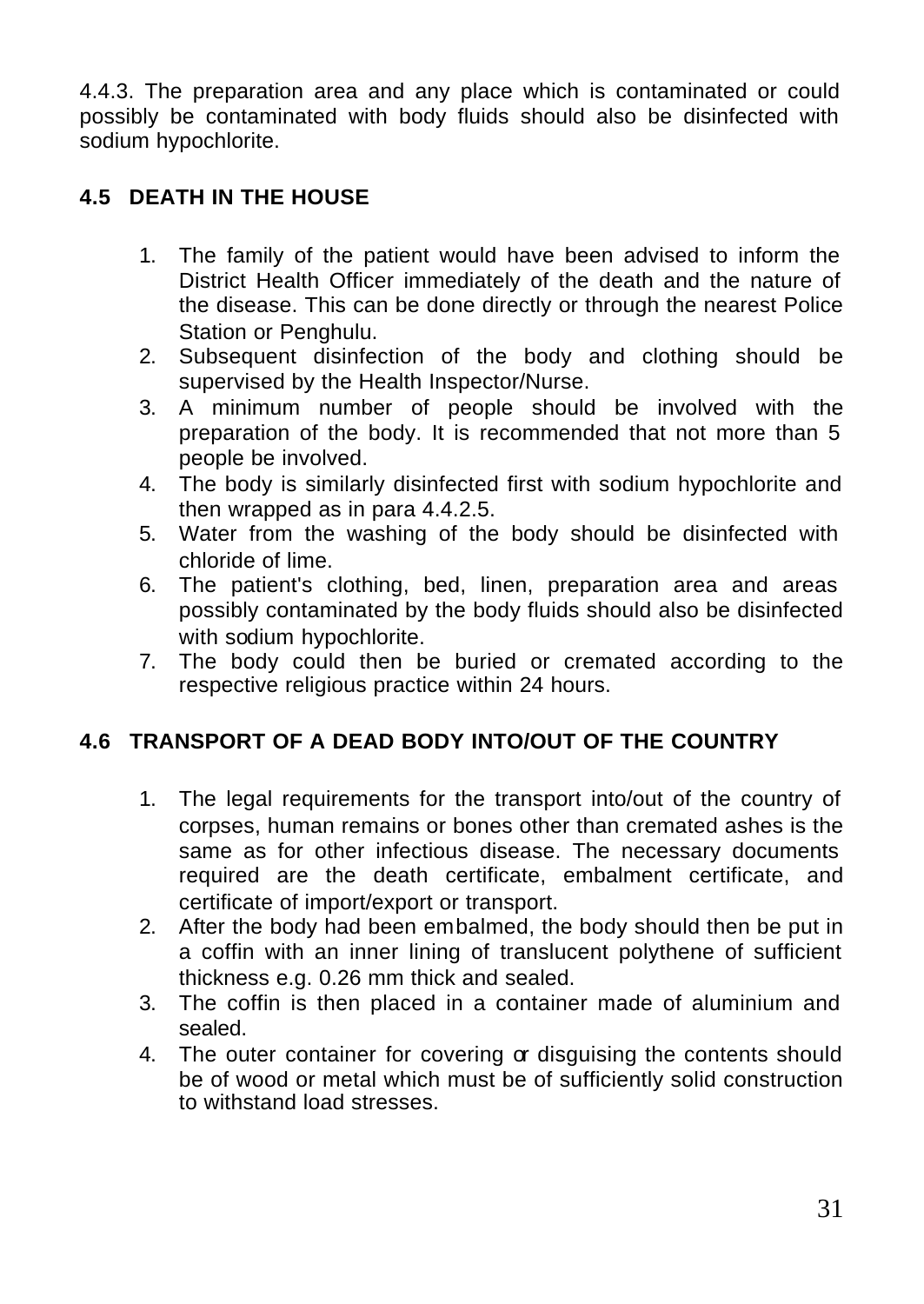## NOTES

- 1. 'Body bag': A translucent plastic bag 0.1 mm thick routinely used for the transport of bodies for forensic purposes.
- 2. "Sodium hypochlorite": The required strength for use is 1: 10 solution of 5.25% freshly prepared sodium hypochlorite.

Plastic body bag, gloves, mask, waterproof aprons and boots should be available in all Health Offices at all times.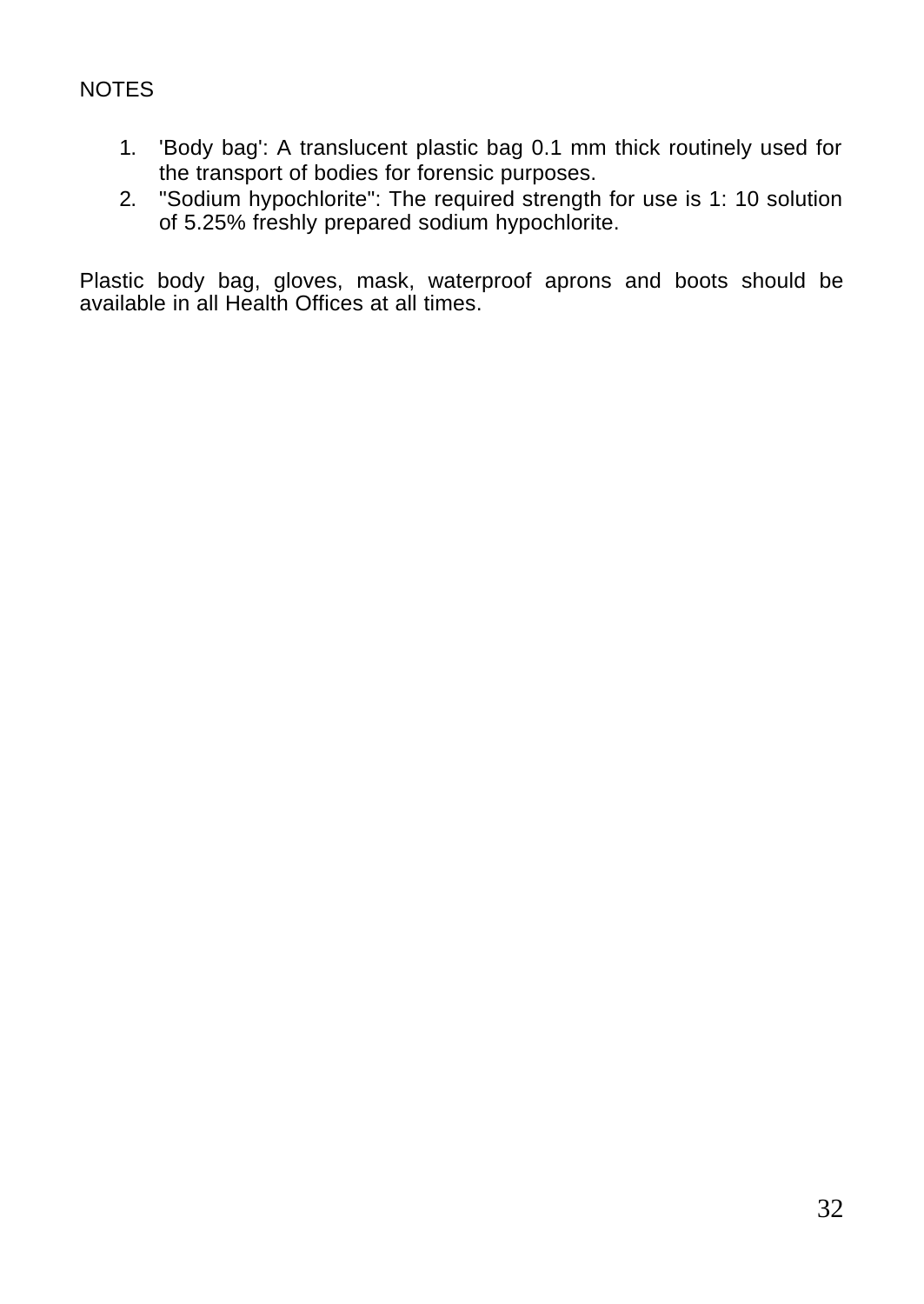# **APPENDIX I**

#### **GUIDELINES FOR DISCARDING OF DISPOSABLE SYRINGES AND NEEDLES IN HOSPITALS, CLINICS AND HEALTH CENTRES IN GOVERNMENT AND PRIVATE SECTORS**

#### **1. OBJECTIVES:**

- 1. To prevent accidental needle prick injury and therefore, possible HIV infection to medical and health personnel.
- 2. To render all used disposable syringes and needles useless from use by potential users (e.g. Drug addicts).

#### **2. PRECAUTIONS**

To avoid needle prick injuries:

- Do not recap or resheath needles after collecting blood or giving injection.
- Do not bend disposable needles by hand.
- Do not reuse or sterilize disposable needles.

#### **3. METHODS FOR DISPOSAL**

Incineration is the recommended method for the disposal of the disposable needles and syringes. However, if an incinerator is not available then needles and syringes are disposed off by burning and burying in ground. (See Appendix IV).

#### **4. RECOMMENDED PROCEDURE - BY INCINERATION (eg. IN HOSPITAL)**

- 1. The used needles and syringes are put into a suitable puncture-proof container (hard plastic/glass/tin).
- 2. At the end of each working day, they are gathered centrally.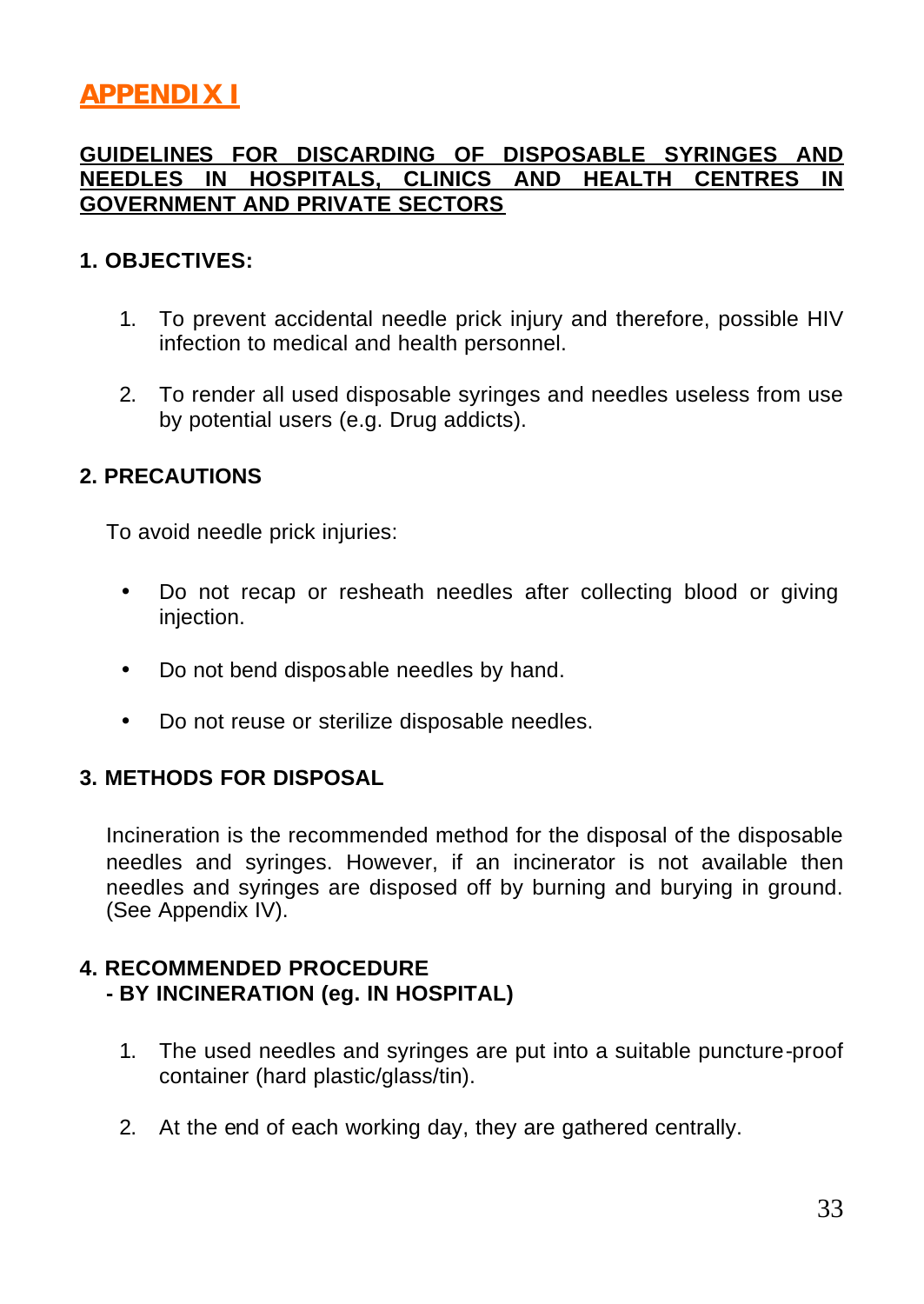3. Burn the contents in the incinerator. The melted products are disposed offthrough the scavenging service.

#### **5. SUPERVISION AND RESPONSIBLE PERSONNEL**

- 5.1 A supervisor is to be identified and responsible for the followings:
	- *1. Ensuring that staff directly handling needles and syringes safely render them useless as recommended by this guideline.*
	- 2. *Ensuring that used disposable needles and syringes are properly disposed off*.
- 5.2 A suitable personnel is to be identified for each specific ward, clinic, laboratory or place to be responsible for the final disposal of the disinfected useless needles and syringes regularly.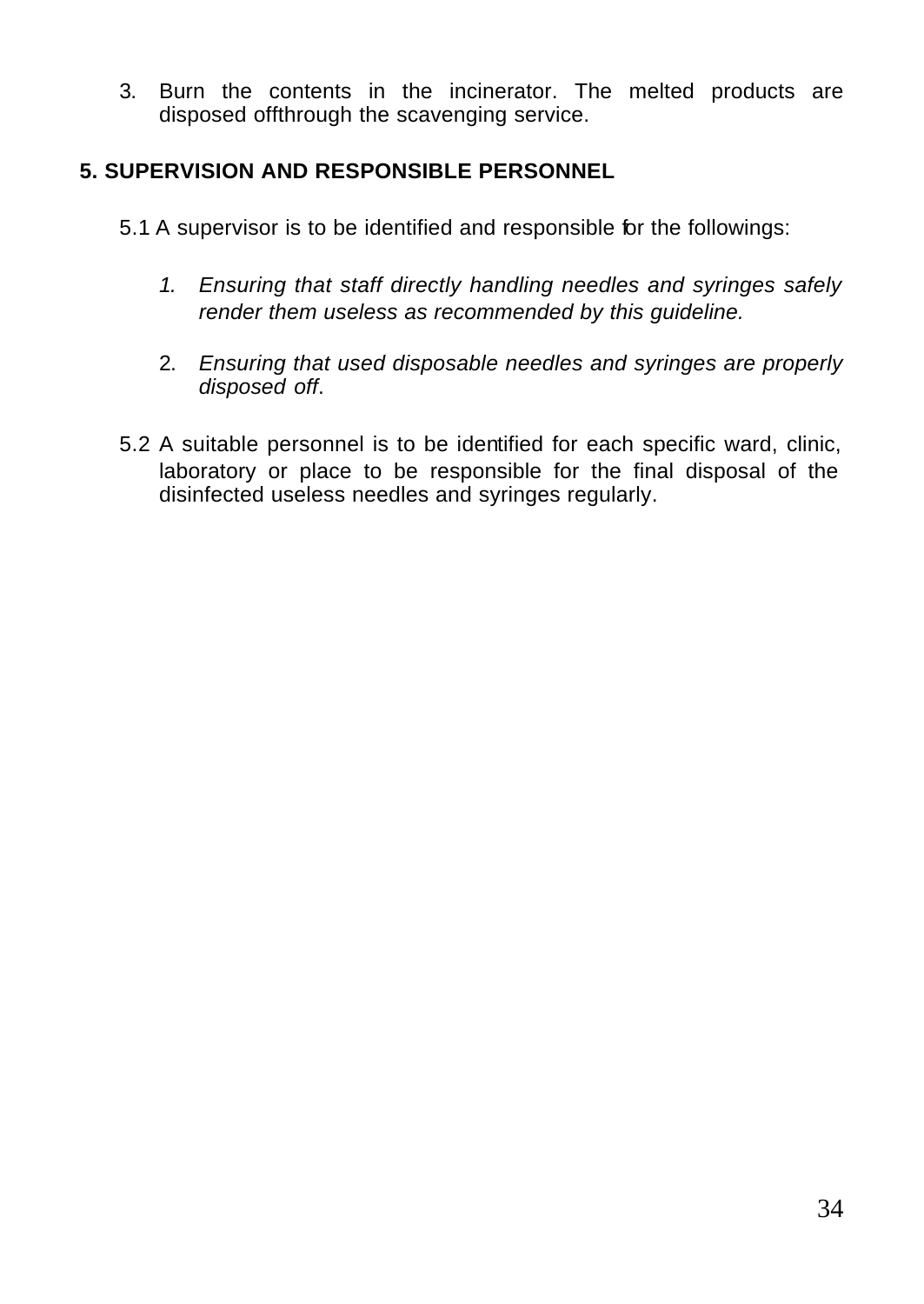

#### **FLOW CHART FOR THE DISPOSAL OF DISPOSABLE NEEDLES, SYRINGES AND SHARPS**

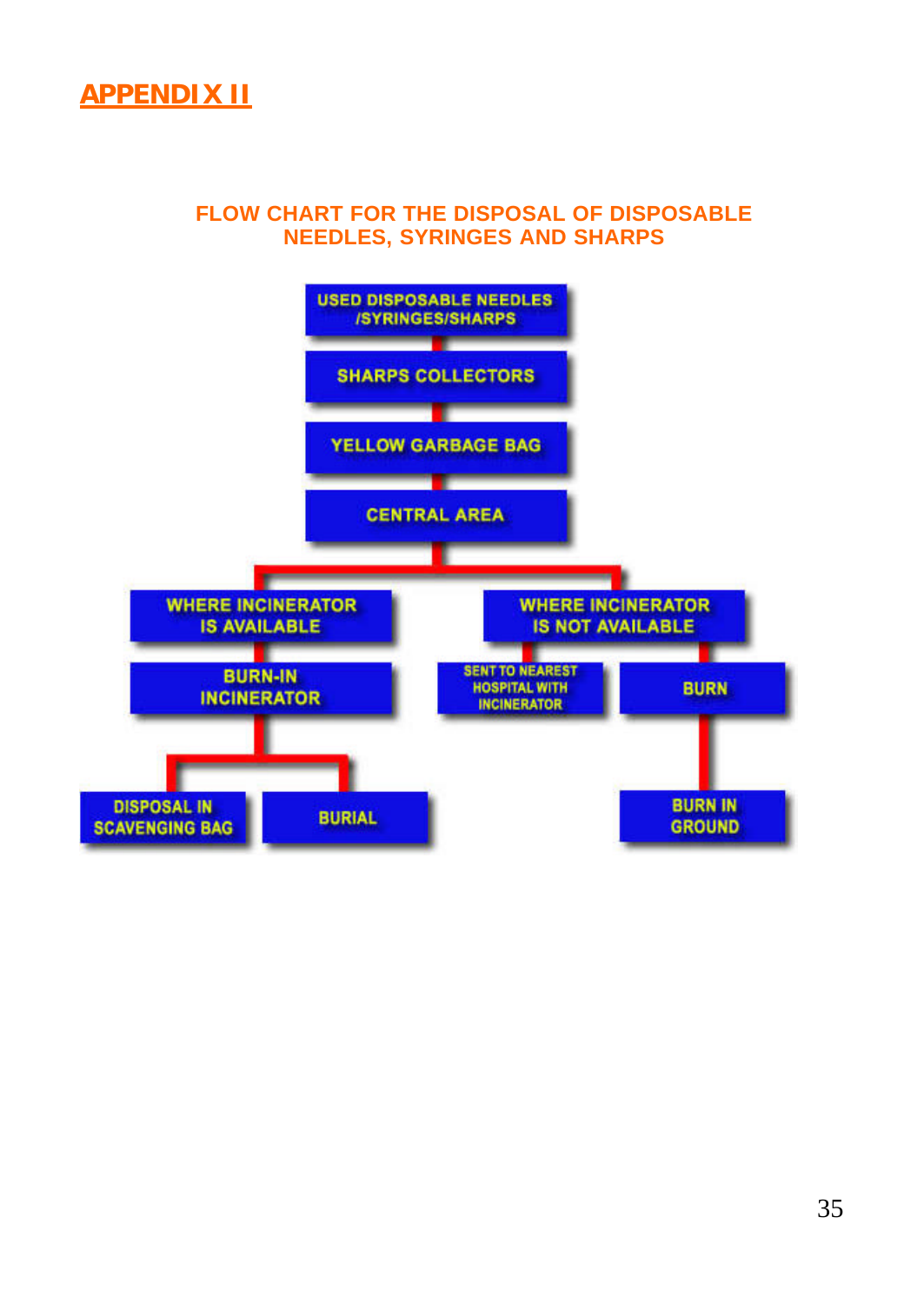# **APPENDIX III**

#### **STANDARD BIOSAFETY GUIDELINES FOR LABORATORIES**

The major hazard to laboratory workers is contamination of the hands and mucous membranes of the eyes, nose, and mouth by.infectious blood and other body fluids. Such contamination occurs as a result of penetrating injuries caused by sharp objects, and the spilling and splashing of specimen materials. The guidelines given here outline practices and procedures designed to keep such accidents to a minimum.

#### **PRECAUTIONS FOR LABORATORY WORKERS**

- 1. Wear gloves when handling infectious material or where there is a possibility of exposure to blood or other body fluids. All laboratories that work with material that is potentially infected with HIV require a generous supply of good-quality gloves.
- 2. Discard gloves whenever they are thought to have become contaminated wash your hands and put on new gloves.
- 3. Do not touch your eyes, nose, or other exposed membranes or skin with gloved hands.
- 4. Do not leave the workplace or walk around the laboratory wearing gloves.
- 5. Wash your hands with soap and water immediately after any contaminahon and after work is completed. If gloves are worn, wash your hands with soap and water after removing the gloves.
- 6. Wear a laboratory gown, overall, or uniform when in the laboratory. Wrap-around gowns are preferable. Remove this protective clothing before leaving the laboratory.
- 7. When work with material that is potentially infected with HIV is in progress, close the laboratory door and restrict access to the laboratory. The door should have a sign: 'Biohazard. No admittance'.
- 8. Keep the laboratory clean, neat, and free from extraneous material and equipment.
- 9. Disinfect work surfaces when procedures are completed and at the end of each working day. An effective all-purpose disinfectant is a hypochlorite solution with a concentration of 0.1% available chlorine (1 g/litre, 1000 ppm).
- 10. Whenever possible, avoid using needles and other sharp instruments. Place used needles, syringes, and other sharp instruments and objects in a puncture-resistant container. Do not recap used needles and do not remove needles from syringes.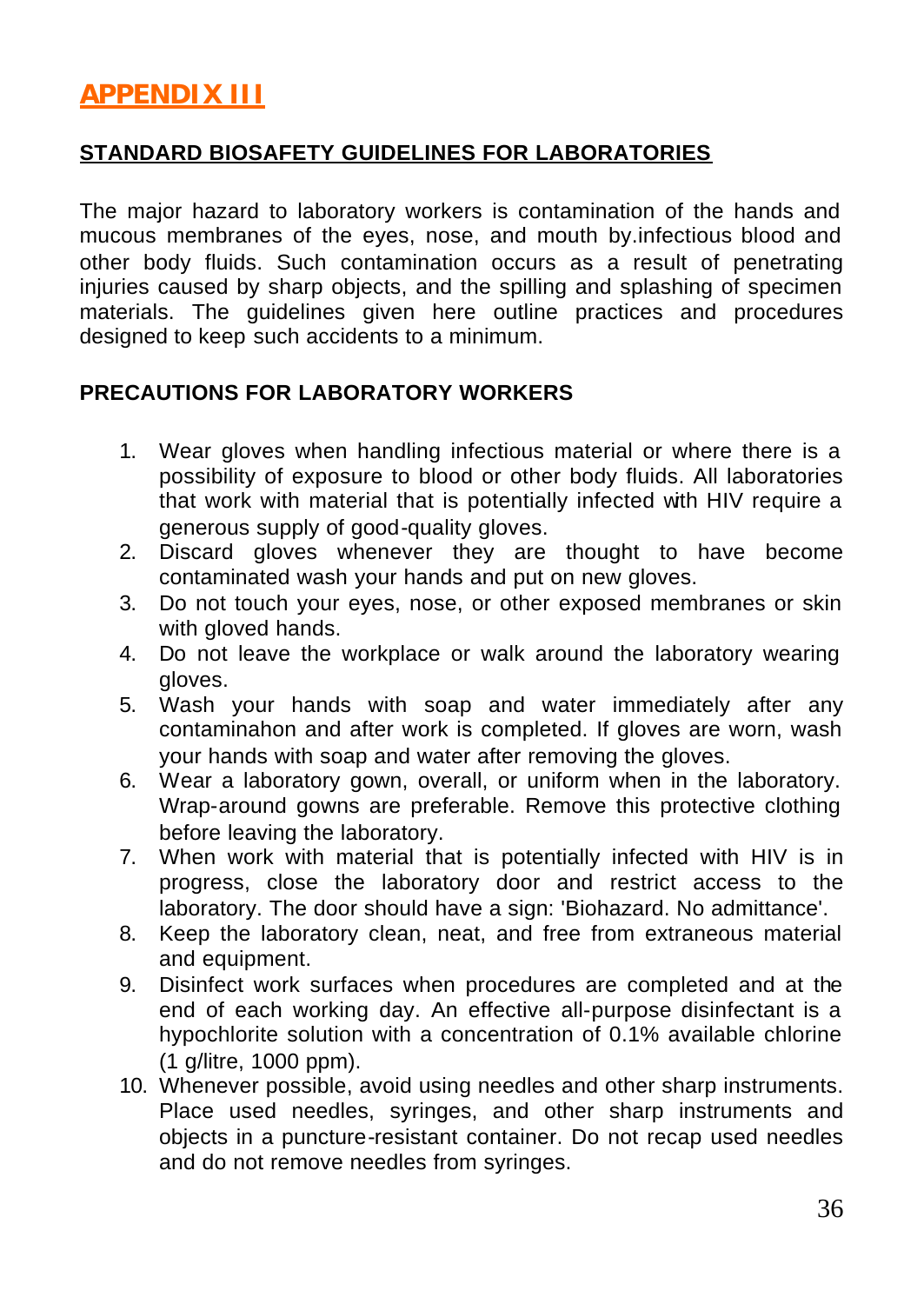- 11. Never pipette by mouth.
- 12. Perform all technical procedures in a way that minimizes the risk of creating aerosols, droplets, splashes, or spills.
- 13. Do not eat, drink, smoke, apply cosmetics, or store food or personal items in the laboratory.
- 14. Make sure that there is an effective insect and rodent control programme. (This is a standard biosafety recommendation).

## **SPILLS AND ACCIDENTS**

- 1. Spills of infected or potentially infected material should first be covered with paper towelling or other absorbent material. A disinfectant should be poured around the spill area and then over the absorbent material and left for 10 minutes. The standard disinfectant recommended for cleaning contaminated surfaces is a hypochlorite solution with a concentration of 0.5% available chlorine (5 g/litre. 5000 ppm). However, for laboratories working with HIV cultures and virus preparations, a higher concentration of available chlorine (1.0%) is recommended The mixture of disinfectant and spilt material should be cleaned up with absorbent material, which should be placed in the contaminated waste container. The surface should then be wiped again with disinfectant. Gloves should be worn throughout the procedure, and direct contact between gloved hands and the disinfected spilt material should be avoided. Broken glass or plastic should be swept up with a dustpan and brush.
- 2. Needle-stick or other puncture wounds, cuts, and skin contaminated spills or splashes of specimen material should be thoroughly washed with soap and water. Bleeding from any wound should be encouraged.
- 3. All spills, accidents, and overt or potential exposure to infectious material should be reported immediately to the laboratory supervisor. A written record should be kept of all such incidents. Appropriate medical evaluation, surveillance, treatment and, if necessary, counselling should be provided.

#### **HANDLING AND DISPOSAL OF CONTAMINATED MATERIAL AND WASTE**

1. Reusable equipment such as pipette tips, syringes, cannulas, needles and specimen tubes should be placed in a puncture-resistant metal or plastic container at the work station. Such equipment must be chemically disinfected prior to cleaning and then autoclaved prior to cleaning and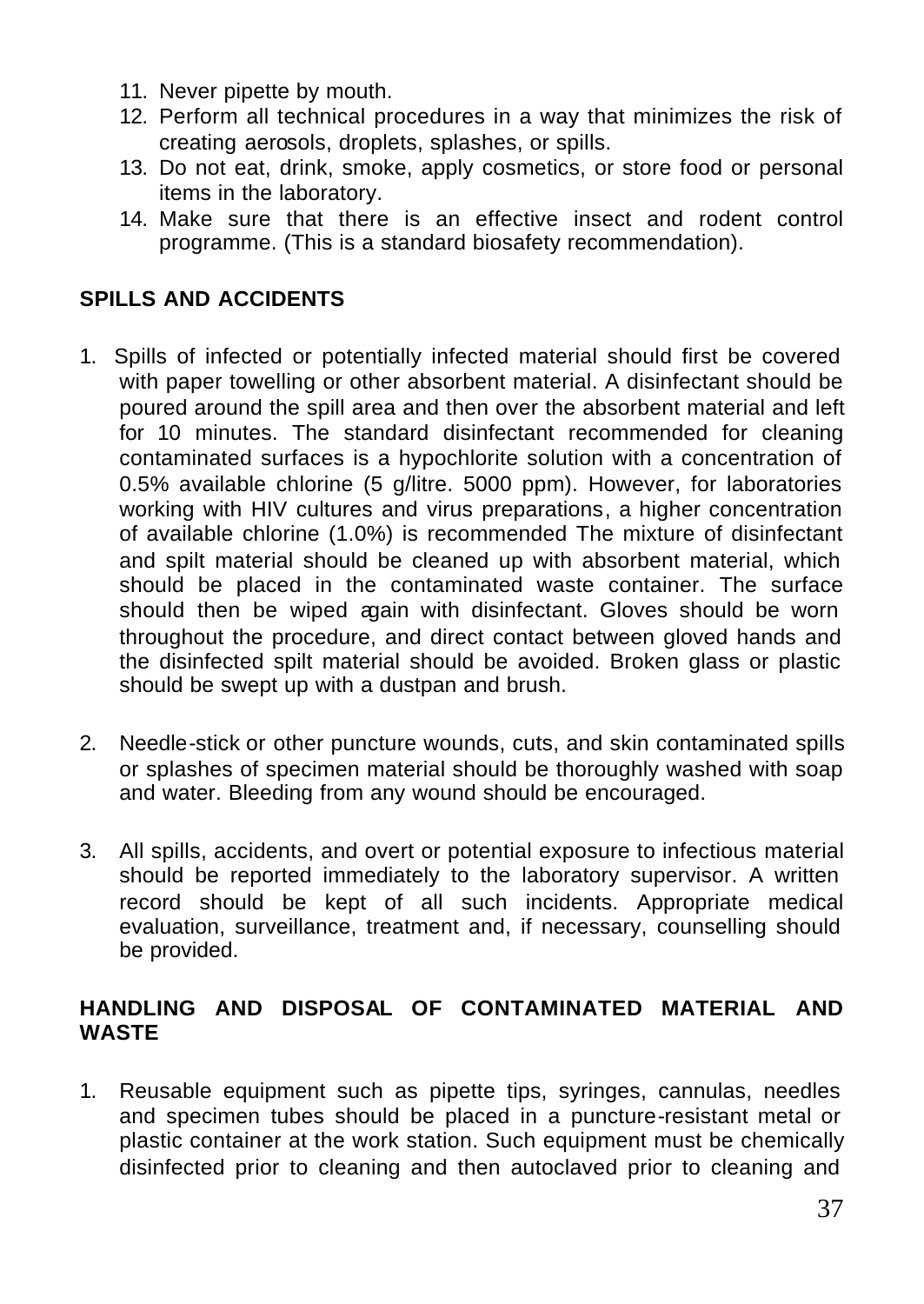then autoclaved or boiled. Gloves must be worn during disinfection and cleaning.

2. Contaminated laboratory gowns, coats, and other protective clothing should be placed m a separate container located within the laboratory. Before reuse, such clothing should be autoclaved or disinfected and washed.

3. Disposable contaminated equipment, e.g. syringes, needles, and other sharp instruments or objects, should be placed in a puncture-resistant metal or plastic container at the work station. This and other contaminated material should preferably by autoclaved, boiled, or chemically disinfected in the work area. Alternatively, it may be transported from the work area in a securely covered leak-proof container to a central site on the laboratory premises for immediate autoclaving or incineration. If the containers are to be reused they should be cleaned and disinfected before reuse.

- 4. Incineration is the method of choice for disposing of contaminated material and waste if the incinerator is located on laboratory premises and under laboratory control. If the material has to be removed from the premises it must be autoclaved or otherwise disinfected. Ashes and debris should be buried in a landfill site.
- 5. Burial of decontaminated material and waste in a controlled landfill site is the only acceptable option when incineration is impossible or not permitted. Extreme care must be taken to ensure that any material and waste disposed off in this manner have been sterilized or disinfected and that syringes and needles are destroyed mechanically. The materials should be deposited in trenches, covered with earth, and compacted daily. The controlled fill must be fenced off, and scavenging strictly prohibited.
- 6. Radioactive material should not be incinerated. It should be disposed of in accordance with national codes and requirements.

#### **HEALTH AND MEDICAL SURVEILLANCE OF EMPLOYEES**

Laboratory workers should be given an initial clinical examination, and I baseline serum sample should be obtained and kept frozen for possible future reference. All findings should be kept confidential.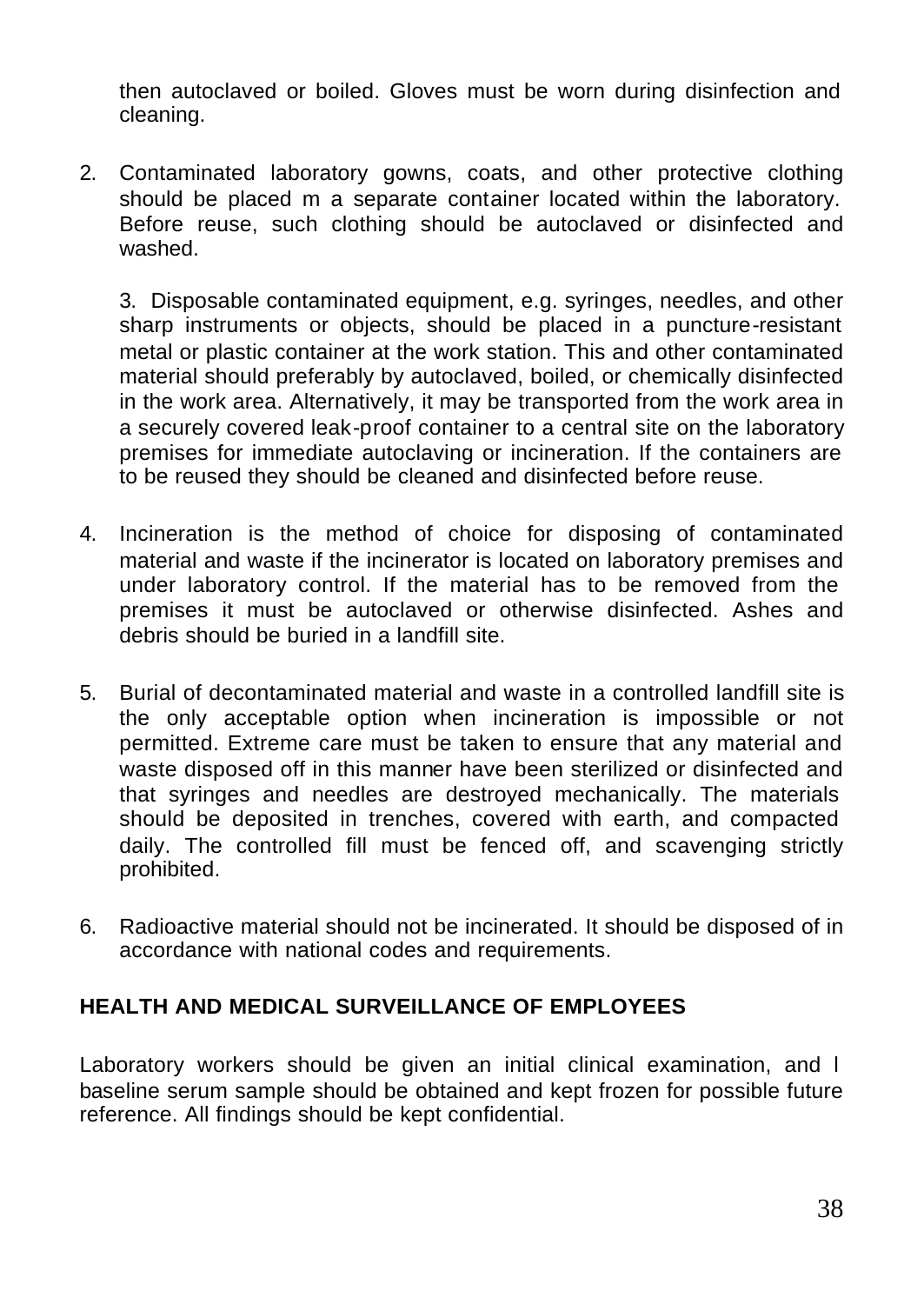If a laboratory worker is exposed to blood, other body fluids, or virus-culture material either parenterally or through mucous membranes, the source material should, if possible, be tested for the presence of virus and/or antibody. If the source material is positive for HIV antibody, virus, or antigen or is not available for examination, the worker should be serologically tested and advised to report and seek medical evaluation any acute febrile illness that occurs within 12 weeks after the exposure. Such an illness - particularly if characterised by fever, rash, or Iymphadenopathy - may indicate HIV infection. During the follow-up that must be instituted the worker should be instructed to take general precautions for preventing HIV transmission, and given appropriate counselling. If seronegative, he or she should be retested 6 weeks after the exposure and periodically thereafter (at 3 and 6 months after exposure).

Records should be kept of all illness and absences of laboratory worker The results of the HIV testing of laboratory employees should be kept confidential.

#### **SUPPLEMENTARY GUIDELINES FOR SEROLOGICAL LABORATORIES**

For serological laboratories, the standard biosafety guidelines should be supplemented by the following requirements for the laboratory facilities and equipment.

#### **Laboratory facilities and equipment**

- 1. It is desirable for work with known HIV-contaminated material to be carried out in a separate laboratory or laboratory room devoted exclusively to such work. If this is not possible, a secluded and clearly identified working area should be provided within the laboratory.
- 2. Biological safety cabinets are not required for the serological testing of potentially HIV - contaminated material. Safety glasses, face shields or other protective devices should be worn when necessary to protect the eyes and face from splashes and impacting objects.
- 3. Ample space must be provided for carrying out laboratory procedures safely.
- 4. The walls, ceiling and floor should be smooth, easy to clean, impermeab]e and resistant to the chemicals and disinfectants normally used in the laboratory. The floor should be non-slip.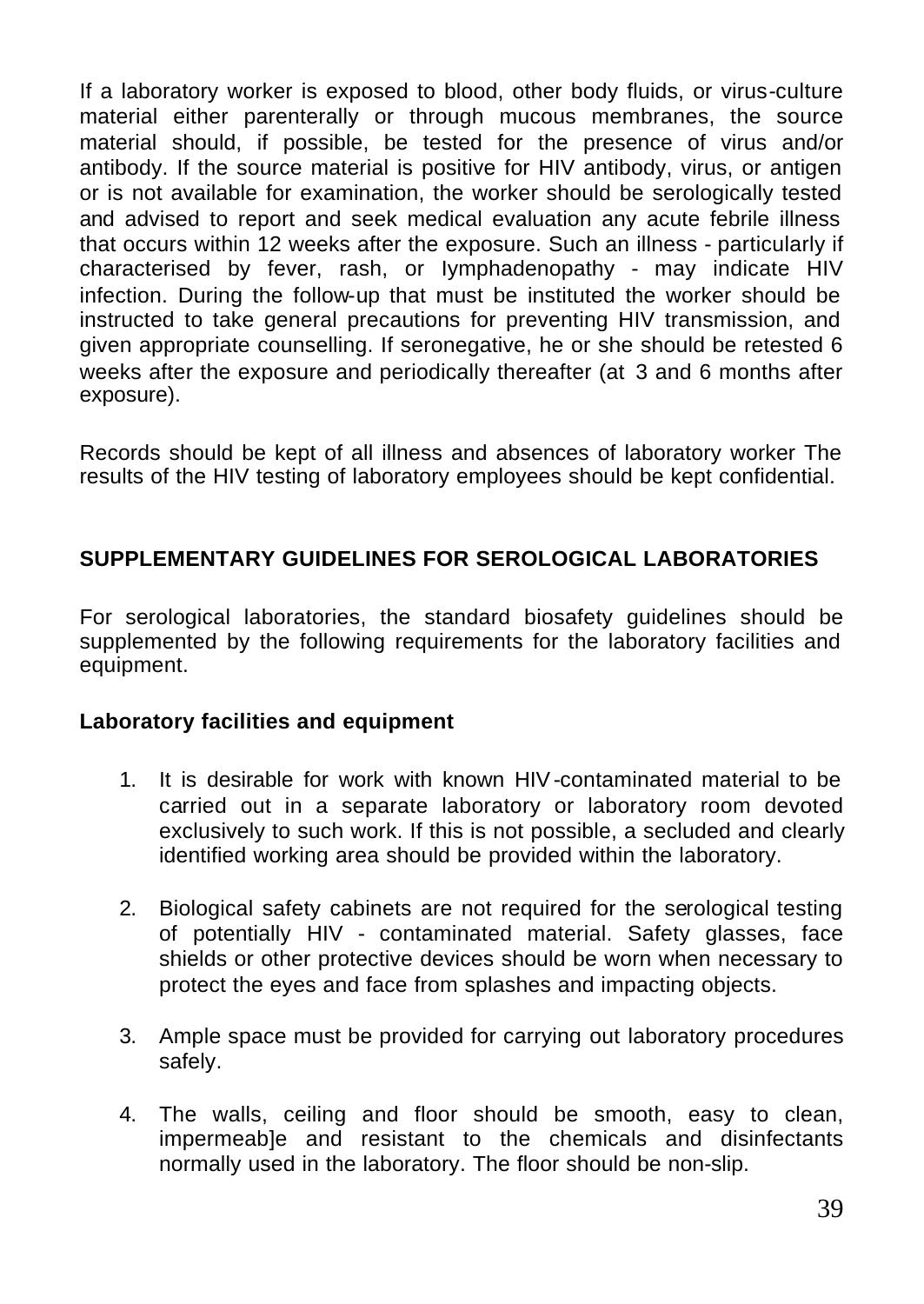- 5. The bench tops should be impervious and resistant to disinfectants, acids, alkalis, organic solvents and moderate heat.
- 6. The laboratory furniture should be sturdy and easy to clean.
- 7. Wash basins should be provided in each laboratory room, preferably near the exit.
- 8. Doors to laboratory rooms should be self-closing and have vision panels.
- 9. There are no specific ventilation requirements. A mechanical ventilation system is not necessary. Windows that open should be fitted with fly screens.
- 10. An autoclave for the decontamination of infectious laboratory material and waste should be available in the same building as the HIV laboratory.
- Facilities for storing outer garments and personal items and space for eating, drinking and smoking should be provided outside the work-room.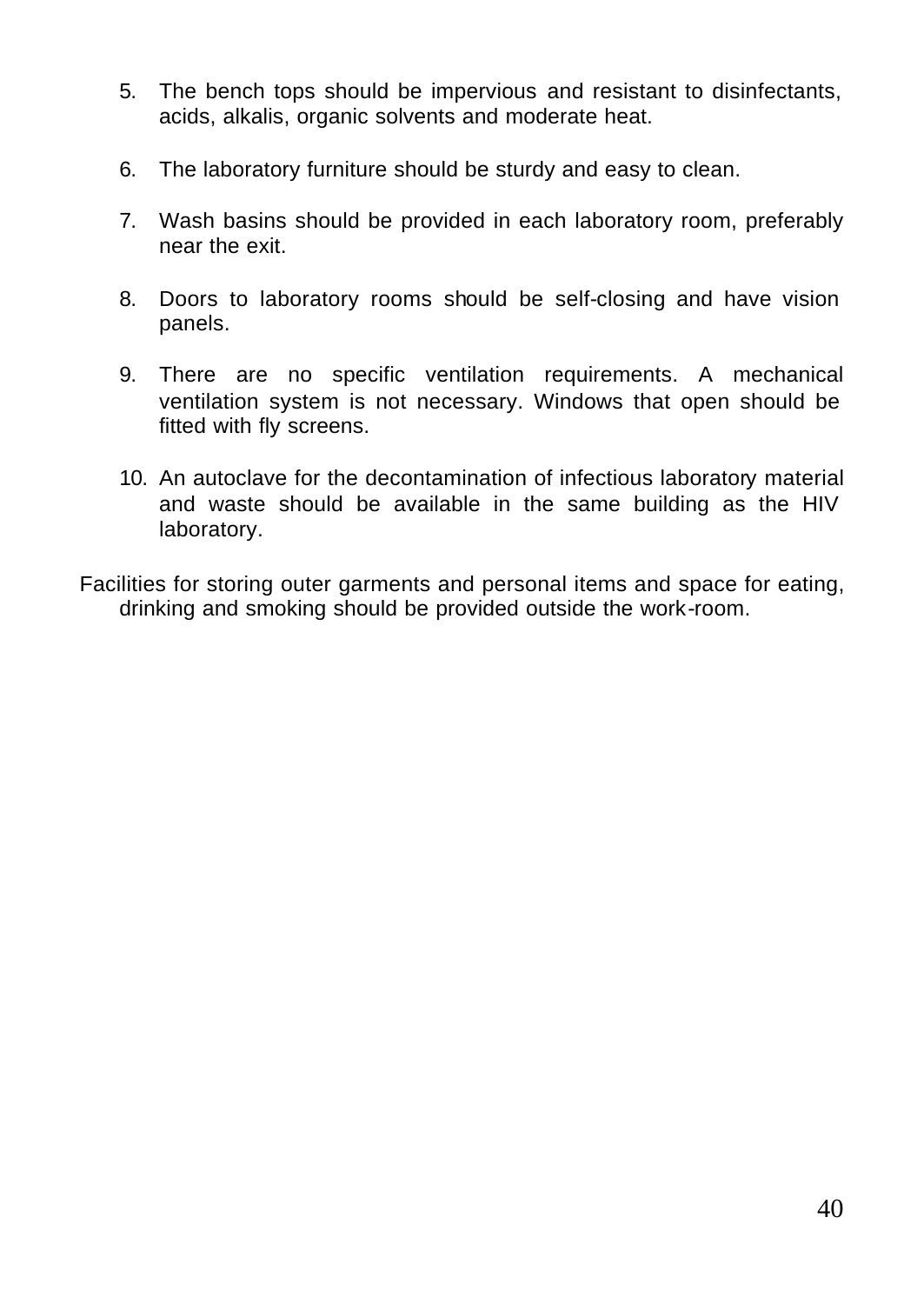# **APPENDIX IV**

#### **GUIDELINES FOR HEALTH CARE WORKERS WHO HAVE BEEN EXPOSED TO BLOOD, BLOOD PRODUCTS AND BODY FLUIDS OF PATIENTS POSITIVE FOR HIV**

#### **1. Types of Exposure of Injury To Be Considered**

- 1. Percutaneous injury (deeper than epidermis) e.g. needle stick, cut with sharp object.
- 2. Mucous Membrane Contact
- 3. Skin that is chapped, abraded or has dermatitis.

#### **2. Immediate Action To Be Taken**

If an exposure or injury occurs, the following should be done: Press cut under running water for at least 5 minutes and clean with chlorhexidine (except for eye).

#### **3. Determine Current HIV Status of Patient And Medical Health Care Worker**

- 1. If HIV status of patient is negative, the health care worker may not need treatment.
- 2. If HIV status of patient is positive, the health care worker should be followed up and offered the option of treatment like AZT or DDI as prophylaxis due to high risk of HIV infection. There are arguments for and against the value of Zidovudine treatment. Some people think it is worth starting treatment with this drug immediately after exposure. The option to start treatment is for the 'at risk' workers.
- 3. If AZT (3' AZIDO 3' Deoxcythmidine) is used for prophylaxis the following doses are suggested: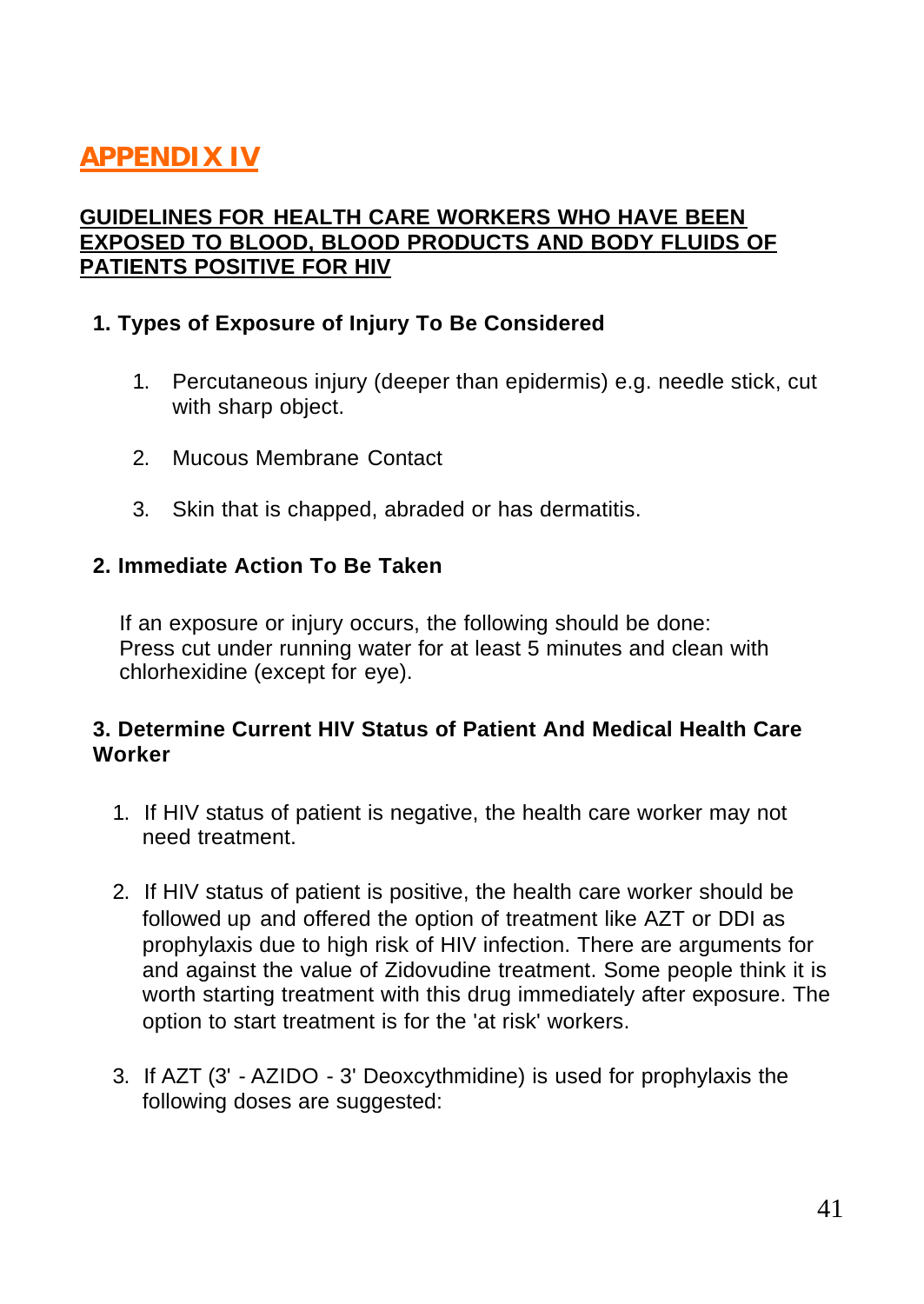- 1. 100 mg AZT 4 hourly; or 500 mg daily for 3 months To be given within one hour after injury/ exposure
- 2. Contraindications
	- Pregnancy
	- Breast Feeding The drug and the HIV virus are excreted in milk.
- 3. Interaction with other drugs:
	- acetaminophin containing compounds was associated with increased frequency of marrow suppression.
	- Gancyclovir (used to treat CMV infections) and most cancer chemotherapeutic drugs should not be administered with AZT .. risk of severe neutropenia.
	- Acyclovit, Amphotericin B, Bactrim, Ketoconazole Pentamidine, Sulfadoxine, Pyrimethamine are well tolerated when combined with AZT.
- 4. Adverse Reactions:
	- i. Headache most common usually moderate to severe.
- ii. Nausea
- iii. Myalgia
- iv. Insomnia
- v. Skin Rash
- vi. Bone marrow suppression usually manifest as anemia and neutropenia. Thrombocytopenia is rare.

Please note that AZT has toxic side effects. The risk of long term toxicity is not known yet.

The efficacy of zidovudine prophylaxis for human after exposure to HIV has yet to be assessed.

No data is available on the best dosage of AZT to be used.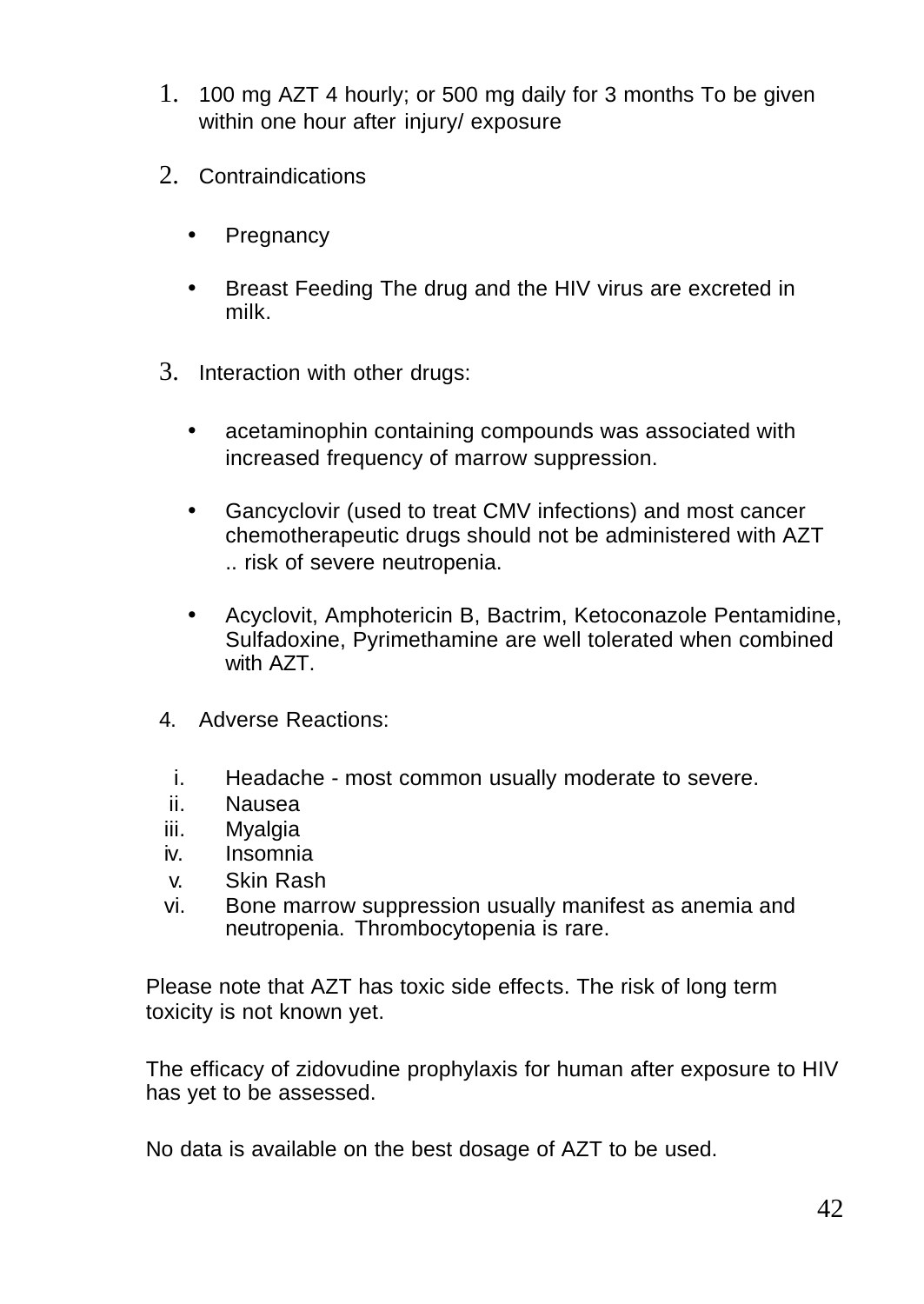## **4. History**

If an exposure occurs the following information should be recorded in the worker's medical record. All information should be confidential.

- 1. Date and time of exposure
- 2. Job duty being performed by workers at time of exposure.
- 3. Details of exposure:
	- i.Amount of fluid/material
- ii.Type of fluid/material

iii.Severity of exposure (eg. percutaneous exposure).

- 4. Describe source of exposure whether it is HIV positive (patient fl also need to be tested).
- 5. Details about counselling, post exposure management and follow-up

#### **5. Monitoring And Evaluation of Health Care Worker**

Worker should be clinically and serologically evaluated for HIV infection.

- 1. As soon as possible after exposure (baseline)
- 2. If Anti HIV negative, re-test at 6 weeks, 12 weeks and 6 month after exposure.
- 3. Worker should be clinically followed up and acute illness noted.
- 4. Worker should not donate blood, semen or organ during the 12 weeks after exposure. Advise on preventative aspect of HIV transmission. Exposed women should not breast-feed infants during the follow up period.
- 5. Carry out haematology (FBP) and liver function at each follow up.
- 6. Lock for Drug Toxicity and side effects.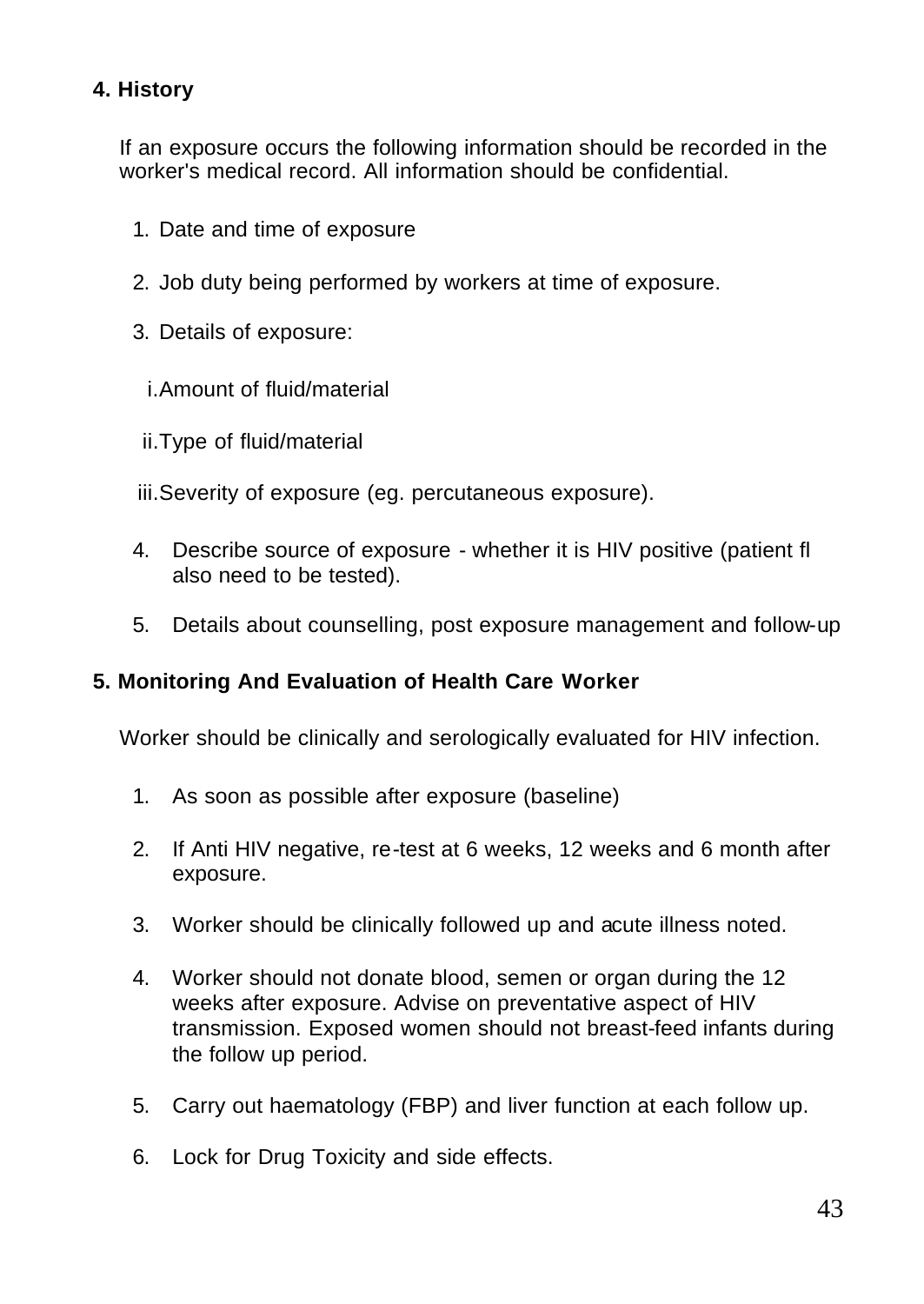7. Monitor Retrovir (Zidovudine AZT) Using Monitoring Record established by Burrough Wellcome.

#### **6. Reporting**

Every exposure of a health care worker to HIV infected material should be reported to AIDS/STD section, Disease Control Division Ministry of Health with a copy to Medical Services Division for surveillance of workers with occupational exposure to HIV. No names or personel identifiers of workers need to be given.

#### **NOTES**

**Exposures**: If it is exposed to blood or blood products or cerebrospinal fluid, synovial fluid, pleural fluid, peritonial fluid, pericardial fluid, semen, vaginal secretion positive for HIV. Occupational exposure - exposure that occurs during the performance of job duties - that may place a worker at risk of HIV infection.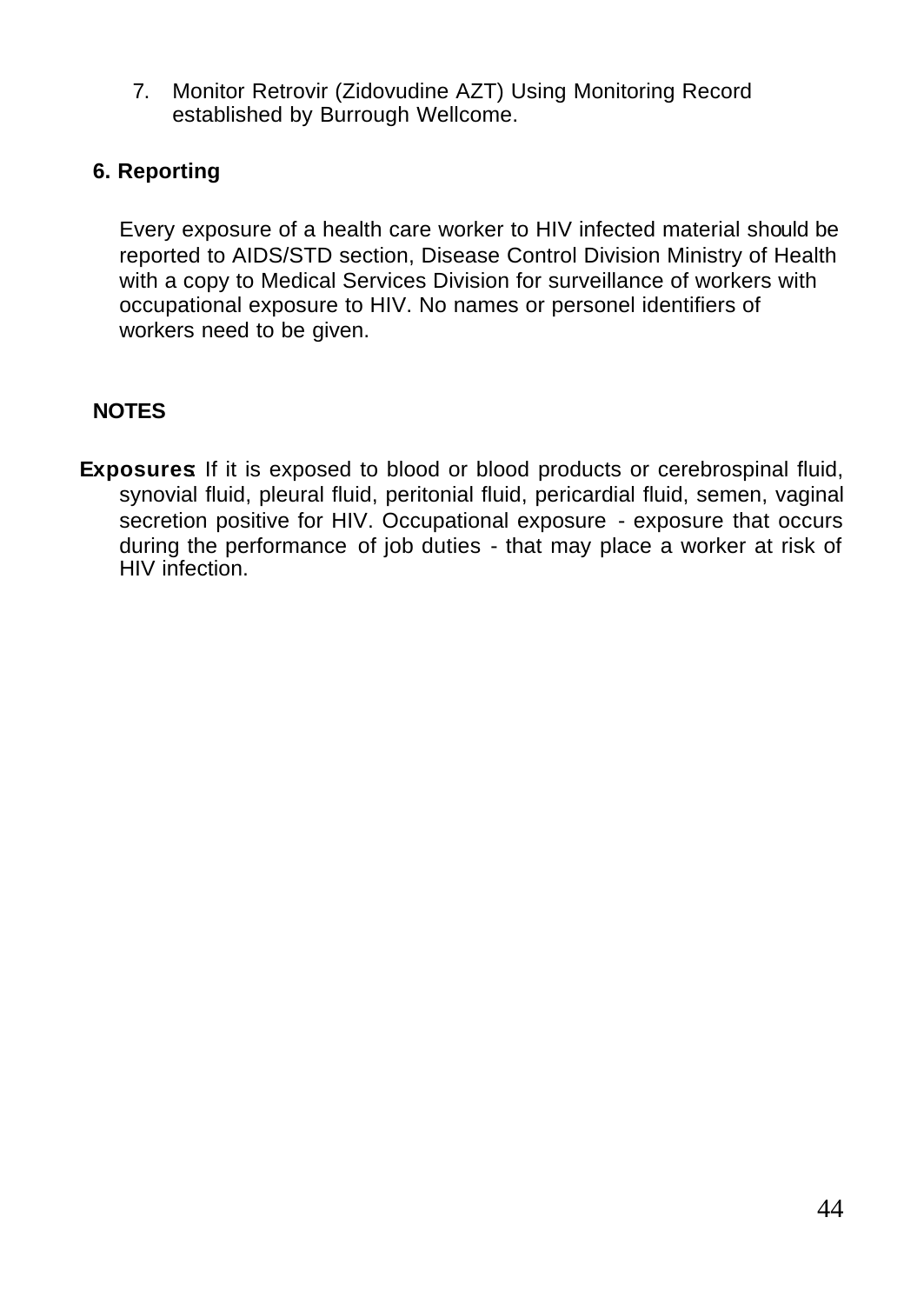# **APPENDIX V**

## **MANAGEMENT OF PERSONS AFTER OCCUPATIONAL EXPOSURES**

Record in the worker's medical report the following:

- date and time of exposure
- job duty being performed by the worker at time of exposure.
- details of exposure

i.including amount of fluid or material

ii.type of fluid or material

iii.severity of exposure

- description of the source of exposure. The source (patient) should be tested for HIV (Anti-HIV) and hepatitis (HBsAg)
- details about counselling, post-exposure management and follow-up.

N.B. Confidentiality of source individual should be maintained at all times!

If the source individual is Anti-HIV positive then the HCW should be evaluated clinically and serologically for evidence of HIV-infection as soon as possible after exposure (baseline) and if seronegative, should be retested at 6 weeks, 12 weeks and 6 months after exposure.